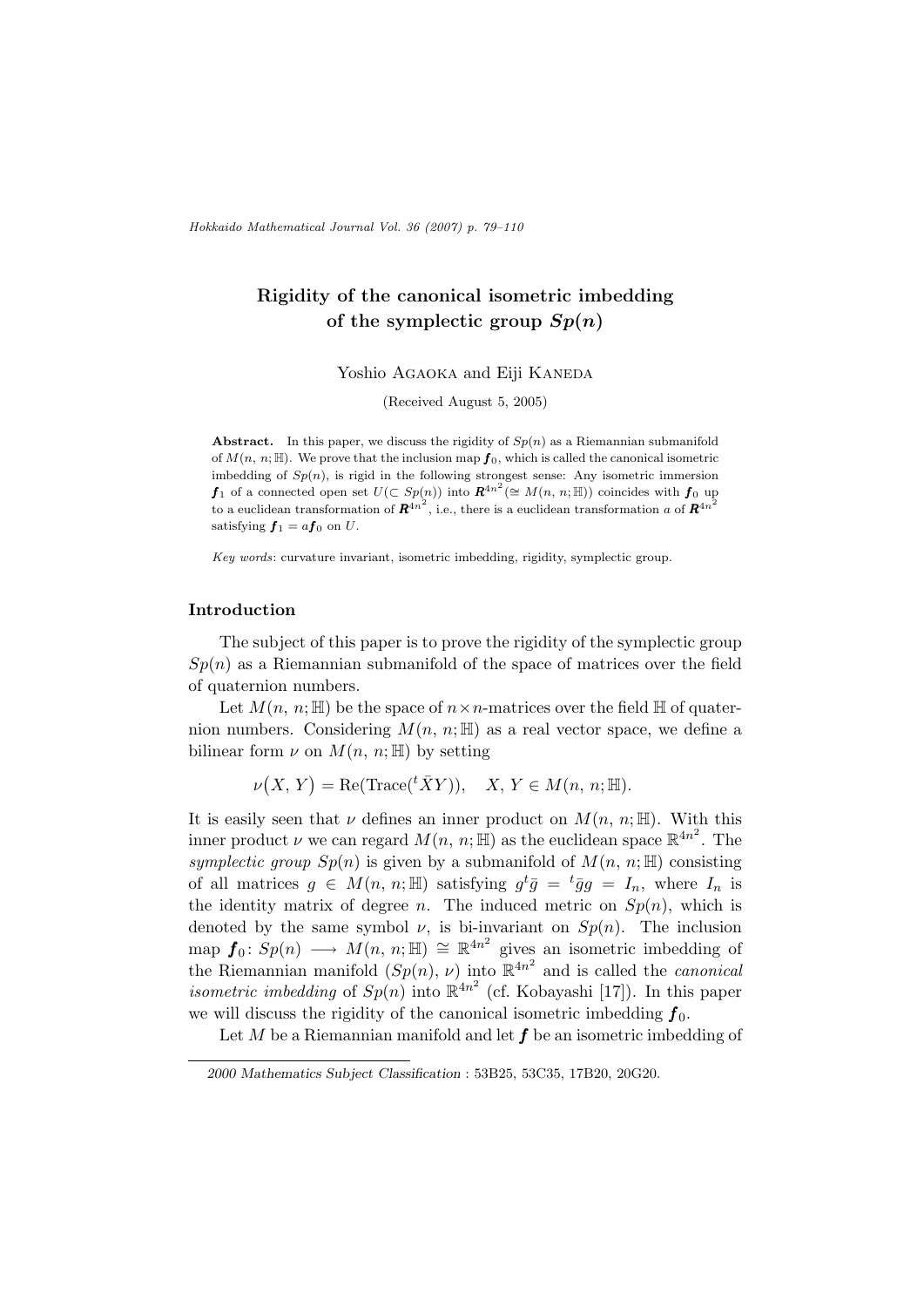M into the euclidean space  $\mathbb{R}^N$ . By definition **f** is called *strongly rigid* when f is rigid even if we restrict f to any connected open set of M, i.e., for any isometric immersion  $f'$  of a connected open set  $U(\subset M)$  into  $\mathbb{R}^N$  there exists a euclidean transformation a of  $\mathbb{R}^N$  satisfying  $f' = af$  on U. In [8] and [9] we showed that the canonical isometric imbeddings of the quaternion projective plane  $P^2(\mathbb{H})$  and the Cayley projective plane  $P^2(\mathbb{C}\mathbb{A}\mathbb{Y})$  are strongly rigid.

Concerning the canonical isometric imbedding  $f_0$  of  $Sp(n)$  into  $\mathbb{R}^{4n^2}$ , the following results are known:

- (1) In the case where  $n = 1$ ,  $f_0$  is just the standard isometric imbedding of  $S^3(\cong Sp(1))$  into  $\mathbb{R}^4$  with radius 1, which is a typical example of isometric imbeddings with type number 3. Accordingly, by Allendoerfer [12]  $f_0$  is known to be strongly rigid.
- (2) By investigating the Gauss equation of  $Sp(2)$  in codimension 6 (for the definition, see §2 below), Agaoka [1] showed that the set of solutions of the Gauss equation is composed of essentially one solution, i.e., any solution is equivalent to the second fundamental form of  $f_0$ . Utilizing this fact, Agaoka proved that  $f_0$  is strongly rigid when  $n = 2$ .
- (3) Kaneda [15] proved that  $f_0(n \ge 1)$  is globally rigid in the sense of Tanaka [19], i.e., if two differentiable maps  $f_i(i = 1, 2)$  of  $Sp(n)$  into  $\mathbb{R}^{4n^2}$  lie both near to  $f_0$  with respect to  $C^3$ -topology, and if they induce the same Riemannian metric on  $Sp(n)$ , then there is a euclidean transformation a of  $\mathbb{R}^{4n^2}$  such that  $\boldsymbol{f}_2 = a \boldsymbol{f}_1$ .
- (4) By determining the pseudo-nullity of  $Sp(n)(n \geq 1)$ , Agaoka-Kaneda [4] proved that  $\mathbb{R}^{4n^2}$  is the least dimensional euclidean space into which  $Sp(n)$  can be locally isometrically immersed. (For the definition of the pseudo-nullity, see §1.) In other words,  $Sp(n)(n \geq 1)$  cannot be isometrically immersed into  $\mathbb{R}^{4n^2-1}$  even locally.

In this paper, we will extend these results  $(1) \sim (4)$  in the following strongest sense:

**Theorem 1** Let  $f_0$  be the canonical isometric imbedding of the symplectic group  $Sp(n)$  into the euclidean space  $\mathbb{R}^{4n^2}$ . Then  $\boldsymbol{f}_0$  is strongly rigid, i.e., for any isometric immersion  $f$  of a connected open set  $U(\subset Sp(n))$  into  $\mathbb{R}^{4n^2}$  there is a euclidean transformation a of  $\mathbb{R}^{4n^2}$  satisfying  $\pmb{f}=a\pmb{f}_0$  on  $U$ .

It should be noted that  $Sp(n)(n \geq 1)$  are the first examples such that the canonical isometric imbeddings of a series of Riemannian symmetric spaces parametrized by rank are strongly rigid. We note that Theorem 1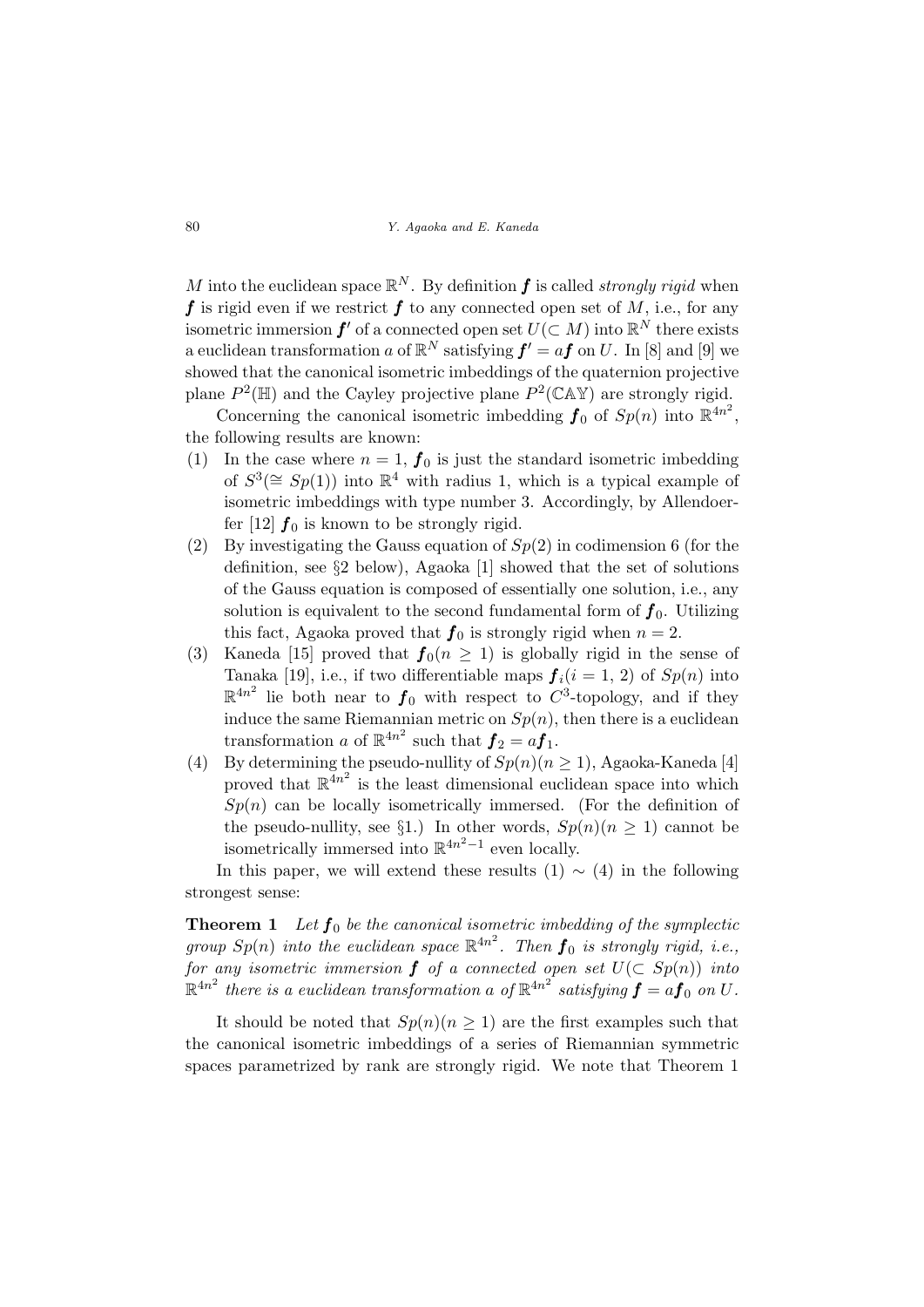for the cases  $n \geq 2$  cannot be proved by applying the theory of type number in [12]. In fact, the type number of the canonical isometric imbedding  $f_0$ of  $Sp(n)$  is less than 2 in case  $n \geq 2$  (precisely, see Remark 11 in §2). The method of our proof is quite similar to the methods adopted in [8] and [9]. We first make a preparatory study on pseudo-abelian subspaces of  $\mathfrak{sp}(n)$ , which is the Lie algebra of  $Sp(n)$ . Utilizing the knowledge about the pseudo-abelian subspaces of maximum dimension, we determine the set of all solutions of the Gauss equation of  $Sp(n)$  in codimension  $2n^2 - n(= 4n^2 \dim Sp(n)$ . Under this situation, it will be shown that the set of solutions is composed of essentially one solution, i.e., any solution is equivalent to the second fundamental form of  $f_0$ . Therefore by the theorem of coincidence (Theorem 5 of [8, pp. 335–336]) we can establish our rigidity theorem of  $Sp(n)$  (Theorem 1).

Throughout this paper we will assume the differentiability of class  $C^{\infty}$ . For the notations of Lie algebras and Riemannian symmetric spaces, see Helgason [14]. For the quaternion numbers and the symplectic group  $Sp(n)$ , see Chevalley [13].

# 1. The pseudo-nullity of  $Sp(n)$

In this section we study the pseudo-nullity of  $Sp(n)$ . We first recall the notion of a pseudo-abelian subspace (precisely, see  $[3]$ ). Let G be a compact simple Lie group. Let  $\mathfrak g$  be the Lie algebra of G and  $\mathfrak h$  be a Cartan subalgebra of  $\mathfrak{g}$ . A subspace  $W \subset \mathfrak{g}$  is called *pseudo-abelian with respect* to h (or simply, pseudo-abelian) if it satisfies  $[W, W] \subset \mathfrak{h}$ . The maximum dimension of pseudo-abelian subspaces, which does not depend on the choice of a Cartan subalgebra  $\mathfrak h$ , is called the *pseudo-nullity* of G and is denoted by  $p<sub>G</sub>$ . The pseudo-nullity of the symplectic group  $Sp(n)$  has been already determined:

**Theorem 2** (see [4]) For the symplectic group  $G = Sp(n)(n \ge 1)$ , the pseudo-nullity is equal to  $2n$ , i.e.,  $p_{Sp(n)} = 2n$ .

In what follows we determine the pseudo-abelian subspace W of  $\mathfrak{sp}(n)$ which attains the maximum dimension, i.e., dim  $W = p_{Sp(n)} = 2n$ . First recall the field of quaternion numbers: Let R be the field of real numbers. The field  $\mathbb H$  of quaternion numbers is an algebra over  $\mathbb R$  generated by the elements  $e^0$ ,  $e^1$ ,  $e^2$  and  $e^3$  satisfying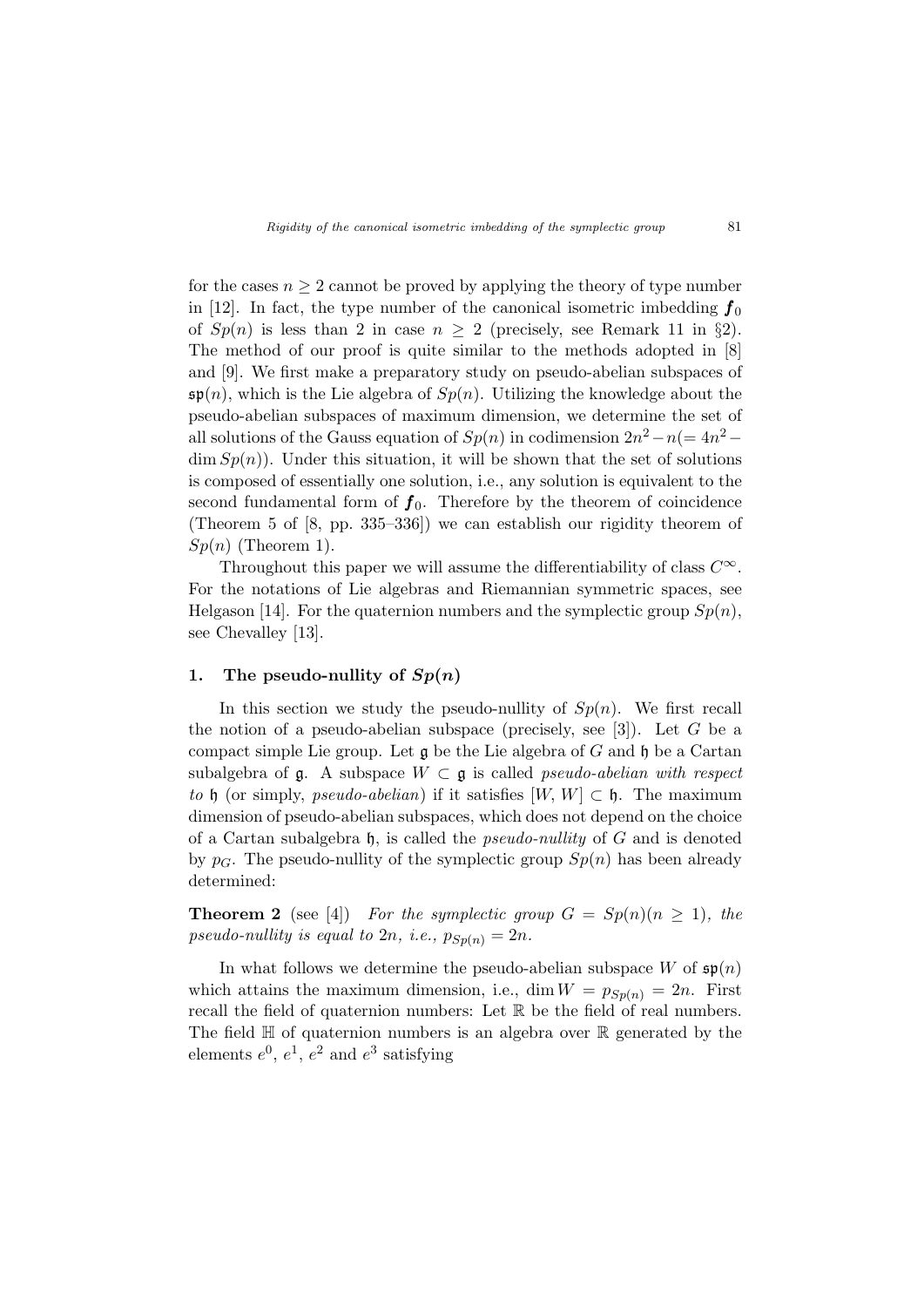- (1)  $e^0 e^i = e^i e^0 = e^i$   $(i = 0, 1, 2, 3);$
- (2)  $(e^{i})^2 = -e^0$   $(i = 1, 2, 3);$
- (3) For each permutation  $\{i, j, k\}$  of  $\{1, 2, 3\}$  it holds  $e^{i}e^{j} = \varepsilon(ijk)e^{k}$ , where  $\varepsilon(ijk) = 1$  (resp.  $\varepsilon(ijk) = -1$ ) if  $\{i, j, k\}$  is an even (resp. odd) permutation.

From (1) we can see that  $e^0$  is a unit element of  $\mathbb{H}$ . Let us simply express the element  $ae^{0}$   $(a \in \mathbb{R})$  as a. In this meaning  $\mathbb R$  is contained in  $\mathbb H$  and forms a subfield of H.

Let  $f \in \mathbb{H}$ . Then f may be written in the form  $f = f_0 + \sum_i^3$  $_{i=1}^{3}f_{i}e^{i},$ where  $f_0, f_1, f_2, f_3 \in \mathbb{R}$ . As usual we define the real part and the conjugate of f as follows: Re(f) =  $f_0$ ;  $\bar{f} = f_0 - \sum_{i=1}^{3}$  $_{i=1}^{3} f_i e^i$ . Then we have Re(f) =  $\text{Re}(\bar{f}), f\bar{f} = \bar{f}f = \sum_{i=1}^{3}$  $_{i=0}^{3} f_i^2$ . Moreover:

$$
\text{Re}(fh) = \text{Re}(hf), \quad \overline{fh} = \overline{h}\overline{f}, \qquad f, h \in \mathbb{H}.
$$

Let  $i = 1, 2$  or 3. Define a subset  $\mathbb{C}^i$  of  $\mathbb{H}$  by  $\mathbb{C}^i = \mathbb{R} + \mathbb{R}e^i$ . It is easily seen that  $\mathbb{C}^i$  forms a subfield of  $\mathbb H$  and is isomorphic to the field  $\mathbb C$ of complex numbers. We also define a subset  $\mathbb{D}^i$  of  $\mathbb{H}$  by  $\mathbb{D}^i = \mathbb{R}e^j + \mathbb{R}e^k$ , where j and k are so chosen that  $\{i, j, k\}$  is a permutation of  $\{1, 2, 3\}$ . Then it is clear that

$$
\mathbb{C}^i \mathbb{D}^i = \mathbb{D}^i \mathbb{C}^i = \mathbb{D}^i; \quad \mathbb{D}^i \mathbb{D}^i = \mathbb{C}^i.
$$

In the following we denote by  $M(p, q; \mathbb{H})$  the space of  $p \times q$ -matrices over  $H$ . As stated in Introduction, the symplectic group  $Sp(n)$  is considered as a submanifold of  $M(n, n; \mathbb{H}) \cong \mathbb{R}^{4n^2}$ . As usual, we identify the tangent space of  $Sp(n)$  at the identity  $I_n \in Sp(n)$  with the Lie algebra  $\mathfrak{sp}(n)$ , which is consisting of all matrices  $X \in M(n, n; \mathbb{H})$  satisfying  ${}^t\overline{X} = -X$ . Let us denote by  $E_{st}$   $(1 \leq s, t \leq n)$  the matrix of  $M(n, n; \mathbb{H})$  such that the  $(s, t)$ component is 1 and the others are 0. We define subspaces  $\mathfrak{h}(n)^i$  and  $\mathfrak{p}(n)^i$ of  $\mathfrak{sp}(n)$  by

$$
\mathfrak{h}(n)^i = \sum_{s=1}^n \mathbb{R} e^i E_{ss}; \quad \mathfrak{p}(n)^i = \sum_{s=1}^n \mathbb{D}^i E_{ss}.
$$

As is well-known,  $\mathfrak{h}(n)^i$  is a Cartan subalgebra of  $\mathfrak{sp}(n)$ . Moreover:

**Proposition 3** Let  $i = 1, 2$  or 3. Then,  $\mathfrak{p}(n)^i$  is pseudo-abelian with respect to  $\mathfrak{h}(n)^i$  with  $\dim \mathfrak{p}(n)^i = p_{Sp(n)}$ .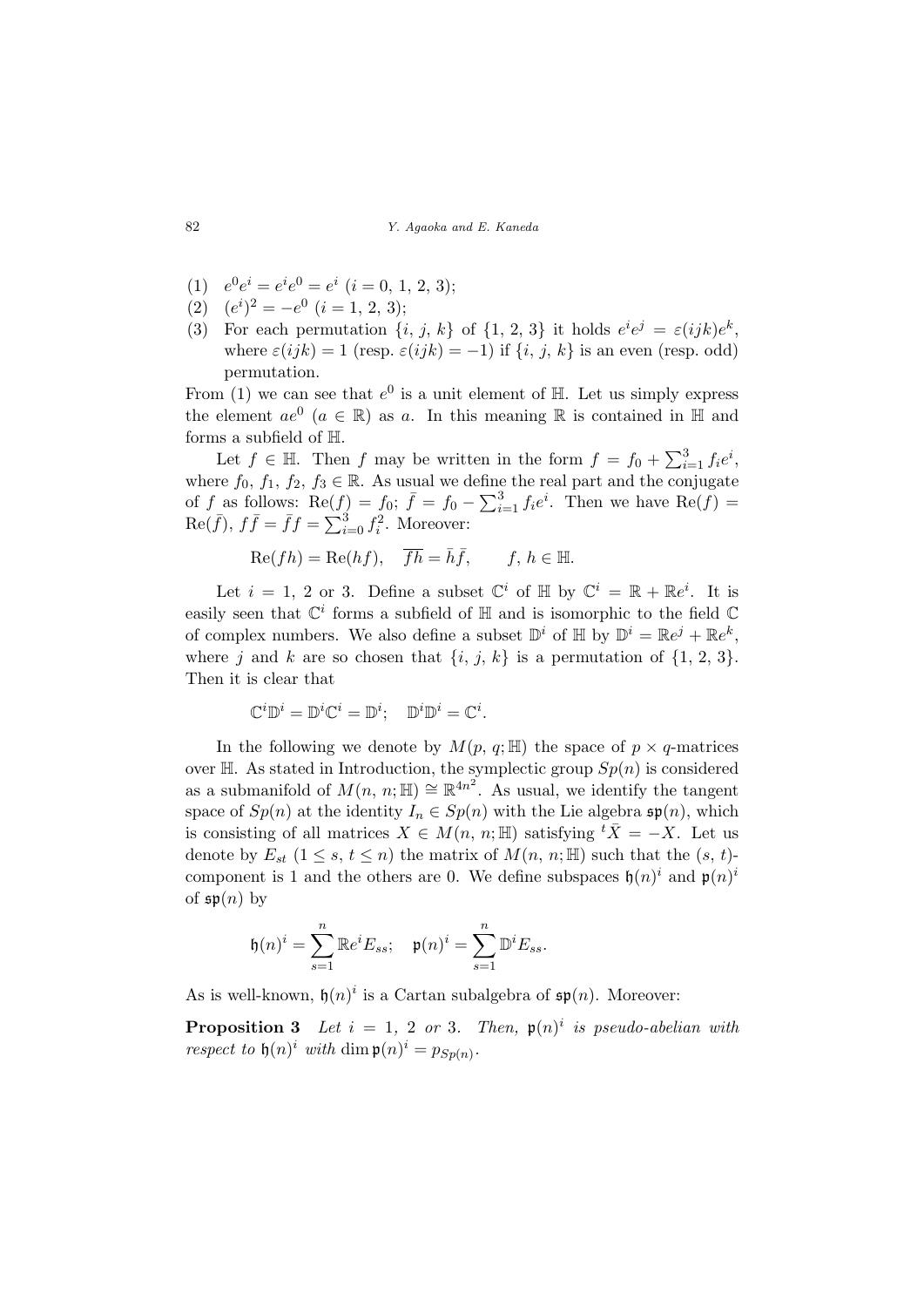*Proof.* It is clear that  $\dim \mathfrak{p}(n)^i = 2n$ . Let  $X = \sum$  $_s u_s E_{ss}$ ,  $Y =$  $\overline{ }$  $v_s E_{ss} \in$  $\mathfrak{p}(n)^i$ , where  $u_s, v_s \in \mathbb{D}^i$ . Then, since  $E_{ss}E_{ss} = E_{ss}$  and  $E_{ss}E_{s's'} = 0$  (s  $\neq$  $\mathcal{P}(h)$ , where  $u_s$ ,  $v_s \in \mathbb{D}$ . Then, since  $E_{ss}E_{ss} - E_{ss}$  and  $E_{ss}E_{s's'} = 0$  ( $s \neq s'$ ), we have  $[X, Y] = \sum_s (u_s v_s - v_s u_s) E_{ss}$ . Since  $u_s, v_s \in \mathbb{D}^i$ , it follows that  $u_sv_s, v_su_s \in \mathbb{C}^i$  and  $u_sv_s - v_su_s \in \mathbb{R}e^i$ . Hence  $[X, Y] \in \mathfrak{h}(n)^i$ , proving  $[\mathfrak{p}(n)^i, \mathfrak{p}(n)^i] \subset \mathfrak{h}(n)^i$ . The contract of the contract of the contract of  $\Box$ 

Further, the space  $\mathfrak{p}(n)^i$  is the only pseudo-abelian subspace with respect to  $\mathfrak{h}(n)^i$  of dimension  $p_{Sp(n)}$ . In fact, we have

**Theorem 4** Let  $i = 1, 2$  or 3. Let W be a pseudo-abelian subspace with respect to  $\mathfrak{h}(n)^i$  satisfying dim  $W = p_{Sp(n)}$ . Then  $W = \mathfrak{p}(n)^i$ .

In the rest of this section we prove this theorem. Let  $X =$  $\overline{ }$  $\varsigma_{st} \xi_{st} E_{st} \in$  $M(n, n; \mathbb{H})$ . We denote by  $x_p = (\xi_{p1}, \ldots, \xi_{pn}) \in M(1, n; \mathbb{H})$  the p-th row of X and by  $x^q = {}^t(\xi_{1q}, \ldots, \xi_{nq}) \in M(n, 1; \mathbb{H})$  the q-th column of X. Then we may write

$$
X = \begin{pmatrix} x_1 \\ \vdots \\ x_n \end{pmatrix} = (x^1, \dots, x^n).
$$

As is easily seen,  $X \in \mathfrak{sp}(n)$  if and only if

$$
{}^{t}\bar{x}_{p} + x^{p} = 0 \quad (1 \le p \le n). \tag{1.1}
$$

Let  $X =$ ¡  $x^1, \ldots, x^n$  $, Y =$ ¡  $y^1, \ldots, y^n$  $\in$   $\mathfrak{sp}(n)$ . Then  $[X, Y] \in \mathfrak{h}(n)^i$  if and only if the following conditions are satisfied:

$$
(x^p, y^q) = (y^p, x^q) \quad (1 \le p < q \le n), \tag{1.2}
$$

$$
(x^r, y^r) \in \mathbb{C}^i \quad (1 \le r \le n), \tag{1.3}
$$

where  $($ , ) denotes the inner product of  $M(n, 1; \mathbb{H})$  defined by  $(\xi, \eta) = {}^t \bar{\xi} \eta$ for  $\xi, \eta \in M(n, 1; \mathbb{H})$ . Then we note the following formula:

$$
\overline{(\xi,\eta)} = (\eta,\xi), \quad (\xi f,\eta) = \overline{f}(\xi,\eta), \quad (\xi,\eta f) = (\xi,\eta)f, \quad f \in \mathbb{H}.
$$
\n(1.4)

Now we start the proof of Theorem 4 by induction on  $n$ . First consider the case  $n = 1$ . In a natural way we identify  $M(1, 1; \mathbb{H})$  with  $\mathbb{H}$ . Then by (1.1) we know that  $w = a_0 + \sum_{i=1}^{3}$  $j=1 \ a_j e^j \in \mathbb{H}$  belongs to  $\mathfrak{sp}(1)$  if and only if  $a_0 = 0$ . Let W be a pseudo-abelian subspace of  $\mathfrak{sp}(1)$  with respect to  $\mathfrak{h}(1)^i$  with dim  $W = 2$ . Suppose that  $W \neq \mathbb{D}^i$ . Take a basis  $\{w, w'\}$  of W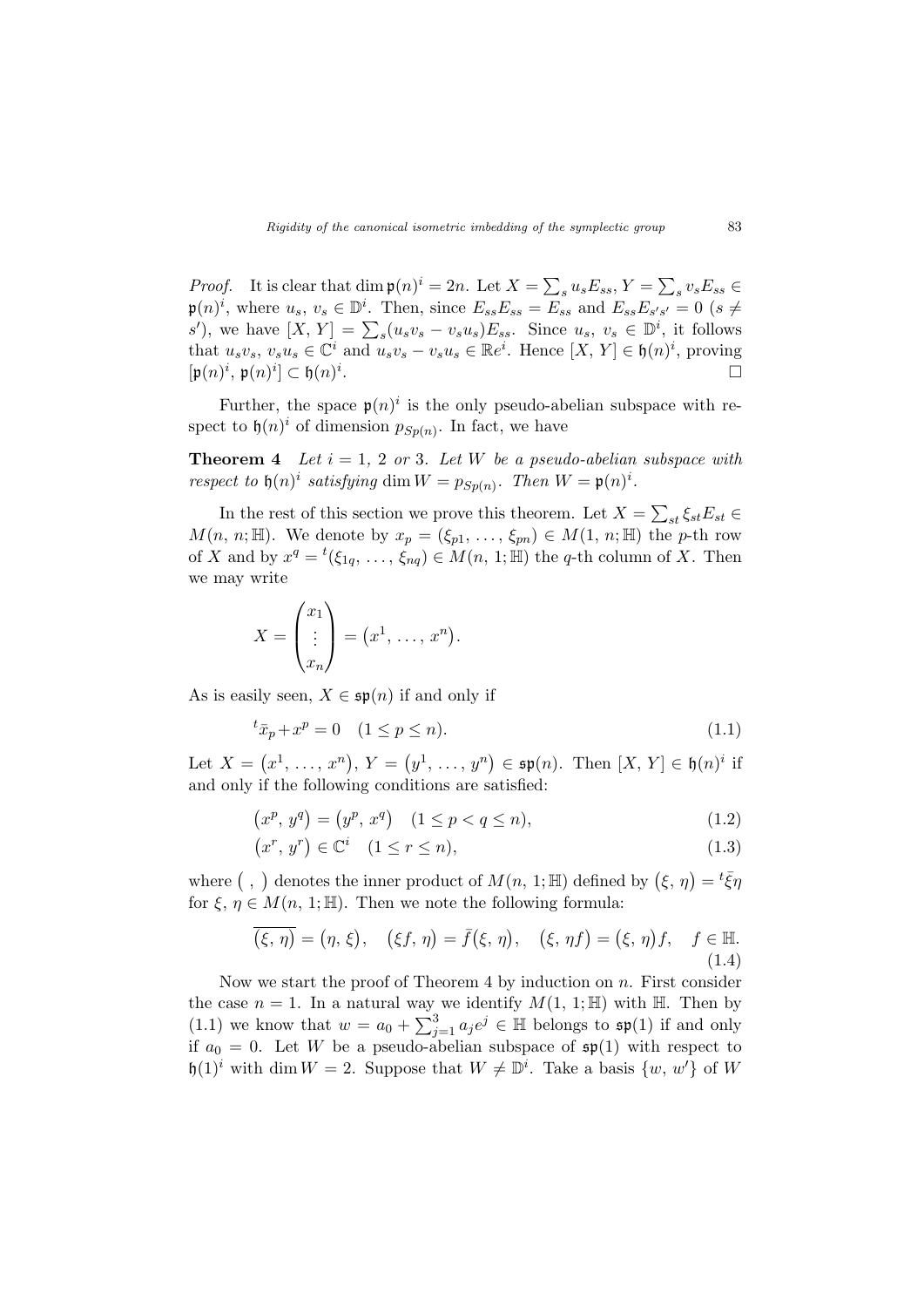such that  $w \notin \mathbb{D}^i$ , i.e., w is an element written in the form  $w = \sum_{i=1}^{3}$  $_{j=1}^{3} a_{j} e^{j}$ where  $a_i \neq 0$ . By subtracting a scalar multiple of w from w' if necessary, where  $u_i \neq 0$ . By subtracting a scalar multiple of w from w if necessary,<br>we may assume that  $w' \in \mathbb{D}^i$ . Then we have  $ww' = (\sum_{j \neq i} a_j e^j) w' + a_i e^i w'$ , (  $\sum_{i=1}^{\infty}$  $_{j\neq i}a_je^j$ ) $w' \in \mathbb{C}^i$  and  $a_ie^iw' \in \mathbb{D}^i$ . On the other hand, by (1.3) we have  $ww' = -\bar{w}w' \in \mathbb{C}^i$ . This is impossible because  $a_i e^i w' \neq 0$ . Hence we have  $W = \mathbb{D}^{i} = \mathfrak{p}(1)^{i}$ , showing that Theorem 4 is true when  $n = 1$ .

We now assume that  $n \geq 2$  and Theorem 4 is true for any  $n'$  ( $1 \leq n' <$ n). For simplicity, we regard  $\mathfrak{sp}(s)$   $(1 \leq s < n)$  as a subalgebra of  $\mathfrak{sp}(n)$  in the following manner:

$$
\mathfrak{sp}(s) \ni X \longmapsto \begin{pmatrix} X & 0 \\ 0 & 0 \end{pmatrix} \in \mathfrak{sp}(n).
$$

Let W be a pseudo-abelian subspace of  $\mathfrak{sp}(n)$  with respect to  $\mathfrak{h}(n)^i$ . As in [4] we define an ascending chain of subspaces

$$
0 = W_0 \subset W_1 \subset W_2 \subset \cdots \subset W_n = W
$$

by setting  $W_r = \mathfrak{sp}(r) \cap W$   $(1 \leq r \leq n)$ . (Note that the numbering of the above chain is the reverse order of that in [4, p. 79].) It is obvious that  $W_r$ is a pseudo-abelian subspace of  $\mathfrak{sp}(r)$  with respect to  $\mathfrak{h}(r)^i$ . Put

$$
C_r = \{x^r \in M(n, 1; \mathbb{H}) \mid (x^1, \dots, x^r, \overbrace{0, \dots, 0}^{n-r}) \in W_r\} \quad (r = 1, \dots, n).
$$

Then it is clear that  $C_r \cong W_r/W_{r-1}$   $(1 \leq r \leq n)$  and  $\dim W = c_1 + \cdots + c_n$ , where we set  $c_r = \dim C_r$   $(1 \le r \le n)$ . Moreover, by  $(1.2)$  and  $(1.3)$  we have

$$
(C_p, C_q) = 0 \quad (1 \le p < q \le n), \tag{1.5}
$$

$$
(C_r, C_r) \subset \mathbb{C}^i \quad (1 \le r \le n). \tag{1.6}
$$

The above equalities (1.5) and (1.6) will play decisive roles in the proof of Theorem 4.

By  $C_r^{\mathbb{H}}$  (1  $\leq r \leq n$ ) we denote the right  $\mathbb{H}$ -subspace of  $M(n, 1; \mathbb{H})$ generated by  $C_r$ . Set  $k_r = \dim_{\mathbb{H}} C_r^{\mathbb{H}}$   $(1 \leq r \leq n)$ . Then, in view of  $(1.5)$ and (1.4) we have

$$
(C_p^{\mathbb{H}}, C_q^{\mathbb{H}}) = 0 \quad (1 \le p < q \le n). \tag{1.7}
$$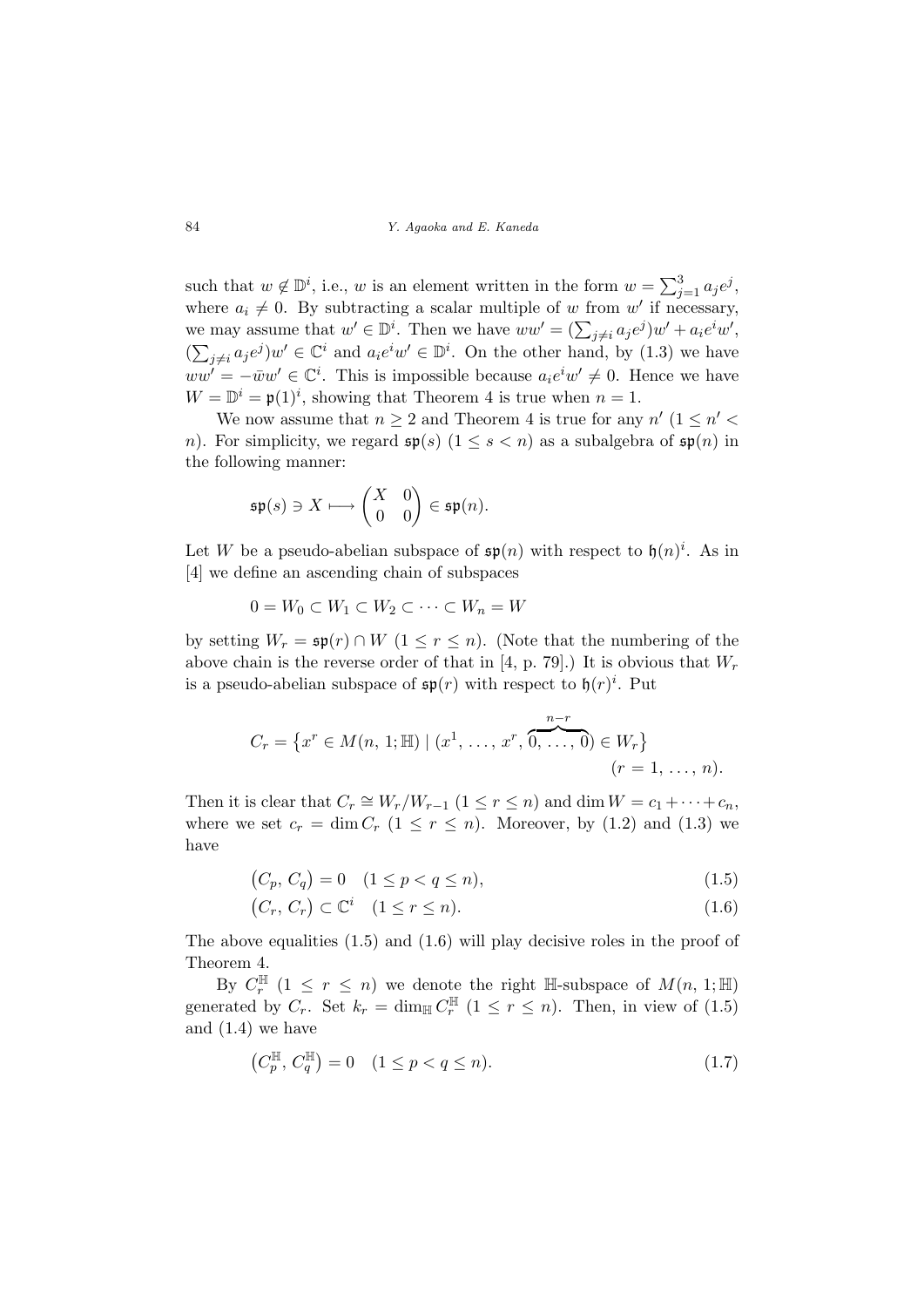# Utilizing  $(1.6)$  and  $(1.7)$ , we have proved in [4] the following

**Lemma 5** (see [4]) Under the setting stated above the following  $(1)$  and (2) hold:

(1)  $k_1 + \cdots + k_n \leq n$ .

$$
(2) \quad c_r \leq 2k_r \quad (1 \leq r \leq n).
$$

In particular, if dim  $W = p_{Sp(n)} (= 2n)$ , then  $k_1 + \cdots + k_n = n$  and  $c_r =$  $2k_r$   $(1 \leq r \leq n)$ .

In what follows we assume that  $W$  is a pseudo-abelian subspace with respect to  $\mathfrak{h}(n)^i$  satisfying dim  $W = p_{Sp(n)}$ . Let us define an R-linear endomorphism  $\xi \mapsto \tilde{\xi}$  of  $M(n, 1; \mathbb{H})$  by setting  $\tilde{\xi} = {}^{t}(\xi_1, \ldots, \xi_{n-1}, 0)$  for  $\xi = {}^{t}(\xi_1, \ldots, \xi_n) \in M(n, 1; \mathbb{H})$ . Let  $\widetilde{C}_n$  be the image of  $C_n$  by this endomorphism. We first prove

**Lemma 6**  $k_n \ge 1$  and  $\dim_{\mathbb{H}} \widetilde{C}_n^{\mathbb{H}} \le k_n - 1$ .

*Proof.* Suppose that  $k_n = 0$ . Then we have  $C_n = 0$  and hence  $W = W_{n-1}$ . Therefore, in a natural way  $W$  may be regarded as a pseudo-abelian subspace of  $\mathfrak{sp}(n-1)$  with respect to  $\mathfrak{h}(n-1)^i$ . This implies dim  $W \leq p_{Sp(n-1)} =$  $2(n-1)$ , contradicting the assumption dim  $W = 2n$ . Consequently, we have  $k_n \geq 1$ . Let  $\xi \in C_n$  and  $\eta \in C_1 + \cdots + C_{n-1}$ . Since  $\eta$  is written as  $\eta =$  $\begin{aligned} \kappa_n \geq 1. \text{ Let } \zeta \in C_n \text{ and } \eta \in C_1, \\ t(\eta_1, \ldots, \eta_{n-1}, 0), \text{ we have } (\tilde{\xi}, \eta) \end{aligned}$ =  $\therefore + C_{n-1}$ . Since  $\eta$  is written as  $\eta =$ <br>( $\xi, \eta$ ) = 0 (see (1.5)). Hence we have  $(\widetilde{C}_n, C_1 + \cdots + C_{n-1}) = 0$ . Viewing (1.4), we have  $(\widetilde{C}_n^{\mathbb{H}}, C_1^{\mathbb{H}} + \cdots + C_{n-1}^{\mathbb{H}})$ ¢ = 0. Since both  $\widetilde{C}_n^{\mathbb{H}}$  and  $C_1^{\mathbb{H}} + \cdots + C_{n-1}^{\mathbb{H}}$  may be regarded as subspaces of  $M(n-1, 1; \mathbb{H})$ , we have dim<sub>H</sub>  $\widetilde{C}_n^{\mathbb{H}} \leq n-1 - (k_1 + \cdots + k_{n-1})$  (see (1.7)). Therefore by Lemma 5 we obtain  $\dim_{\mathbb{H}} \widetilde{C}_n^{\mathbb{H}} \leq k_n - 1$ .

Let  $C'_n$  be the subset of  $C_n$  consisting of all  ${}^t(\xi_1, \ldots, \xi_n) \in C_n$  such that the *n*-th component  $\xi_n \in \mathbb{D}^i$ , i.e.,  $C'_n = \{^t(\xi_1, \ldots, \xi_n) \in C_n \mid \xi_n \in \mathbb{D}^i\}.$ Clearly,  $C'_n$  is a subspace of  $C_n$ . We denote by  $\widetilde{C'_n}$  the image of  $C'_n$  by the endomorphism  $\xi \mapsto \xi$ . Then we can show

**Lemma 7** dim  $C'_n \ge 2k_n - 1$  and dim  $\widetilde{C'_n} \le 2(k_n - 1)$ .

*Proof.* First we note that  $\xi_n \in \mathbb{R}e^i + \mathbb{D}^i$  holds for any  $\xi = {}^t(\xi_1, \ldots, \xi_n)$  $C_n$ . Indeed,  $\xi_n$  is the  $(n, n)$ -component of a certain matrix  $X \in \mathfrak{sp}(n)$  (recall the definition of  $C_n$ ). Consequently, we have dim  $C'_n \ge \dim C_n - 1 = c_n 1 = 2k_n - 1.$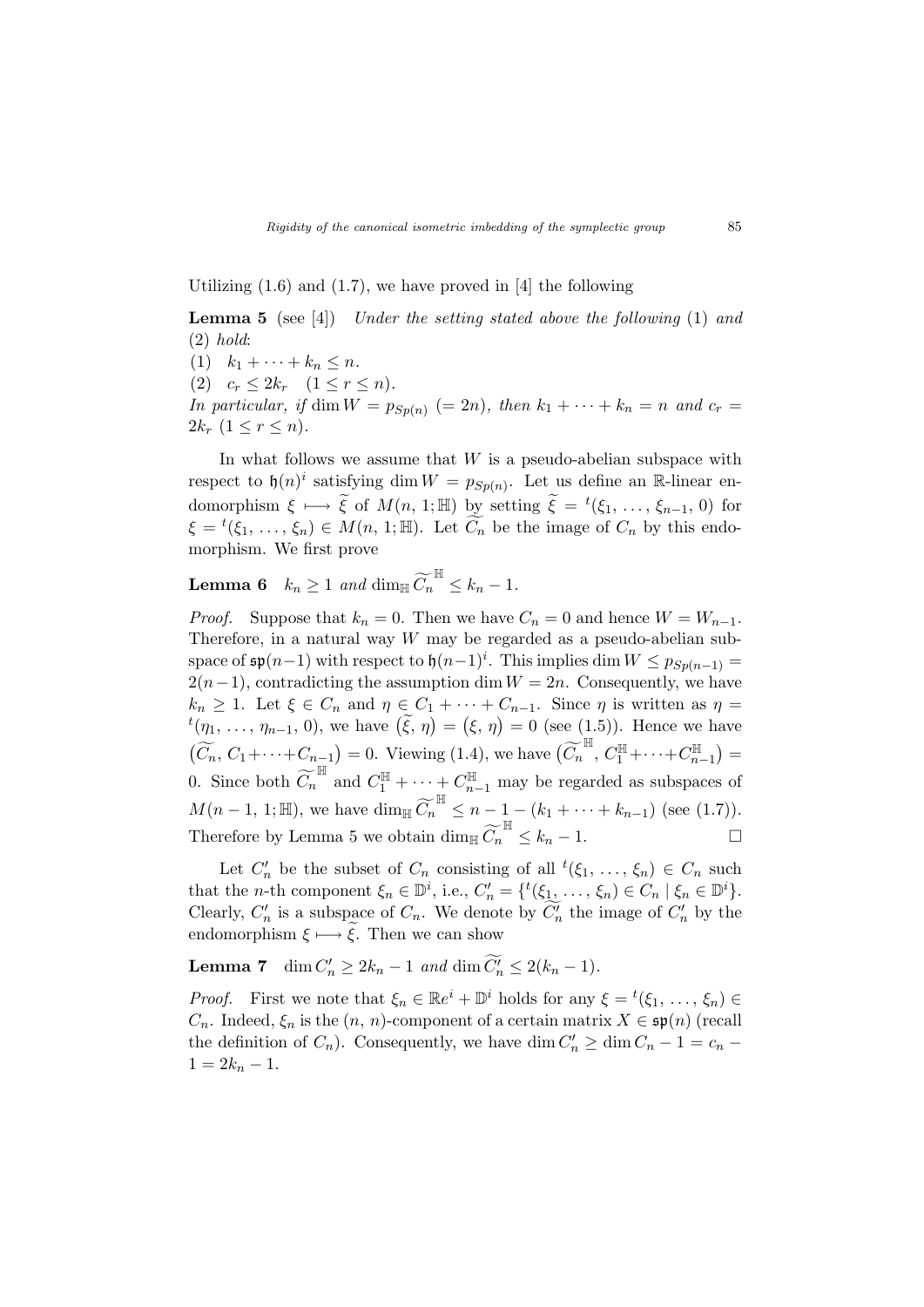We next prove the second inequality. Let  $\xi = {}^t(\xi_1, \ldots, \xi_n) \in C'_n$  and we hext prove the second mequanty. Let  $\zeta = (\zeta_1, \ldots, \zeta_n) \in C_n$  and  $\eta = t(\eta_1, \ldots, \eta_n) \in C'_n$ . Then we easily have  $(\tilde{\xi}, \tilde{\eta}) = (\xi, \eta) - \overline{\zeta_n} \eta_n$ . Since  $(\xi, \eta) \in \mathbb{C}^i$  (see (1.6)) and  $\overline{\xi_n}\eta_n \in \mathbb{D}^i\mathbb{D}^i = \mathbb{C}^i$ , it follows that  $(\tilde{\xi}, \tilde{\eta}) \in \mathbb{C}^i$ . This proves  $(\widetilde{C}_n', \widetilde{C}_n')$  $\tilde{\zeta}$  $\subset \mathbb{C}^i$ . By this fact we can deduce that  $\widetilde{C'_n} \cap \widetilde{C'_n} e^j = 0$ for any  $j (= 1, 2, 3)$  such that  $j \neq i$ . In fact, if there is an element  $\widetilde{\xi} \in \widetilde{C'_n}$ such that  $\widetilde{\xi}e^j \in \widetilde{C'_n}$ , then we have  $\mathbb{C}^i \ni (\widetilde{\xi}, \widetilde{\xi}e^j) = (\widetilde{\xi}, \widetilde{\xi})e^j \in \mathbb{C}^i e^j = \mathbb{D}^i$ . Since  $\mathbb{C}^i \cap \mathbb{D}^i = 0$ , it follows that  $(\tilde{\xi}, \tilde{\xi}) = 0$ , i.e.,  $\tilde{\xi} = 0$ . Thus, we know that  $\widetilde{C}'_n + \widetilde{C}'_n e^j \ (\subset \widetilde{C}_n^{\ \mathbb{H}})$  is a direct sum if  $j \neq i$ . Consequently, we have  $2 \dim \widetilde{C_n'} \leq 4 \dim_{\mathbb{H}} \widetilde{C_n}^{\mathbb{H}} \leq 4(k_n-1), \text{ i.e., } \dim \widetilde{C_n'} \leq 2(k_n-1) \text{ (see Lemma 6)}.$ This completes the proof of the lemma.

With the basis of Lemma 7 we can show

**Lemma 8** Let  $D_n$  be the kernel of the linear mapping  $C_n \ni \xi \mapsto \widetilde{\xi} \in \widetilde{C_n}$ . Then:

(1)  $D_n = \{t(0, ..., 0, w) \in M(n, 1; \mathbb{H}) \mid w \in \mathbb{D}^i\}.$ (2)  $C_n \subset C_n$ . (3)  $C_n = D_n + \widetilde{C_n}$  (direct sum); dim  $\widetilde{C_n} = c_n - 2$ .

*Proof.* By Lemma 7 we have  $\dim C'_n - \dim \widetilde{C}'_n \ge 2k_n - 1 - 2(k_n - 1) > 0$ . This implies that  $D_n \cap C'_n \neq 0$ . Let  $\xi$  be a non-trivial element of  $D_n \cap C'_n$ . Then, by the definitions of  $D_n$  and  $C'_n$ , we know that  $\xi$  may be written as  $\xi = {}^t(0, \ldots, 0, w)$ , where  $w \in \mathbb{D}^i$   $(w \neq 0)$ . Let  $\eta = {}^t(\eta_1, \ldots, \eta_n)$  be as  $\zeta = (0, \ldots, 0, w)$ , where  $w \in \mathbb{D} \quad (w \neq 0)$ . Let  $\eta = (\eta_1, \ldots, \eta_n)$  be<br>an arbitrary element of  $C_n$ . Then by (1.6) we have  $(\xi, \eta) = \bar{w}\eta_n \in \mathbb{C}^i$ . Hence we can easily show that  $\eta_n \in \mathbb{D}^i$  (see the proof for the case  $n = 1$ ). Accordingly,  $\eta \in C'_n$  and hence  $C'_n = C_n$ . Therefore, we have

$$
\dim D_n = \dim C_n - \dim \widetilde{C}_n = \dim C_n - \dim \widetilde{C}'_n \ge c_n - 2(k_n - 1) = 2.
$$

On the other hand, since  $D_n \subset C_n = C'_n$ , we have  $D_n \subset \{^t(0, \ldots, 0, w) \mid$  $w \in \mathbb{D}^i$  and hence  $\dim D_n \leq \dim \mathbb{D}^i = 2$ . This, together with the above inequality, proves dim  $D_n = 2$  and  $D_n = \{t(0, ..., 0, w) \mid w \in \mathbb{D}^i\}$ . Thus we obtain (1).

Let  $\zeta = {}^{t}(\zeta_1, \ldots, \zeta_n) \in M(n, 1; \mathbb{H})$  be an arbitrary element of  $C_n$ . Since  $C_n = C'_n$ , we have  $\zeta_n \in \mathbb{D}^i$  and hence  $\zeta' = {}^t(0, \ldots, 0, \zeta_n) \in D_n \subset$ *C<sub>n</sub>*. Consequently,  $\widetilde{\zeta} = {}^t(\zeta_1, \ldots, \zeta_{n-1}, 0) = \zeta - \zeta' \in C_n$ , showing (2). The assertion (3) immediately follows from (1) and (2).  $\Box$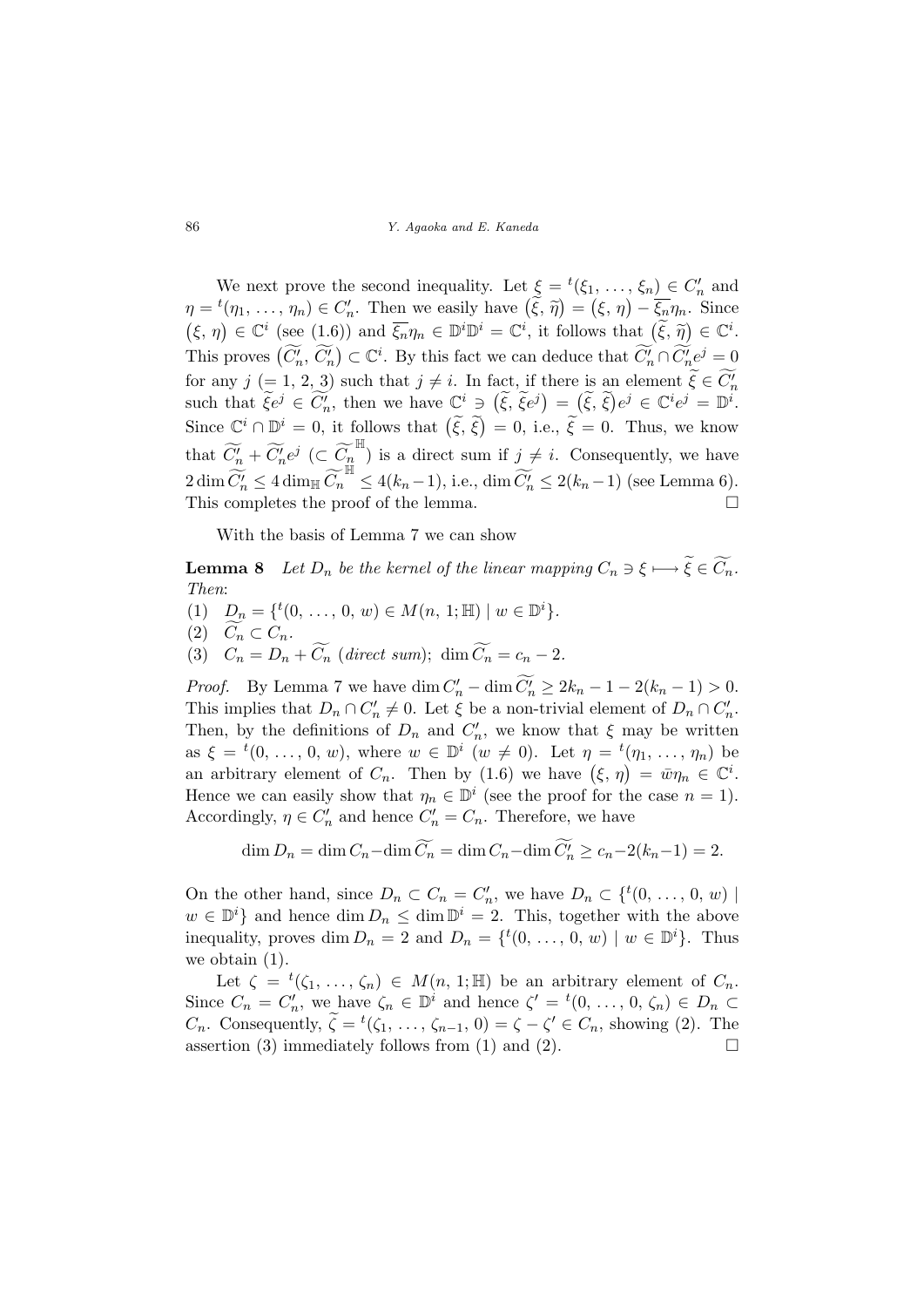With these preparations we can show

**Lemma 9**  $\widetilde{C_n} = 0$ . Accordingly,  $C_n = D_n$ .

Proof. We first prove

$$
\widetilde{C}_n \cap \widetilde{C}_n e^i = 0. \tag{1.8}
$$

Suppose that there is an element  $\widetilde{\xi} = {}^t(\xi_1, \ldots, \xi_{n-1}, 0) \in \widetilde{C_n}$  such that  $\widetilde{\xi}e^i \in \widetilde{C}_n$ . Note that  $\widetilde{C}_n \subset C_n$  (see Lemma 8 (2)). By the definition of  $C_n$ we know that there are matrices X and  $Y \in W$  written in the form

$$
X = \begin{pmatrix} X' & \xi' \\ -t\bar{\xi'} & 0 \end{pmatrix}, \quad Y = \begin{pmatrix} Y' & \xi'e^i \\ e^{i t}\bar{\xi'} & 0 \end{pmatrix},
$$

where  $X', Y' \in \mathfrak{sp}(n-1)$  and  $\xi' = {}^t(\xi_1, \ldots, \xi_{n-1}) \in M(n-1, 1; \mathbb{H})$ . Take an integer  $j (= 1, 2, 3)$  such that  $j \neq i$ . Since  $t(0, \ldots, 0, e^{j}) \in D_n \subset C_n$ , we know that there is an element  $Z \in W$  of the form

$$
Z = \begin{pmatrix} Z' & 0 \\ 0 & e^j \end{pmatrix},
$$

where  $Z' \in \mathfrak{sp}(n-1)$ . Since W is a pseudo-abelian with respect to  $\mathfrak{h}(n)^i$ , we have  $[X, Z] \in \mathfrak{h}(n)^i$  and  $[Y, Z] \in \mathfrak{h}(n)^i$ . Hence by a direct calculation we can show

$$
Z'\xi' = \xi'e^j; \quad Z'(\xi'e^i) = (\xi'e^i)e^j.
$$
\n(1.9)

By the second equality of (1.9) we have  $(Z'\xi')e^i = \xi'(e^ie^j) = -\xi'(e^je^i)$  $-(\xi' e^j)e^i$  and hence  $Z'\xi' = -\xi' e^j$ . This, together with the first equality of (1.9), proves  $Z'\xi' = \xi'e^j = 0$ . Hence we have  $\xi' = 0$ , i.e.,  $\tilde{\xi} = 0$ . This implies (1.8). As a result of (1.8), the subspace  $\widetilde{C}_n + \widetilde{C}_n e^i \ (\subset \widetilde{C}_n^{\ \mathbb{H}})$  is a direct sum. Since  $\dim \widetilde{C}_n = c_n - \frac{1}{n} = 2(k_n - 1)$  (see Lemma 8 (3) and Lemma 5), it follows that  $\dim_{\mathbb{R}} \widetilde{C}_n^{\mathbb{H}} \geq 2 \dim \widetilde{C}_n = 4(k_n - 1)$ . Hence we have  $\dim_{\mathbb{H}} \widetilde{C}_n^{\mathbb{H}} = (1/4) \dim_{\mathbb{R}} \widetilde{C}_n^{\mathbb{H}} \ge k_n - 1$ . On the other hand, we have  $\dim_{\mathbb{H}} \widetilde{C}_n^{\mathbb{H}} \leq k_n - 1$  (see Lemma 6). Therefore, we obtain  $\dim_{\mathbb{H}} \widetilde{C}_n^{\mathbb{H}} = k_n - 1$ and  $\widetilde{C}_n^{\mathbb{H}} = \widetilde{C}_n + \widetilde{C}_n e^i$ . More strongly, we can prove  $\widetilde{C}_n = 0$ . In fact, since  $\widetilde{C_n}^{\mathbb{H}} = \widetilde{C_n} + \widetilde{C_n}e^i$ , it follows that

$$
(\widetilde{C_n}^{\mathbb{H}}, \widetilde{C_n}^{\mathbb{H}}) \subset (\widetilde{C_n}, \widetilde{C_n}) + (\widetilde{C_n}e^i, \widetilde{C_n}) + (\widetilde{C_n}, \widetilde{C_n}e^i) + (\widetilde{C_n}e^i, \widetilde{C_n}e^i).
$$

If  $\widetilde{C_n} \neq 0$ , then it is easy to see that  $(\widetilde{C_n}^{\mathbb{H}}, \widetilde{C_n}^{\mathbb{H}})$  $=$  H. However, the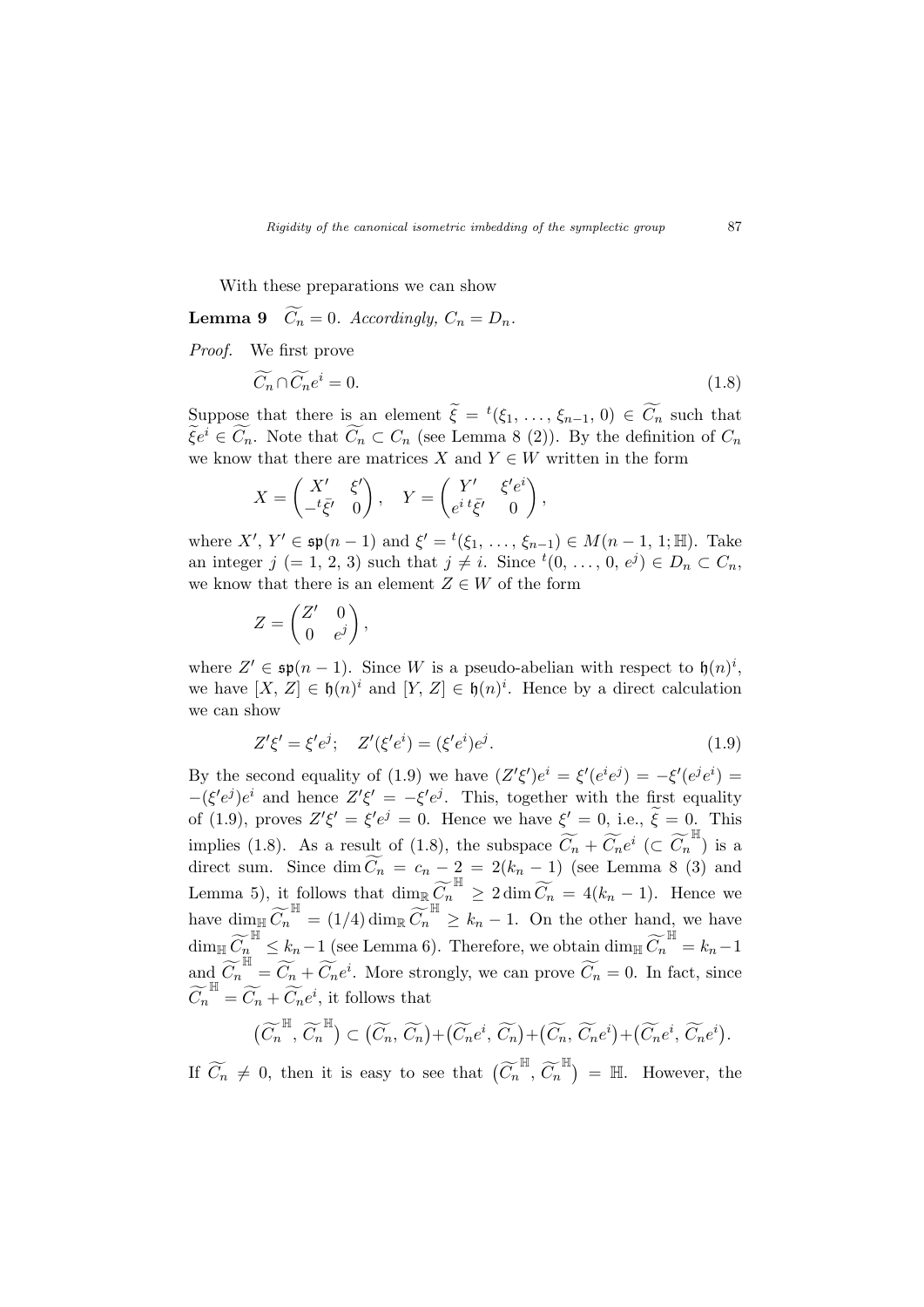right side of the above inclusion is contained in  $\mathbb{C}^i$ , because  $(\widetilde{C_n}, \widetilde{C_n})$ ⊂ ¡  $C_n, C_n$ ¢  $\subset \mathbb{C}^i$  (see Lemma 8 (2) and (1.6)),  $(\widetilde{C}_n e^i, \widetilde{C}_n)$  $\subset e^i \mathbb{C}^i = \mathbb{C}^i$  $\overline{(\widetilde{C}_n,\ \widetilde{C}_n e^i)}$  $\subset \mathbb{C}^i e^i = \mathbb{C}^i$  and  $(\widetilde{C}_n e^i, \widetilde{C}_n e^i)$  $\subset e^{i}\mathbb{C}^{i}e^{i}=\mathbb{C}^{i}$  (see (1.4)). This is a contradiction. Hence we have  $\widetilde{C}_n = 0$ . The equality  $C_n = D_n$  now follows immediately.  $\Box$ 

*Proof of* Theorem 4. By Lemma 9 and Lemma 8 (3) we have  $c_n = 2k_n = 2$ . Hence,  $W_{n-1}$ , which is a pseudo-abelian subspace of  $\mathfrak{sp}(n-1)$  with respect to  $\mathfrak{h}(n-1)^i$ , satisfies dim  $W_{n-1} = c_1 + \cdots + c_{n-1} = 2(n-1) = p_{Sp(n-1)}$ . Therefore, by the hypothesis of our induction we know that  $W_{n-1} = \mathfrak{p}(n -$ 1)<sup>*i*</sup>. From this fact we can deduce  $W = \mathfrak{p}(n)^i$ . In fact, let X be an arbitrary element of W. Then X may be written as  $X = \begin{pmatrix} X' & 0 \\ 0 & w \end{pmatrix}$ , where  $X' \in \mathfrak{sp}(n-$ 1),  $w \in \mathbb{D}^i$  (see Lemma 9 and Lemma 8 (1)). Since [X,  $W_{n-1}$ ] ⊂  $\mathfrak{h}(n)^i$ , it follows that  $[X', \mathfrak{p}(n-1)^i] \subset \mathfrak{h}(n-1)^i$ . Hence we have  $X' \in \mathfrak{p}(n-1)^i$ , because  $\mathfrak{p}(n-1)^i$  is a maximal pseudo-abelian subspace of  $\mathfrak{sp}(n-1)$  with respect to  $\mathfrak{h}(n-1)^i$ . Consequently, we have  $X \in \mathfrak{p}(n)^i$  and  $W = \mathfrak{p}(n)^i$ , which completes the proof of Theorem 4.  $\Box$ 

# 2. The Gauss equation of  $Sp(n)$

Let  $M$  be a Riemannian manifold. We denote by  $q$  the Riemannian metric of M and by R the Riemannian curvature tensor of type  $(1, 3)$  with respect to g. Let  $x \in M$  and let  $T_x(M)$  (resp.  $T_x^*(M)$ ) be the tangent (resp. cotangent) vector space of  $M$  at  $x$ . Let  $r$  be a non-negative integer. We define a quadratic equation with respect to an unknown  $\Psi\in S^2T^*_x(M){\mathord{\,\otimes }\,}{\mathbb R}^r$ by

$$
- g(R(X, Y)Z, W)
$$
  
=  $\langle \Psi(X, Z), \Psi(Y, W) \rangle - \langle \Psi(X, W), \Psi(Y, Z) \rangle,$  (2.1)

where X, Y, Z,  $W \in T_x(M)$  and  $\langle$ , ® is the standard inner product of  $\mathbb{R}^r$ . We call  $(2.1)$  the *Gauss equation* in codimension r at x. The set of solutions of  $(2.1)$  is called the *Gaussian variety* in codimension r at x and is denoted by  $\mathcal{G}_x(M,\mathbb{R}^r)$ .

Let  $O(r)$  be the orthogonal group of  $\mathbb{R}^r$ . We define an action of  $O(r)$ on  $S^2T^*_x(M)\otimes \mathbb{R}^r$  by

$$
(\rho \Psi)(X, Y) = \rho(\Psi(X, Y)), \quad X, Y \in T_x(M), \ \rho \in O(r). \tag{2.2}
$$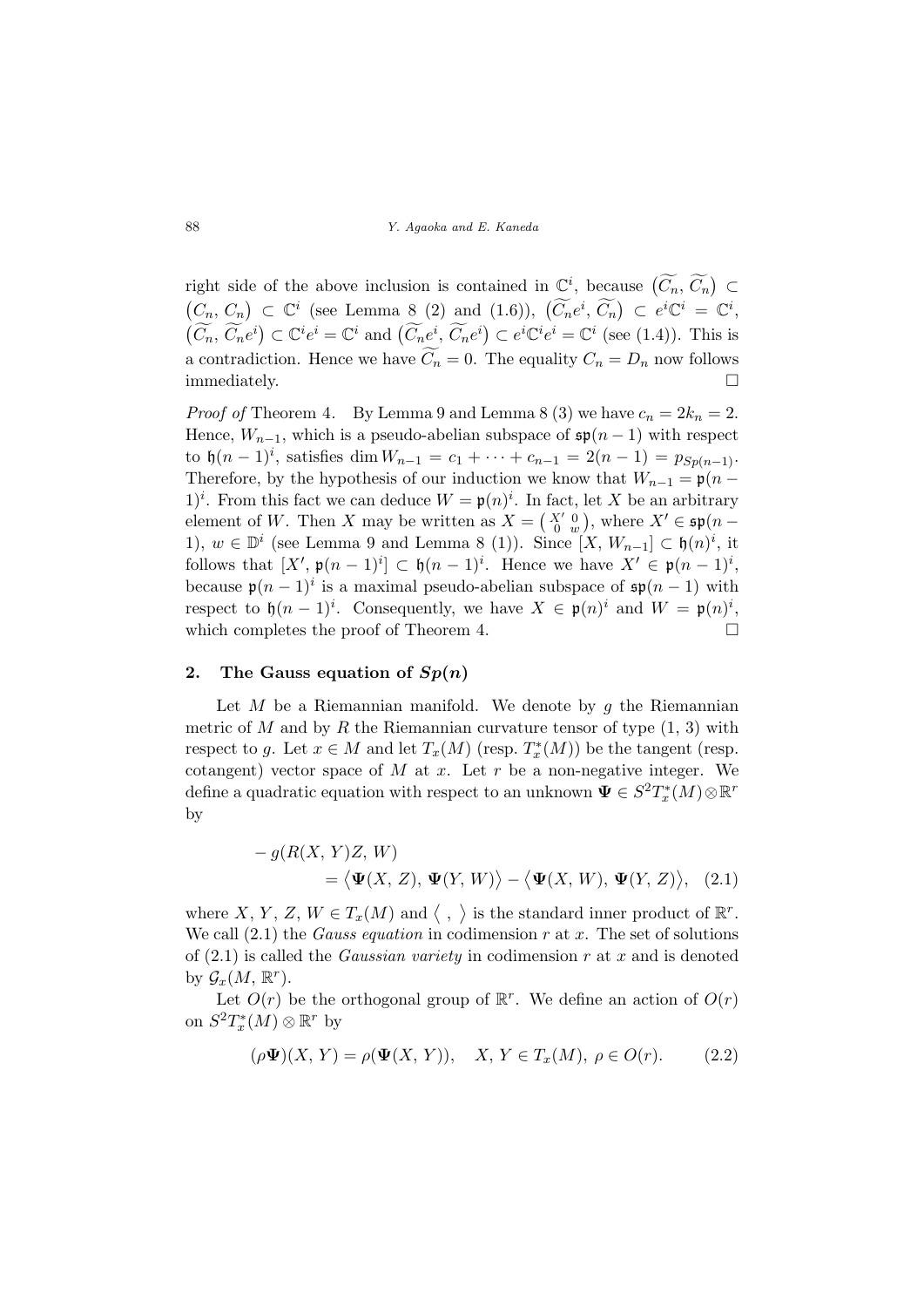As is easily seen, if  $\Psi$  is a solution of (2.1), then  $\rho \Psi$  is also a solution of (2.1) for any  $\rho \in O(r)$ . We say that  $\mathcal{G}_x(M, \mathbb{R}^r)$  is EOS if  $\mathcal{G}_x(M, \mathbb{R}^r) \neq \emptyset$  and if  $\mathcal{G}_x(M,\mathbb{R}^r)$  is composed of essentially one solution, i.e., for any solutions  $\Psi_1$ and  $\Psi_2 \in \mathcal{G}_x(M, \mathbb{R}^r)$  there is an element  $\rho \in O(r)$  such that  $\Psi_2 = \rho \Psi_1$ .

In the following we consider the case where  $M$  is the symplectic group  $Sp(n)$  endowed with the bi-invariant metric  $\nu$ , which is induced from the inclusion  $Sp(n) \subset M(n, n; \mathbb{H})$ . As usual we identify the tangent space of inclusion  $Sp(n) \subset M(n, n; \mathbb{H})$ . As usual we identify the tangent space  $Sp(n)$  at the identity  $I_n$  with the Lie algebra  $\mathfrak{sp}(n)$ . We denote by  $($ , the inner product of  $\mathfrak{sp}(n)$  induced from  $\nu$  at  $I_n$ . The curvature transformation  $R_0(X, Y)$   $(X, Y \in \mathfrak{sp}(n))$  of  $Sp(n)$  at  $I_n$  is given by  $R_0(X, Y) =$  $-(1/4)$  ad([X, Y]) (see [14]). Hence at  $I_n$  the Gauss equation (2.1) is written as

$$
\frac{1}{4}([X, Y], Z], W)
$$
  
=  $\langle \Psi(X, Z), \Psi(Y, W) \rangle - \langle \Psi(X, W), \Psi(Y, Z) \rangle,$  (2.3)

where  $\Psi \in S^2(\mathfrak{sp}(n)^*) \otimes \mathbb{R}^r$  and X, Y, Z,  $W \in \mathfrak{sp}(n)$ . We simply denote by  $G(Sp(n), \mathbb{R}^r)$  the Gaussian variety in codimension r at  $I_n$ . The main aim of this and the subsequent sections is to prove

Theorem 10 For any positive integer n the Gaussian variety  $\mathcal{G}(Sp(n), \mathbb{R}^{2n^2-n})$  in codimension  $2n^2-n$  is EOS.

By homogeneity, we know that the Gaussian variety  $\mathcal{G}_x(Sp(n), \mathbb{R}^{2n^2-n})$ in codimension  $2n^2 - n$  is  $EOS$  at each  $x \in Sp(n)$ . By this result we conclude that  $Sp(n)$  is formally rigid in codimension  $2n^2 - n$ . (For the definition of formal rigidness, see [8].) Accordingly, by Theorem 5 of [8] we can establish the rigidity theorem of  $Sp(n)$  (Theorem 1).

In the following we will prove Theorem 10 by induction on  $n$ . As we have stated in the introduction, if  $n = 1$ , then  $Sp(1) \cong S^3$  and the canonical isometric imbedding  $f_0$  is the inclusion map of the standard sphere  $S^3$  with radius 1 into  $\mathbb{R}^4$ . The second fundamental form  $\Psi_0$  of  $\boldsymbol{f}_0$  at  $\boldsymbol{x} \in S^3$  is given by  $\Psi_0 = -\nu \mathbf{x}$ . Hence  $f_0$  is a typical example of an isometric imbedding with type number 3. By applying the theory of type number in [12] or by a direct calculation we know that any solution  $\Psi$  of the Gauss equation of  $S^3$  in codimension 1 can be represented by  $\Psi = \pm \Psi_0$ . Therefore we get Theorem 10 for the case  $n = 1$ . For this reason we may assume  $n \geq 2$  in the following discussion.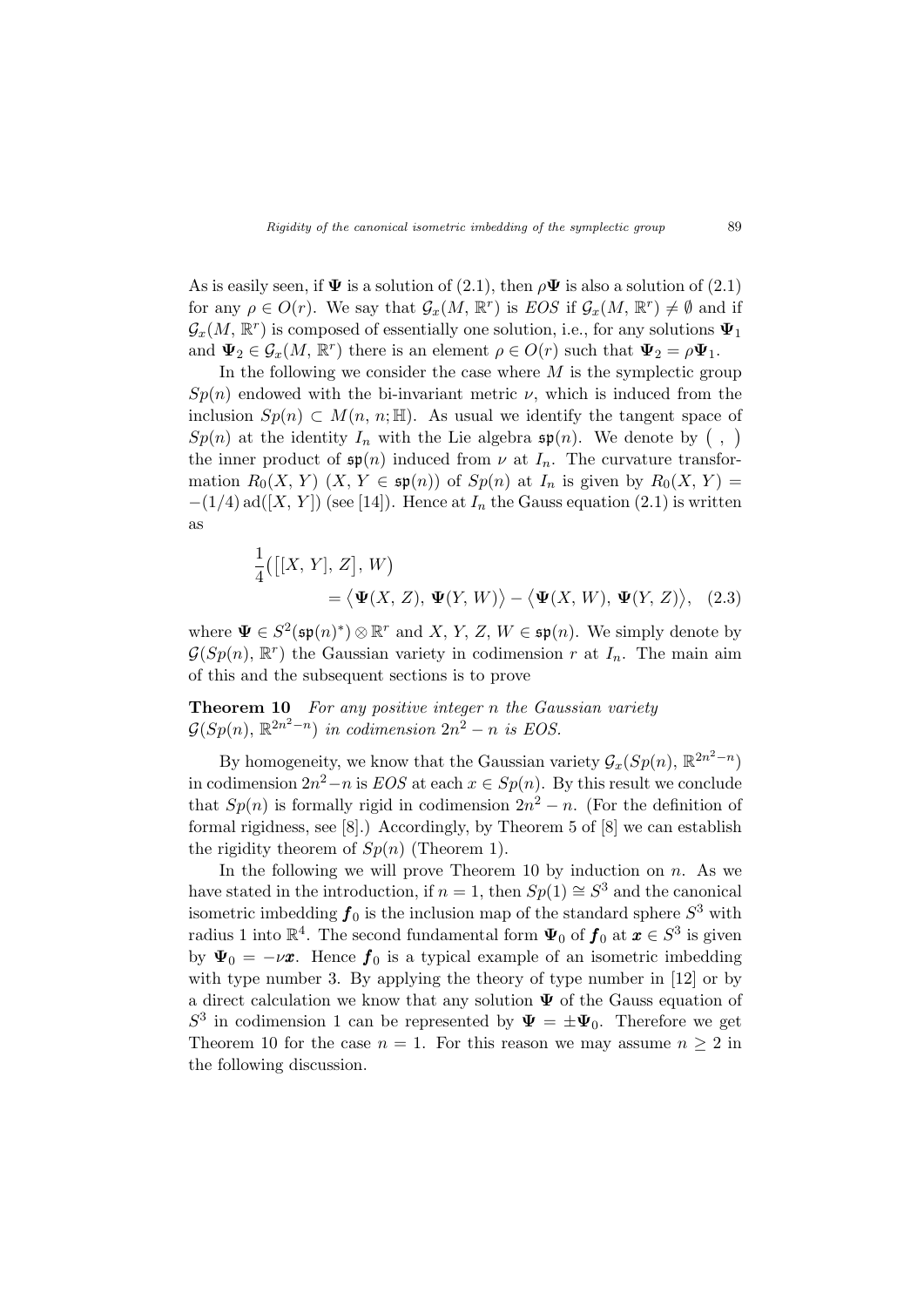**Remark 11** It should be noted that in case  $n \geq 2$  the theory of type number in [12] is not applicable to the canonical isometric imbedding  $f_0$ of  $Sp(n)$ . In fact, for an isometric imbedding  $f$  of a Riemannian manifold M into the euclidean space  $\mathbb{R}^m$ , the type number k of f must satisfy the inequality  $k \leq \dim M/(m - \dim M)$  (see [18] or [16]). Consequently, in the case of  $f_0$  we can easily show that  $k < 2$  when  $n \geq 2$ .

Now let  $\mathfrak{N}(n)$  be the subspace of  $M(n, n; \mathbb{H})$  composed of all  $X \in$  $M(n, n; \mathbb{H})$  satisfying  ${}^t\overline{X} = X$ . Clearly, we have dim  $\mathfrak{N}(n) = 2n^2 - n$  and

 $M(n, n; \mathbb{H}) = \mathfrak{sp}(n) + \mathfrak{N}(n)$  (orthogonal direct sum).

As is easily seen,  $\mathfrak{N}(n)$  is the normal vector space of the canonical isometric imbedding  $f_0$  at  $I_n$ . The second fundamental form  $\Psi_0$  of  $f_0$  at  $I_n$  is an element of  $S^2(\mathfrak{sp}(n)^*)\otimes \mathfrak{N}(n)$  given by

$$
\Psi_0(X, Y) = \frac{1}{2}(XY + YX), \quad X, Y \in \mathfrak{sp}(n)
$$
\n(2.4)

(see [15, p. 370]). Under a natural identification  $(\mathfrak{N}(n), \nu) \cong (\mathbb{R}^{2n^2-n},$  $\overline{1}$ , ® ) as euclidean vector spaces we can regard the unknown  $\Psi$  in the Gauss equation (2.3) in codimension  $2n^2 - n$  as an element of  $S^2(\mathfrak{sp}(n)^*) \otimes \mathfrak{N}(n)$ . equation (2.5) in commension  $2n - n$  as an element of  $\mathcal{S}(\mathfrak{sp}(n)) \otimes \mathcal{S}(\mathfrak{n}).$ <br>(In what follows, the inner product  $\nu$  of  $\mathfrak{N}(n)$  will be denoted by  $\langle , \rangle$ .) Therefore the Gaussian variety  $\mathcal{G}(Sp(n), \mathbb{R}^{2n^2-n})$  may be considered as a subset of  $S^2(\mathfrak{sp}(n)^*)\otimes \mathfrak{N}(n)$ . In this meaning we write  $\mathcal{G}(Sp(n), \mathbb{R}^{2n^2-n})$  as  $\mathcal{G}(Sp(n), \mathfrak{N}(n))$ . Then  $\Psi_0$  may be considered as an element of  $\mathcal{G}(Sp(n), \mathfrak{N}(n))$ , which is called the *canonical solution* of the Gauss equation  $(2.3)$  in codimension  $2n^2 - n$ . Now Theorem 10 may be stated in the following way: Any solution  $\Psi \in \mathcal{G}(Sp(n), \mathfrak{N}(n))$  of the Gauss equation (2.3) is equivalent to  $\Psi_0$ , i.e., there is an element  $\rho \in O(\mathfrak{N}(n))$  such that  $\Psi = \rho \Psi_0$ , where  $O(\mathfrak{N}(n))$  stands for the orthogonal group of  $\mathfrak{N}(n)$ .

# 3. The space  $\mathbf{K}_{\Psi}(X)$

In this section we assume that  $n \geq 2$ . Let  $\Psi \in S^2(\mathfrak{sp}(n)^*) \otimes \mathfrak{N}(n)$ and let  $X \in \mathfrak{sp}(n)$ . We define a linear mapping  $\Psi_X : \mathfrak{sp}(n) \longrightarrow \mathfrak{N}(n)$  by setting  $\Psi_X(Y) = \Psi(X, Y)$   $(Y \in \mathfrak{sp}(n))$ . By  $\mathbf{K}_{\Psi}(X)$   $(\subset \mathfrak{sp}(n))$  we denote the kernel of  $\Psi_X$ . In this section we investigate the kernel  $K_{\Psi}(X)$  for a solution  $\Psi$  of the Gauss equation (2.3), i.e.,  $\Psi \in \mathcal{G}(Sp(n), \mathfrak{N}(n))$ . As in the case of  $P^2(\mathbb{H})$  or  $P^2(\mathbb{CAY})$ , the knowledge about  $\mathbf{K}_{\Psi}(X)$  will play an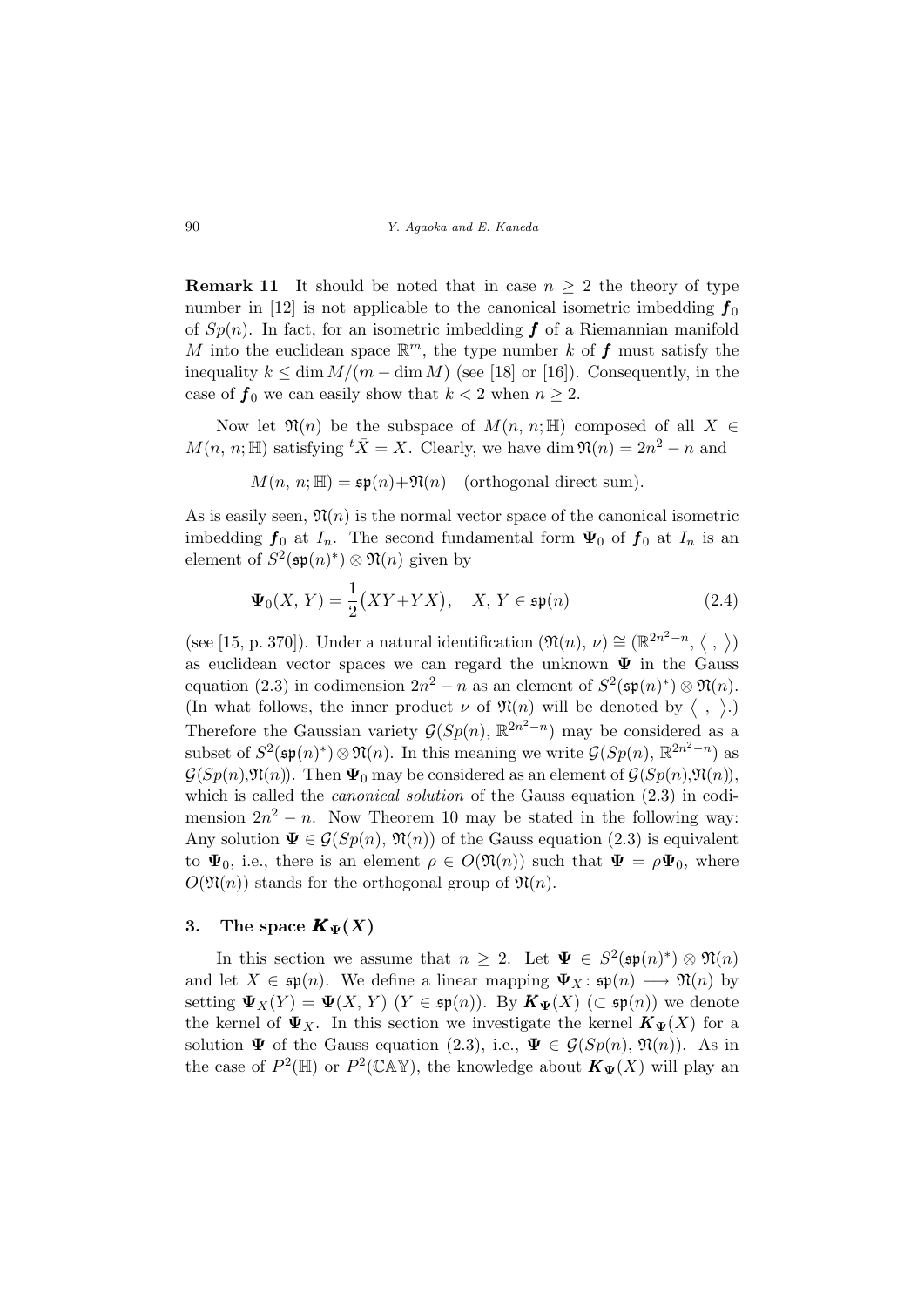important role to determine the solutions of the Gauss equation  $(2.3)$  (cf. [8] and [9]).

Let  $X \in \mathfrak{sp}(n)$ . By  $C(X)$  we denote the centralizer of X in  $\mathfrak{sp}(n)$ . Then we have

Lemma 12 Let  $\Psi \in S^2(\mathfrak{sp}(n)^*) \otimes \mathfrak{N}(n)$  and  $X \in \mathfrak{sp}(n)$ . Then: (1) dim  $\mathbf{K}_{\Psi}(X) \geq 2n$ .

(2) If  $\Psi \in \mathcal{G}(Sp(n), \mathfrak{N}(n)),$  then  $[K_{\Psi}(X), K_{\Psi}(X)] \subset C(X)$ .

Proof. Since

$$
\dim \mathbf{K}_{\Psi}(X) \ge \dim Sp(n) - \dim \mathfrak{N}(n) = (2n^2 + n) - (2n^2 - n) = 2n,
$$

we get (1). Assume that  $\Psi \in \mathcal{G}(Sp(n), \mathfrak{N}(n))$ . Then by (2.3) for each  $Y \in$  $\mathfrak{sp}(n)$  we have

$$
\big([[K_{\Psi}(X), K_{\Psi}(X)], X], Y]\big) \subset \big\langle \Psi(K_{\Psi}(X), X), \Psi(K_{\Psi}(X), Y)\big\rangle
$$
  
= 0.

Consequently, we have  $[[\mathbf{K}_{\Psi}(X), \mathbf{K}_{\Psi}(X)], X] = 0$ . The assertion (2) immediately follows from this equality (cf. [10, Lemma 3]).  $\Box$ 

Let  $X \in \mathfrak{sp}(n)$ . Since  $\mathfrak{sp}(n)$  is a compact simple Lie algebra, we know that dim  $C(X) \geq \text{rank}(\mathfrak{sp}(n)) = n$ . We recall that an element  $X \in \mathfrak{sp}(n)$  is called *regular* (resp. *singular*) if dim  $C(X) = n$  (resp. dim  $C(X) > n$ ).

**Lemma 13** Let  $\Psi \in \mathcal{G}(Sp(n), \mathfrak{N}(n))$  and  $H \in \mathfrak{h}(n)^{i}$   $(i = 1, 2, 3)$ . Then  $\mathbf{K}_{\Psi}(H) \supset \mathfrak{p}(n)^i$ . If H is regular, then the equality  $\mathbf{K}_{\Psi}(H) = \mathfrak{p}(n)^i$  holds.

*Proof.* Let  $H \in \mathfrak{h}(n)^i$ . Then by Lemma 12 (2) we have  $[K_{\Psi}(H), K_{\Psi}(H)] \subset$  $C(H)$ . Assume that H is regular. Then, since  $C(H) = \mathfrak{h}(n)^i$ , we have  $[K_{\Psi}(H), K_{\Psi}(H)] \subset \mathfrak{h}(n)^{i}$ . This implies that  $K_{\Psi}(H)$  is a pseudo-abelian subspace with respect to  $\mathfrak{h}(n)^i$ . Therefore we have  $\dim \mathbf{K}_{\Psi}(H) \leq p_{Sp(n)} =$ 2n (see Theorem 2). On the other hand, since  $\dim K_{\Psi}(H) \geq 2n$  (see Lemma 12 (1)), it follows that  $\dim K_{\Psi}(H) = 2n$ . Hence  $K_{\Psi}(H) = \mathfrak{p}(n)^{i}$ (see Theorem 4). Let  $H' \in \mathfrak{h}(n)^i$  be an arbitrary element. Note that regular elements are dense in  $\mathfrak{h}(n)^i$  and, as we have shown,  $\Psi(H, \mathfrak{p}(n)^i) = 0$  holds for any regular element  $H \in \mathfrak{h}(n)^i$ . Because of the continuity of  $\Psi$  we have  $\Psi(H', \mathfrak{p}(n)^i) = 0$ . This shows that  $\mathbf{K}_{\Psi}(H') \supset \mathfrak{p}(n)^i$ .  $\Box$ 

Let  $\Psi \in S^2(\mathfrak{sp}(n)^*) \otimes \mathfrak{N}(n)$  and let  $g \in Sp(n)$ . We define an element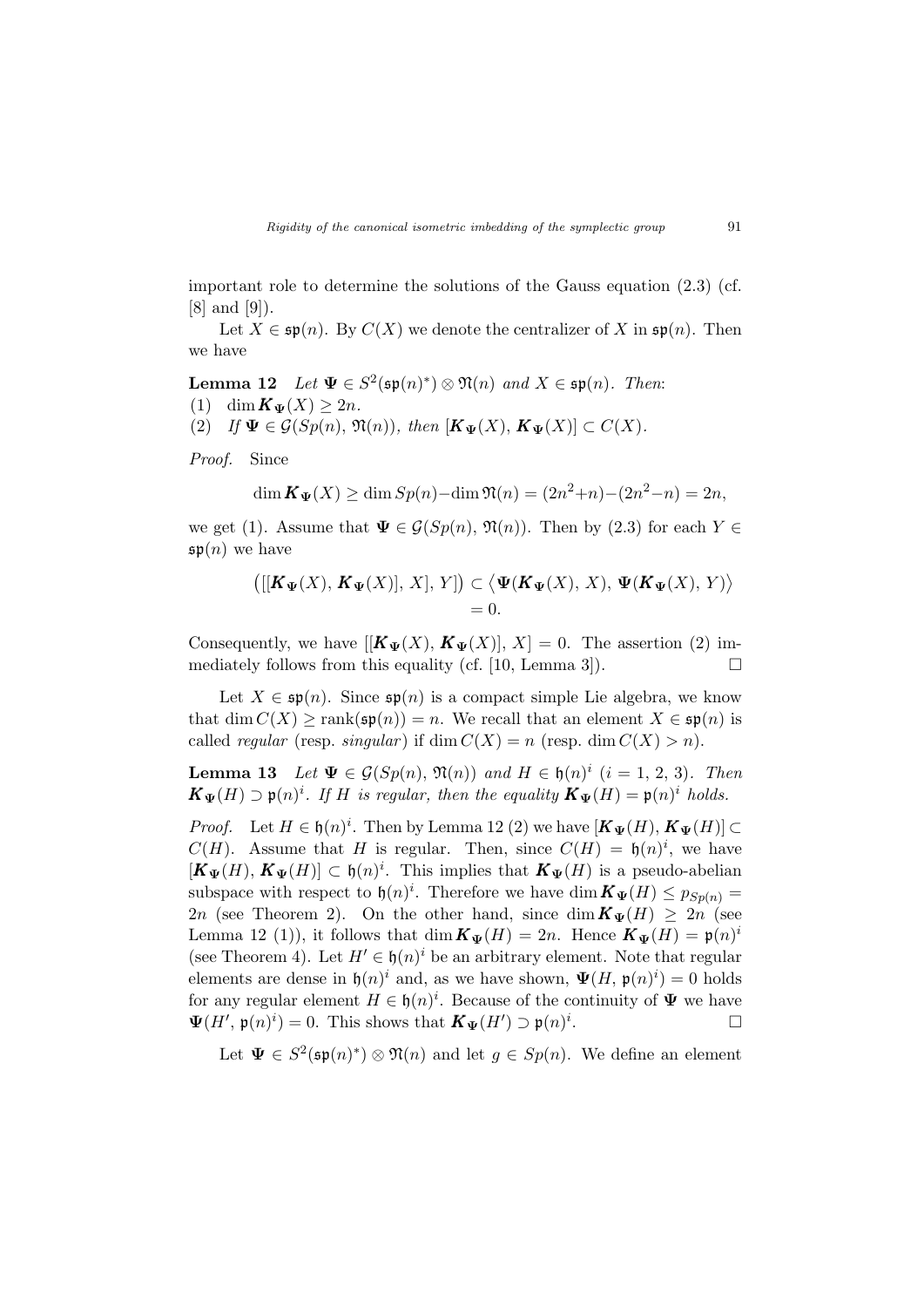$\Psi^g \in S^2(\mathfrak{sp}(n)^*) \otimes \mathfrak{N}(n)$  by

$$
(\mathbf{\Psi}^g)(X, Y) = \mathbf{\Psi}(\text{Ad}(g^{-1})X, \text{Ad}(g^{-1})Y), \quad X, Y \in \mathfrak{sp}(n). \tag{3.1}
$$

Then we can easily see the following

**Lemma 14** Let  $\Psi \in S^2(\mathfrak{sp}(n)^*) \otimes \mathfrak{N}(n)$  and let  $g \in Sp(n)$ . Then: (1)  $\mathbf{K}_{\Psi^g}(X) = \mathrm{Ad}(g) \mathbf{K}_{\Psi} (\mathrm{Ad}(g^{-1})X), \quad X \in \mathfrak{sp}(n).$ (2)  $\Psi^g \in \mathcal{G}(Sp(n), \mathfrak{N}(n))$  if and only if  $\Psi \in \mathcal{G}(Sp(n), \mathfrak{N}(n)).$ 

Combining Lemma 13 with Lemma 14, we have

**Proposition 15** Let  $\Psi \in \mathcal{G}(Sp(n), \mathfrak{N}(n)), X \in \mathfrak{sp}(n)$  and  $g \in Sp(n)$ . Assume that  $\text{Ad}(g)X \in \mathfrak{h}(n)^i$  for some  $i (= 1, 2, 3)$ . Then  $K_{\Psi}(X) \supset$  $\operatorname{Ad}(g^{-1})\mathfrak{p}(n)^i$ . Further, if X is regular, then  $\mathbf{K}_{\Psi}(X) = \operatorname{Ad}(g^{-1})\mathfrak{p}(n)^i$ .

*Proof.* Note that  $\Psi^g \in \mathcal{G}(Sp(n), \mathfrak{N}(n))$  (see Lemma 14 (2)). Applying Lemma 13 to  $\Psi^g$ , we have  $\mathbf{K}_{\Psi^g}(\text{Ad}(g)X) \supset \mathfrak{p}(n)^i$ . Therefore by Lemma 14 (1) we have  $\mathfrak{p}(n)^i \subset \mathbf{K}_{\Psi^g}(\text{Ad}(g)X) = \text{Ad}(g)\mathbf{K}_{\Psi}(X)$ . Consequently,  $\mathbf{K}_{\Psi}(X) \supset \text{Ad}(g^{-1}) \mathfrak{p}(n)^i$ . If X is regular, then  $\text{Ad}(g)X$  is also regular. Accordingly, we have  $\mathbf{K}_{\Psi^g}(\text{Ad}(g)X) = \mathfrak{p}(n)^i$  and hence  $\mathbf{K}_{\Psi}(X) =$  $\operatorname{Ad}(g^{-1})\mathfrak{p}(n)^i$ . The contract of the contract of the contract of  $\Box$ 

**Remark 16** Let  $\Psi \in \mathcal{G}(Sp(n), \mathfrak{N}(n))$ . It is well-known that any element of  $\mathfrak{sp}(n)$  is conjugate to an element of a Cartan subalgebra  $\mathfrak{h}(n)^i$ . Therefore, for a regular element  $X \in \mathfrak{sp}(n)$  the space  $\mathbf{K}_{\Psi}(X)$  is determined by Proposition 15. Here we note that if X is regular, then  $\mathbf{K}_{\Psi}(X)$  does not depend on the choice of the solution  $\Psi \in \mathcal{G}(Sp(n), \mathfrak{N}(n)),$  i.e.,  $K_{\Psi}(X) = K_{\Psi'}(X)$ holds for any  $\Psi$ ,  $\Psi' \in \mathcal{G}(Sp(n), \mathfrak{N}(n)).$ 

In the following discussion, we will determine  $\mathbf{K}_{\Psi}(X)$  for singular elements  $X \in \mathfrak{sp}(n)$  of special type. By Proposition 15 we immediately obtain

**Proposition 17** Let  $\Psi \in \mathcal{G}(Sp(n), \mathfrak{N}(n))$ . Let  $i = 1, 2$  or 3 and  $X \in$  $\mathfrak{sp}(n)$ . Denote by  $G_X^i$  the subset of  $Sp(n)$  consisting of all  $g \in Sp(n)$  such that  $\text{Ad}(g)X \in \mathfrak{h}(n)^i$ . Then:

$$
\mathbf{K}_{\Psi}(X) \supset \sum_{g \in G_X^i} \text{Ad}(g^{-1}) \mathfrak{p}(n)^i.
$$
 (3.2)

Let a, b and i are integers satisfying  $1 \le a \ne b \le n, 1 \le i \le 3$ . Define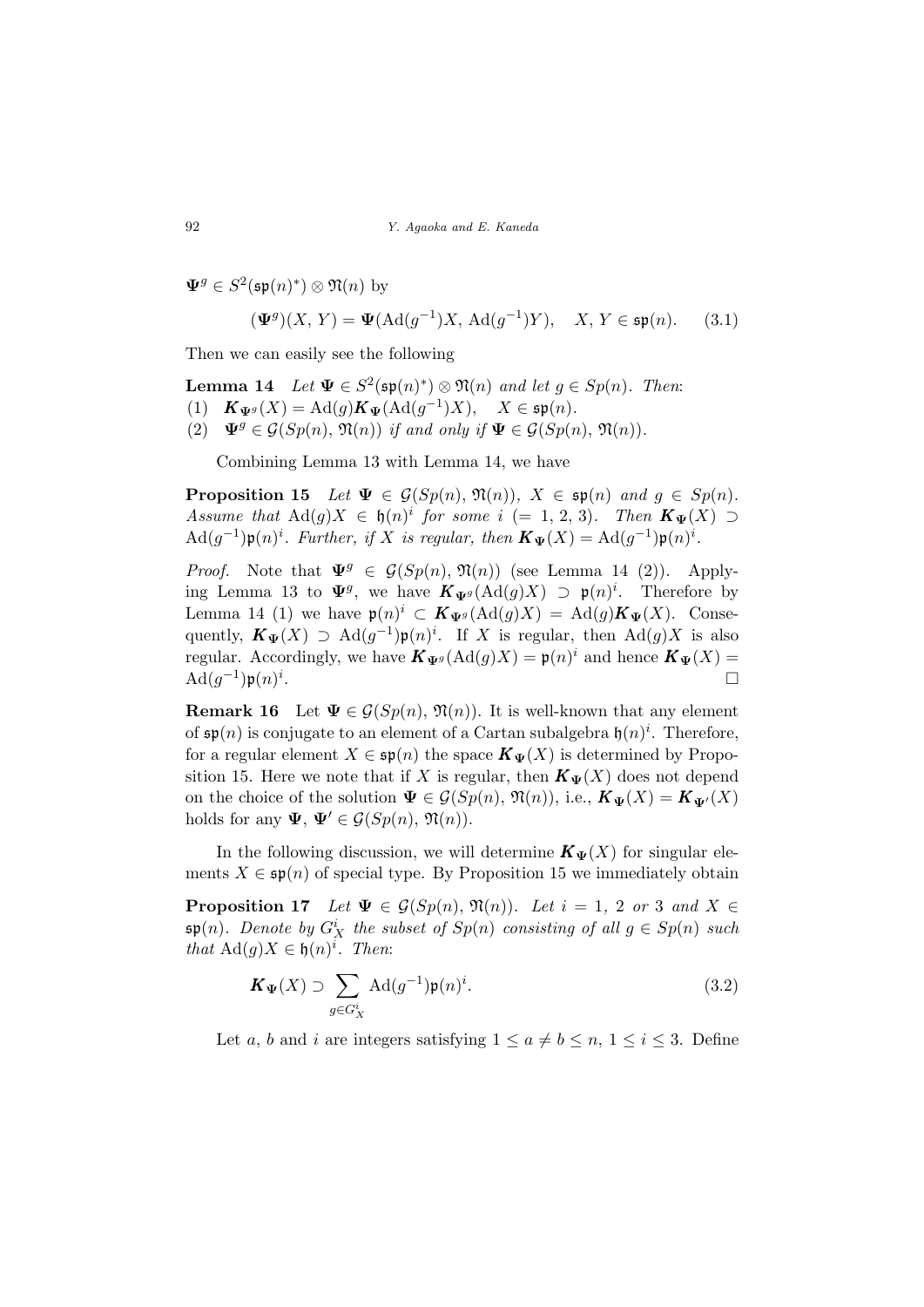elements  $H_a^i$ ,  $P_{ab}$  and  $Q_{ab}^i \in M(n, n; \mathbb{H})$  by

$$
H_a^i = E_{aa}e^i; \quad P_{ab} = -P_{ba} = E_{ab} - E_{ba}; \quad Q_{ab}^i = Q_{ba}^i = (E_{ab} + E_{ba})e^i.
$$

Then it is easily seen that  $H_a^i$ ,  $P_{ab}$ ,  $Q_{ab}^i \in \mathfrak{sp}(n)$  and

$$
(H_a^i, H_b^j) = \delta_{ab}\delta_{ij}; \quad (H_a^i, P_{cd}) = (H_a^i, Q_{cd}^j) = 0;
$$
  
\n
$$
(P_{ab}, P_{cd}) = 2(\delta_{ac}\delta_{bd} - \delta_{ad}\delta_{bc}); \quad (P_{ab}, Q_{cd}^i) = 0;
$$
  
\n
$$
(Q_{ab}^i, Q_{cd}^j) = 2(\delta_{ac}\delta_{bd} + \delta_{ad}\delta_{bc})\delta_{ij}.
$$
\n(3.3)

Therefore the set  $\{H_a^i (1 \le a \le n)\}\)$  forms an orthonormal basis of  $\mathfrak{h}(n)^i (1 \le a \le n)\}$  $i \leq 3$ ) and the set  $\{H_a^i \ (1 \leq a \leq n, 1 \leq i \leq 3), \ (1/\sqrt{2})P_{ab} \ (1 \leq a < b \leq 3)\}$ n),  $(1/\sqrt{2})Q_{ab}^{i}$   $(1 \le a < b \le n, 1 \le i \le 3)$ } forms an orthonormal basis of  $\mathfrak{sp}(n)$ .

Let a, b and i are integers satisfying  $1 \le a \ne b \le n, 1 \le i \le 3$ . Define a subspace  $\mathfrak{s}_{ab}^i$  by  $\mathfrak{s}_{ab}^i = \mathbb{R}(H_a^i - H_b^i) + \mathbb{R}P_{ab} + \mathbb{R}Q_{ab}^i$ . By an easy calculation we have

$$
[H_a^i - H_b^i, P_{ab}] = 2Q_{ab}^i; \quad [H_a^i - H_b^i, Q_{ab}^i] = -2P_{ab};
$$
  

$$
[P_{ab}, Q_{ab}^i] = 2(H_a^i - H_b^i).
$$

This indicates that  $\mathfrak{s}_{ab}^i$  forms a three-dimensional subalgebra of  $\mathfrak{sp}(n)$  and is not abelian. Now we note the following lemma, which holds for any compact Lie algebra:

Lemma 18 Let s be a three-dimensional subalgebra of a compact Lie algebra g. Assume that s is not abelian. Then, for any linearly independent elements Z, Z'  $\in$  s, there is an element  $g \in \exp(\mathbb{R}[Z, Z'])$  ( $\subset \exp(\mathfrak{g})$ ) such that  $\text{Ad}(g)Z \in \mathbb{R}Z'.$ 

*Proof.* Since  $\mathfrak g$  is compact,  $\mathfrak s$  is also a compact Lie algebra. Hence  $\mathfrak s$  may be represented by a direct sum of its center and its semi-simple part. Note that any simple Lie algebra is of dimension  $\geq 3$ . Under the assumption that  $\mathfrak s$  is not abelian and dim  $\mathfrak s = 3$ , we know that the center of  $\mathfrak s$  is trivial and that  $\mathfrak s$  is simple. Hence,  $\mathfrak s$  is isomorphic to the simple Lie algebra  $\mathfrak{su}(2)$ .

Let B be an  $ad(g)$ -invariant inner product of g. Let  $Z, Z' \in \mathfrak{s}$ . If Z and Z' are linearly independent, then it follows that  $[Z, Z'] \neq 0$ , because rank( $\mathfrak{s}$ ) = 1. Set  $\mathfrak{s}' = \mathbb{R}Z + \mathbb{R}Z'$ . Then we have  $B(\mathfrak{s}', \mathbb{R}[Z, Z']) = 0$ , i.e.,  $\mathbb{R}[Z, Z']$  is the orthogonal complement of  $\mathfrak{s}'$  in  $\mathfrak{s}$  with respect to B. Indeed,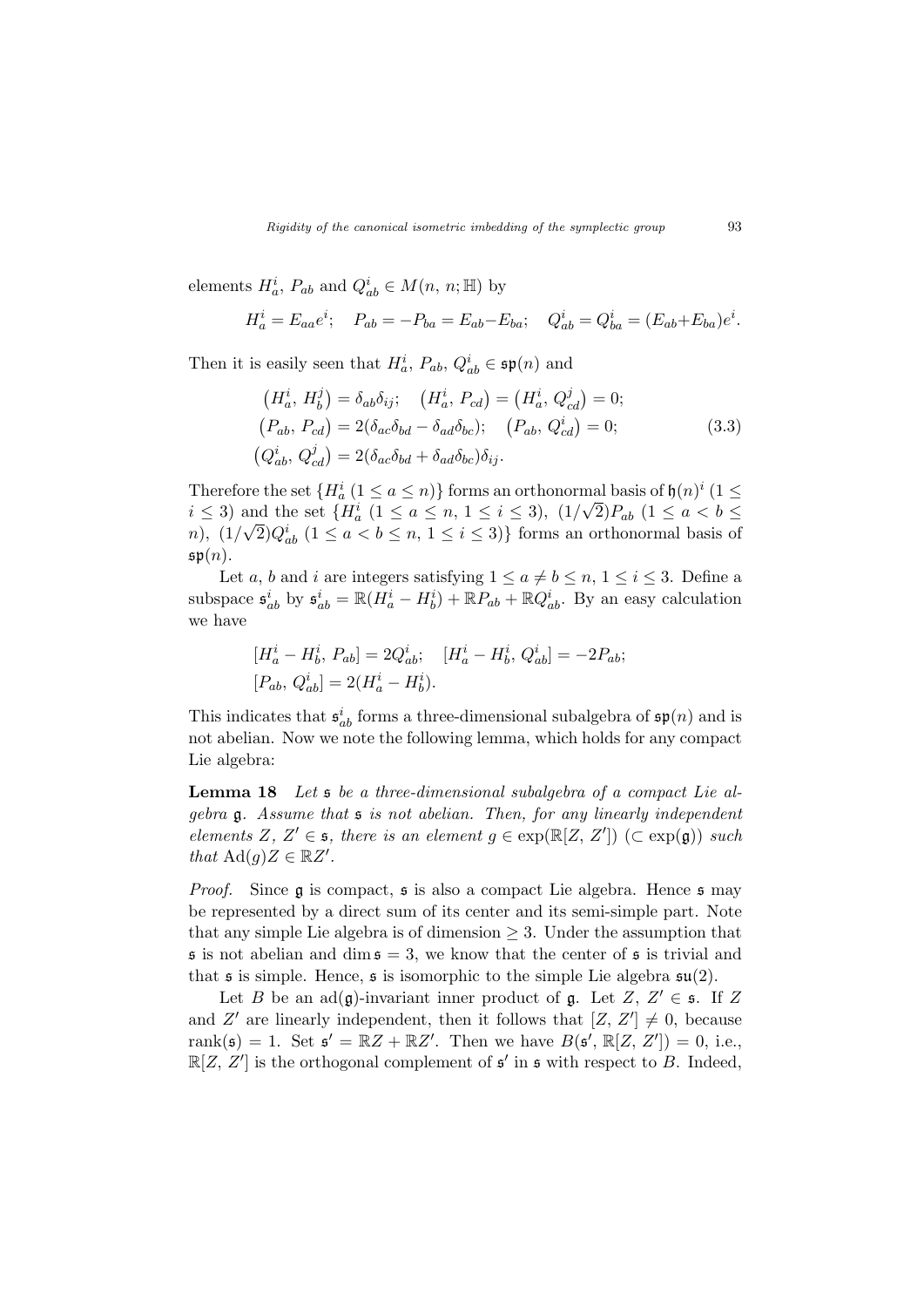we have

$$
B(Z, [Z, Z']) = B([Z, Z], Z') = 0;
$$
  

$$
B(Z', [Z, Z']) = -B([Z', Z'], Z) = 0.
$$

Similarly, we can prove  $B(\text{ad}[Z, Z'](Z), [Z, Z']) = B(\text{ad}[Z, Z'](Z'), [Z, Z'])$  $= 0$ . This means that  $\mathfrak{s}'$  is invariant by ad[Z, Z']. Moreover, we have  $ad([Z, Z'])Z'' \neq 0$  for any  $Z'' \in \mathfrak{s}'$  with  $Z'' \neq 0$ . Therefore,  $Ad(exp(\mathbb{R}[Z, Z'])$ forms a non-trivial subgroup of rotations of  $s'$  with respect to  $B$ . From this fact the lemma follows immediately.  $\Box$ 

In the following, we say a subalgebra  $\mathfrak s$  of  $\mathfrak s(p(n))$  is NAT if  $\mathfrak s$  is nonabelian and dim  $\mathfrak{s} = 3$ . As we have seen,  $\mathfrak{s}_{ab}^i = \mathbb{R}(H_a^i - H_b^i) + \mathbb{R}P_{ab} + \mathbb{R}Q_{ab}^i$ is NAT. For non-zero elements X and  $Y \in \mathfrak{sp}(n)$  we write  $X \sim Y$  if there is an element  $g \in Sp(n)$  such that  $\text{Ad}(g)X \in \mathbb{R}Y$ . Apparently,  $\sim$  defines an equivalence relation in  $\mathfrak{sp}(n) \setminus \{0\}$ . According to Lemma 18 if  $\mathfrak s$  is NAT, then  $Z \sim Z'$  for any  $Z, Z' \in \mathfrak{s} \setminus \{0\}$ . For example, we have  $(H_a^i - H_b^i) \sim$  $P_{ab} \sim Q_{ab}^i$ .

For simplicity in the following discussion we set  $\mathbf{K}_0(X) = \mathbf{K}_{\Psi_0}(X)$ . As in the previous section we regard  $\mathfrak{sp}(s)$   $(0 \leq s < n)$  as a subalgebra of  $\mathfrak{sp}(n)$ . Then by easy calculations we have

$$
\mathbf{K}_0(H_n^i) = \mathfrak{sp}(n-1) + \sum_{j \neq i} \mathbb{R} H_n^j;
$$
\n
$$
\mathbf{K}_0(H_{n-1}^i + H_n^i) = \mathfrak{sp}(n-2) + \sum_{j \neq i} \mathbb{R} H_{n-1}^j
$$
\n
$$
+ \sum_{j \neq i} \mathbb{R} H_n^j + \sum_{j \neq i} \mathbb{R} Q_{n-1,n}^j.
$$
\n(3.4)

Let  $\Psi$  be an arbitrary solution of the Gauss equation (2.3). By Remark 16 we know that  $\mathbf{K}_{\Psi}(X) = \mathbf{K}_0(X)$  holds for a regular element  $X \in$  $\mathfrak{sp}(n)$ . We now extend this relation to singular elements:

**Proposition 19** Let  $\Psi \in \mathcal{G}(Sp(n), \mathfrak{N}(n))$ . Then for each  $i (= 1, 2, 3)$  it holds:

- (1)  $\mathbf{K}_{\Psi}(H_n^i) = \mathbf{K}_0(H_n^i).$
- (2)  $\mathbf{K}_{\Psi}(H_{n-1}^i + H_n^i) = \mathbf{K}_0(H_{n-1}^i + H_n^i).$

*Proof.* Let  $Sp(n-1)$  be the analytic subgroup of  $Sp(n)$  corresponding to the subalgebra  $\mathfrak{sp}(n-1)$ . Let  $g \in Sp(n-1)$ . Then it is easy to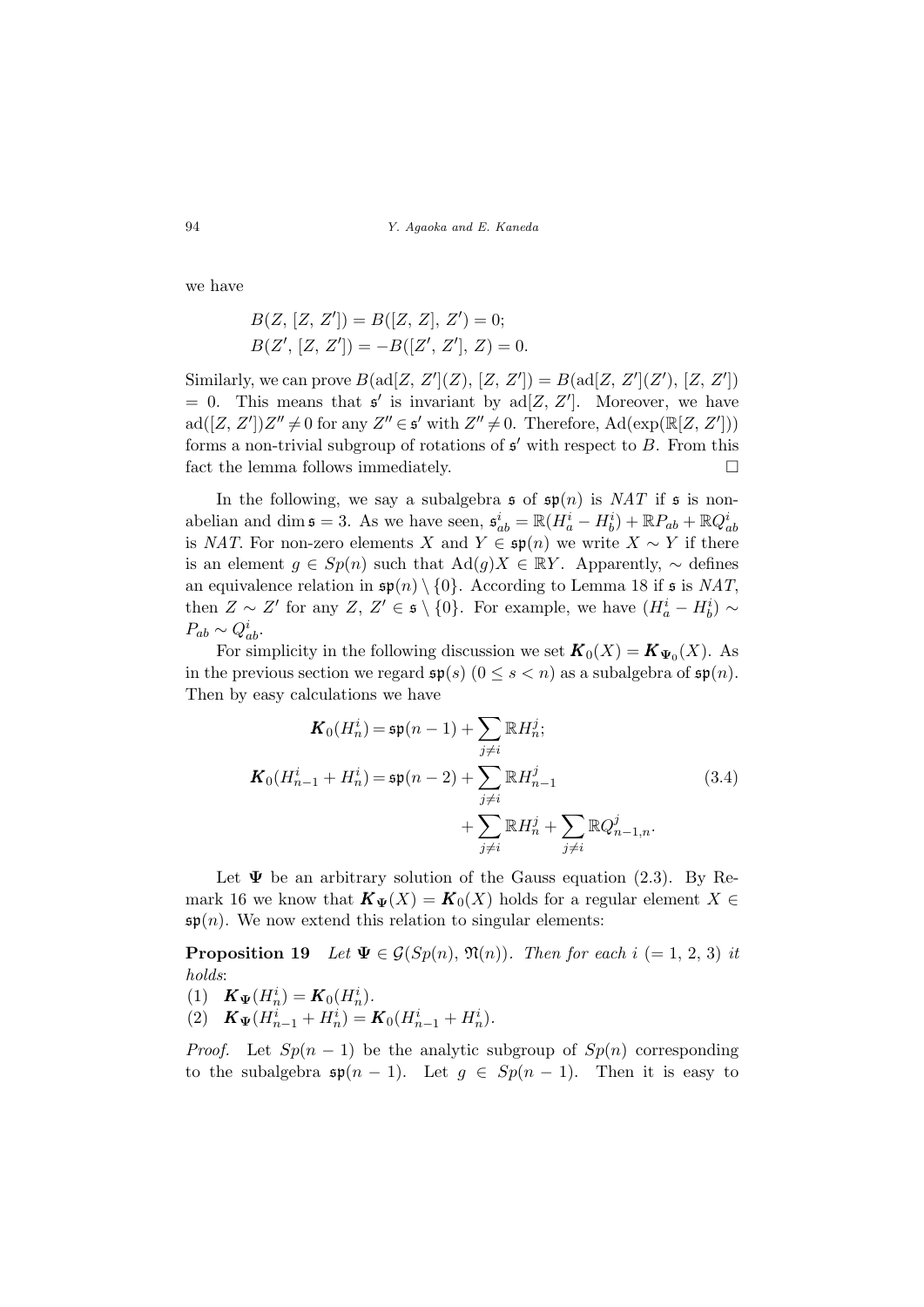see that  $\text{Ad}(g)H_n^i = H_n^i$ . Hence by Proposition 17 we have  $K_{\Psi}(H_n^i) \supset$  $_{g \in Sp(n-1)}$  Ad $(g^{-1})\mathfrak{p}(n)^i$ . Since  $\mathfrak{h}(n-1)^j$   $(j \neq i)$  is a Cartan subalgebra of  $\mathfrak{sp}(n-1)$ , any element of  $\mathfrak{sp}(n-1)$  is conjugate to an element of  $\mathfrak{h}(n-1)^j$ sp(n – 1), any element of  $\mathfrak{sp}(n-1)$  is conjugate to an element of  $\mathfrak{g}(n-1)$ .<br>under the action of  $Sp(n-1)$ . Hence we have  $\bigcup_{g\in Sp(n-1)}\text{Ad}(g^{-1})\mathfrak{h}(n-1)$  $1)^j = \mathfrak{sp}(n-1)$ . Since  $\mathfrak{p}(n)^i \supset \mathfrak{h}(n-1)^j$ , we have  $\mathbf{K}_{\Psi}(H_n^i) \supset \mathfrak{sp}(n-1)$ . This, together with  $\mathbf{K}_{\Psi}(H_n^i) \supset \mathfrak{p}(n)^i$ , shows  $\mathbf{K}_{\Psi}(H_n^i) \supset \mathfrak{sp}(n-1) + \mathfrak{p}(n)^i =$  $\mathbf{K}_0(H_n^i)$ . We now show the equality  $\mathbf{K}_{\Psi}(H_n^i) = \mathbf{K}_0(H_n^i)$ . Take an element  $X \in K_{\Psi}(H_n^i) \cap K_0(H_n^i)^{\perp}$ , where  $K_0(H_n^i)^{\perp}$  is the orthogonal complement of  $\mathbf{K}_0(H_n^i)$  in  $\mathfrak{sp}(n)$ . Then X can be expressed as

$$
X = \begin{pmatrix} 0 & \xi \\ -t\bar{\xi} & ce^{i} \end{pmatrix}, \quad \xi \in M(n-1, 1; \mathbb{H}), \ c \in \mathbb{R}.
$$

Take j,  $k (= 1, 2, 3)$  so that  $\{i, j, k\}$  is an even permutation of  $\{1, 2, 3\}$ . Then since  $X \in K_{\Psi}(H_n^i)$  and  $H_n^j \in K_{\Psi}(H_n^i)$ , we obtain by Lemma 12 the following

$$
0 = [[X, H_n^j], H_n^i] = \begin{pmatrix} 0 & -\xi e^k \\ -e^k t \bar{\xi} & 4c e^j \end{pmatrix}.
$$

Hence we have  $\xi = 0$  and  $c = 0$ , i.e.,  $X = 0$ . This proves  $\mathbf{K}_{\Psi}(H_n^i) \cap$  $\boldsymbol{K}_0 (H_n^i)^\perp = 0, \, \text{i.e.,} \, \boldsymbol{K}_{\boldsymbol{\Psi}} (H_n^i) = \boldsymbol{K}_0 (H_n^i).$ 

Next we prove  $\mathbf{K}_{\Psi}(H_{n-1}^i + H_n^i) = \mathbf{K}_0(H_{n-1}^i + H_n^i)$ . As in the case of  $\mathbf{K}_{\Psi}(H_n^i)$ , we can easily show that  $\mathbf{K}_{\Psi}(H_{n-1}^i + H_n^i) \supseteq \mathfrak{sp}(n-2) + \sum_{\mathbf{K}_{\mathcal{P}}(H_n^i)} \mathfrak{g}_{\Psi}(H_n^i)$  $j\neq i \mathbb{R} H_{n-1}^j + \sum_{j\neq i} \mathbb{R} H_n^j$ . Take an element  $Y \in K_{\Psi}(H_{n-1}^i + H_n^i)$  such  $\sum_{j\neq i}^{n+1} \sum_{n=1}^{n} \sum_{j=1}^{n} \sum_{j\neq i}^{n} \sum_{n=1}^{n} \sum_{n=1}^{n}$ <br>that  $(Y, \mathfrak{sp}(n-2) + \sum_{j\neq i}^{n} \mathbb{R}H_{n-1}^{j} +$  $\overline{ }$  $_{j\neq i}\mathbb{R}H_{n}^{j}$  = 0. Then Y can be expressed as

$$
Y = \begin{pmatrix} 0 & \xi & \eta \\ -t\bar{\xi} & \alpha & \beta \\ -t\bar{\eta} & -\bar{\beta} & \gamma \end{pmatrix}, \quad \xi, \eta \in M(n-2, 1; \mathbb{H}), \alpha, \gamma \in \mathbb{R}e^i, \beta \in \mathbb{H}.
$$

Take j,  $k (= 1, 2, 3)$  so that  $\{i, j, k\}$  is an even permutation of  $\{1, 2, 3\}$ . Then by a direct calculation have

$$
\begin{aligned} [[Y,\,H_{n-1}^j\pm H_n^j],\,H_{n-1}^i\!+\!H_n^i] = \begin{pmatrix} 0 & -\xi e^k & \mp \eta e^k \\ -e^k\,t\overline{\xi} & -4\alpha e^k & \beta^\prime \\ \mp e^k\,t\overline{\eta} & -\overline{\beta^\prime\prime} & \mp 4\gamma e^k \end{pmatrix}, \end{aligned}
$$

where  $\beta' = \pm \beta e^j - e^j \beta$ ,  $\beta'' = \beta' e^i - e^i \beta'$ . (Note that  $e^j \alpha = -\alpha e^j$ ,  $e^j \gamma =$  $-\gamma e^j$ ,  $e^i \alpha = \alpha e^i$ ,  $e^i \gamma = \gamma e^i$ , because  $\alpha, \gamma \in \mathbb{R}e^i$ .) Since  $Y \in K_{\Psi}(H_{n-1}^i +$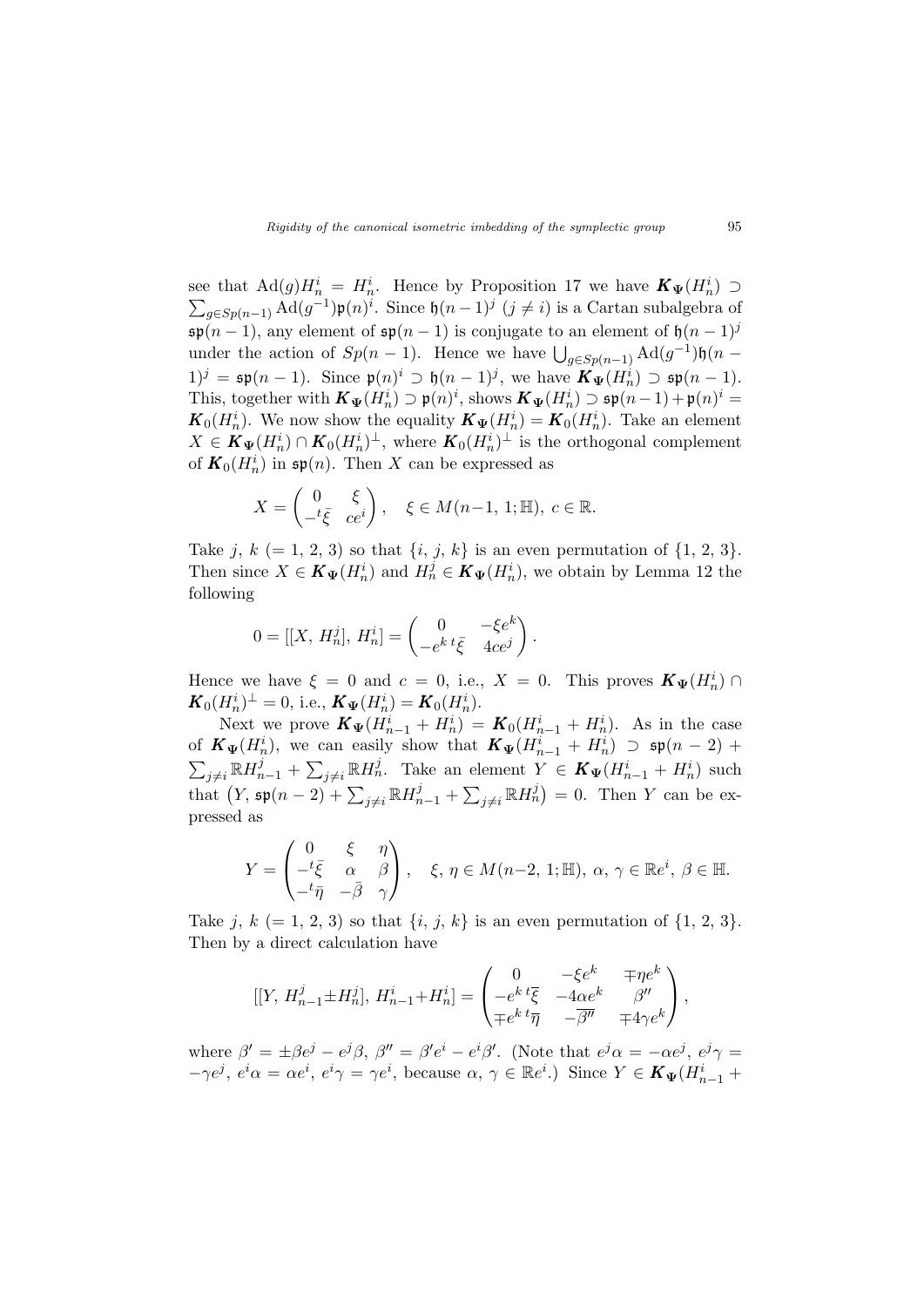$H_n^i$ ) and  $H_{n-1}^j \pm H_n^j \in K_{\Psi}(H_{n-1}^i + H_n^i)$ , we have  $[[Y, H_{n-1}^j \pm H_n^j], H_{n-1}^i +$  $H_n^i = 0$  (see Lemma 12). Hence we conclude that  $\xi = \eta = 0$  and  $\alpha = \gamma = 0$ and  $\beta'' = 0$ . From the equality  $\beta'' = 0$ , we immediately have  $\beta' \in \mathbb{C}^i$ . Further, from  $\beta' \in \mathbb{C}^i$  we can easily conclude that  $\beta \in \mathbb{D}^i$ . Thus we have  $Y \in$ rici  $j\neq i \mathbb{R} Q_{n-1,n}^j$  and hence  $\mathbf{K}_{\Psi}(H_{n-1}^i + H_n^i) \subset \mathbf{K}_0(H_{n-1}^i + H_n^i)$ .

To complete the proof of (2) we have to show  $\mathbf{K}_{\Psi}(H_{n-1}^i + H_n^i) \supset$  $\overline{ }$  $j\neq i \mathbb{R} Q_{n-1,n}^j$ . Take  $j \ (1 \leq j \leq 3)$  such that  $j \neq i$ . Since  $\mathfrak{s}_{n-1,n}^j =$  $\mathbb{R}(H_{n-1}^j - H_n^j) + \mathbb{R}P_{n-1,n} + \mathbb{R}Q_{n-1,n}^j$  is NAT, there is an element  $g \in$  $\exp(\mathbb{R}P_{n-1,n})$  such that  $\text{Ad}(g)Q_{n-1,n}^j \in \mathbb{R}(H_{n-1}^j-H_n^j)\ (\subset \mathfrak{p}(n)^i)$  (see Lemma 18). Moreover, since  $[P_{n-1,n}, H_{n-1}^i + H_n^i] = 0$ , we have  $\text{Ad}(g)(H_{n-1}^i + H_n^i) =$  $H_{n-1}^i + H_n^i \in \mathfrak{h}(n)^i$ , i.e.,  $g \in G^i_{(H_{n-1}^i + H_n^i)}$ . Therefore, by Proposition 17 we have  $Q_{n-1,n}^j \in K_{\Psi}(H_{n-1}^i + H_n^i)$ . Accordingly, it follows that  $K_{\Psi}(H_{n-1}^i +$  $H_n^i$ )  $\supset \sum_{j \neq i} \mathbb{R} Q_{n-1,n}^j$ , completing the proof of (2).

By S we denote the subset of  $\mathfrak{sp}(n)$  consisting of all non-zero elements  $X \in \mathfrak{sp}(n)$  such that  $X \sim H_n^i$  or  $X \sim H_{n-1}^i + H_n^i$  for some  $i (= 1, 2, 3)$ . We note that each element  $X \in \mathcal{S}$  is a singular element of  $\mathfrak{sp}(n)$ , because  $H_n^i$ and  $H_{n-1}^i + H_n^i$  are singular elements of  $\mathfrak{sp}(n)$ .

By use of Proposition 19 we can prove

**Proposition 20** Let  $\Psi \in \mathcal{G}(Sp(n), \mathfrak{N}(n))$ . Assume  $X \in \mathcal{S}$ . Then  $\mathbf{K}_{\Psi}(X)$  $= K_0(X)$ .

*Proof.* Let  $g \in Sp(n)$ . Then we have  $\Psi^g$  and  $\Psi^g_0 \in \mathcal{G}(Sp(n), \mathfrak{N}(n))$  (see Lemma 14 (2)). By applying Proposition 19 to  $\Psi^{\tilde{g}}$  and  $\Psi^{\tilde{g}}_0$  $_0^g$ , we have

$$
\mathbf{K}_{\Psi^g}(H_n^i) = \mathbf{K}_0(H_n^i) = \mathbf{K}_{\Psi_0^g}(H_n^i);
$$
  

$$
\mathbf{K}_{\Psi^g}(H_{n-1}^i + H_n^i) = \mathbf{K}_0(H_{n-1}^i + H_n^i) = \mathbf{K}_{\Psi_0^g}(H_{n-1}^i + H_n^i)
$$

for any  $i (= 1, 2, 3)$ . Now assume that  $X \in \mathcal{S}$  and that g is an element of  $Sp(n)$  such that  $\text{Ad}(g)X \in \mathbb{R}$  and  $H_n$  or  $\text{Ad}(g)X \in \mathbb{R}$   $(H_{n-1}^i + H_n^i)$ . Then by the above equalities we have  $\mathbf{K}_{\Psi^g}(\text{Ad}(g)X) = \mathbf{K}_{\Psi^g_0}(\text{Ad}(g)X)$ . (Note that  $\mathbf{K}_{\Psi}(cZ) = \mathbf{K}_{\Psi}(Z)$  holds for any  $\Psi \in S^2(\mathfrak{sp}(n)^*) \otimes \mathfrak{N}(n), Z \in \mathfrak{sp}(n)$  and  $c \in \mathbb{R}$   $(c \neq 0)$ .) On account of Lemma 14 (1) we have  $K_{\Psi^g}(\text{Ad}(g)X) =$  $\mathrm{Ad}(g) \mathbf{K}_{\Psi}(X)$  and  $\mathbf{K}_{\Psi_0}^g(\mathrm{Ad}(g)X) = \mathrm{Ad}(g) \mathbf{K}_{\Psi_0}(X) = \mathrm{Ad}(g) \mathbf{K}_0(X)$ . Therefore  $\mathbf{K}_{\Psi}(X) = \mathbf{K}_0(X)$  follows immediately.

As a consequence of Proposition 20 we can show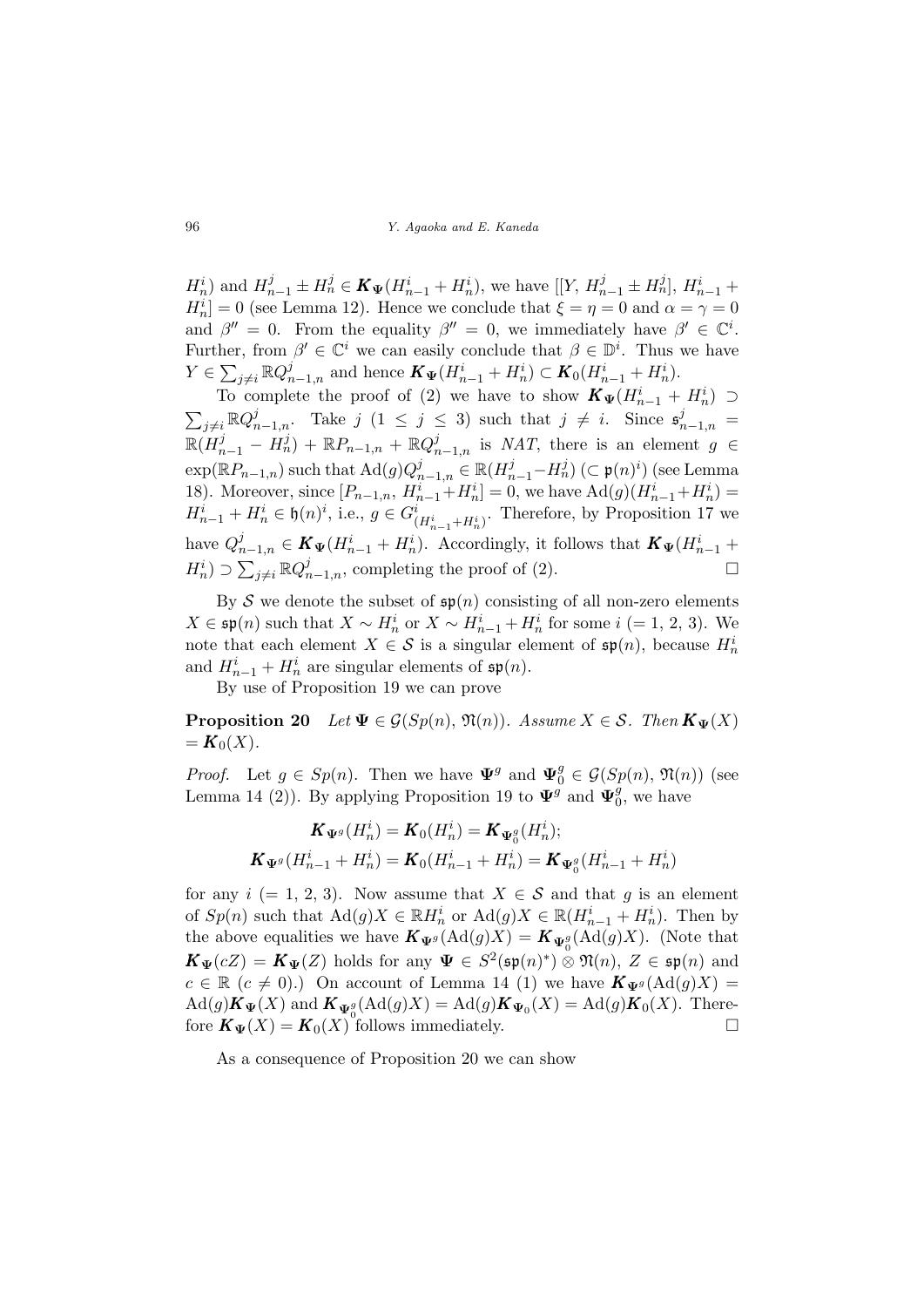**Proposition 21** Let  $i = 1, 2$  or 3. Then

(1)  $H_a^i \in \mathcal{S}$   $(1 \le a \le n);$ 

(2)  $H_a^i \pm H_b^i \in \mathcal{S}$   $(1 \le a < b \le n);$ 

(3)  $P_{ab} \in \mathcal{S}, Q^i_{ab} \in \mathcal{S} \quad (1 \leq a < b \leq n).$ 

Consequently, for any  $\Psi \in \mathcal{G}(Sp(n), \mathfrak{N}(n))$  the following equalities hold:

$$
\mathbf{K}_{\Psi}(H_{a}^{i}) = \mathbf{K}_{0}(H_{a}^{i}); \quad \mathbf{K}_{\Psi}(H_{a}^{i} \pm H_{b}^{i}) = \mathbf{K}_{0}(H_{a}^{i} \pm H_{b}^{i}); \n\mathbf{K}_{\Psi}(P_{ab}) = \mathbf{K}_{0}(P_{ab}); \quad \mathbf{K}_{\Psi}(Q_{ab}^{i}) = \mathbf{K}_{0}(Q_{ab}^{i}).
$$
\n(3.5)

*Proof.* Let  $i = 1, 2$  or 3. It is easily shown that under the action of  $Sp(n)$ ,  $H_a^i$  (1  $\le a \le n-1$ ) is conjugate to  $H_n^i$ . This implies that  $H_a^i \in \mathcal{S}$  (1  $\le$  $a \leq n$ ). It is also known that  $H_a^i + H_b^i$   $(1 \leq a < b \leq n)$  (resp.  $H_a^i$  - $H_b^i$   $(1 \le a < b \le n)$  is conjugate to  $H_{n-1}^i + H_n^i$  (resp.  $H_{n-1}^i - H_n^i$ ). Let  $\{i, j, k\}$  be a permutation of  $\{1, 2, 3\}$ . Then we easily have  $[H_n^i, H_n^j] =$  $\{v_i, y, \kappa\}$  be a permutation of  $\{1, 2, 3\}$ . Then we easily have  $[I_n, In_n]$   $-$ <br> $2\varepsilon(ijk)H_n^k$ . This proves that  $\mathfrak{s} = \sum_{i=1}^3 \mathbb{R}H_n^i$  is *NAT*. In view of the proof of Lemma 18  $\exp(\mathbb{R}H_n^k)$  acts on  $\mathfrak{s}' = \mathbb{R}H_n^i + \mathbb{R}H_n^j$  as a non-trivial subgroup of rotations of  $\mathfrak{s}'$ . Hence, we can find an element  $h \in \exp(\mathbb{R}H_n^k)$  such that  $\text{Ad}(h)H_n^i = -H_n^i$ . Since  $[H_n^k, H_{n-1}^i] = 0$ , we have  $\text{Ad}(h)H_{n-1}^i = H_{n-1}^i$  and hence  $\text{Ad}(h)(H_{n-1}^i - H_n^i) = H_{n-1}^i + H_n^i$ . Therefore, we have  $H_a^i \pm H_b^i \in$ S (1 ≤ a < b ≤ n). As we have pointed out,  $P_{ab} \sim Q_{ab}^i \sim (H_a^i - H_b^i)$ . Since  $H_a^i - H_b^i \in \mathcal{S}$ , it follows that  $P_{ab} \in \mathcal{S}$  and  $Q_{ab}^i \in \mathcal{S}$ . This completes the  $\Box$ 

Remark 22 In the next section, after the proof of Theorem 10 we will know that  $\mathbf{K}_{\Psi}(X) = \mathbf{K}_0(X)$  holds for any  $X \in \mathfrak{sp}(n)$  (see Remark 36).

#### 4. Solutions of the Gauss equation

In this section we will prove Theorem 10. We assume that  $n \geq 2$  and that the Gaussian variety  $G(Sp(n'), \mathfrak{N}(n'))$  is EOS for any n' such that  $n' < n$ .

We now regard  $\mathfrak{N}(n-1)$  as a subspace of  $\mathfrak{N}(n)$  by the assignment

$$
\mathfrak{N}(n-1) \ni Z \longmapsto \begin{pmatrix} Z & 0 \\ 0 & 0 \end{pmatrix} \in \mathfrak{N}(n).
$$

Let  $\mathfrak{M}$  be the orthogonal complement of  $\mathfrak{N}(n-1)$  in  $\mathfrak{N}(n)$ . Then we easily have dim  $\mathfrak{M} = 4n - 3$  and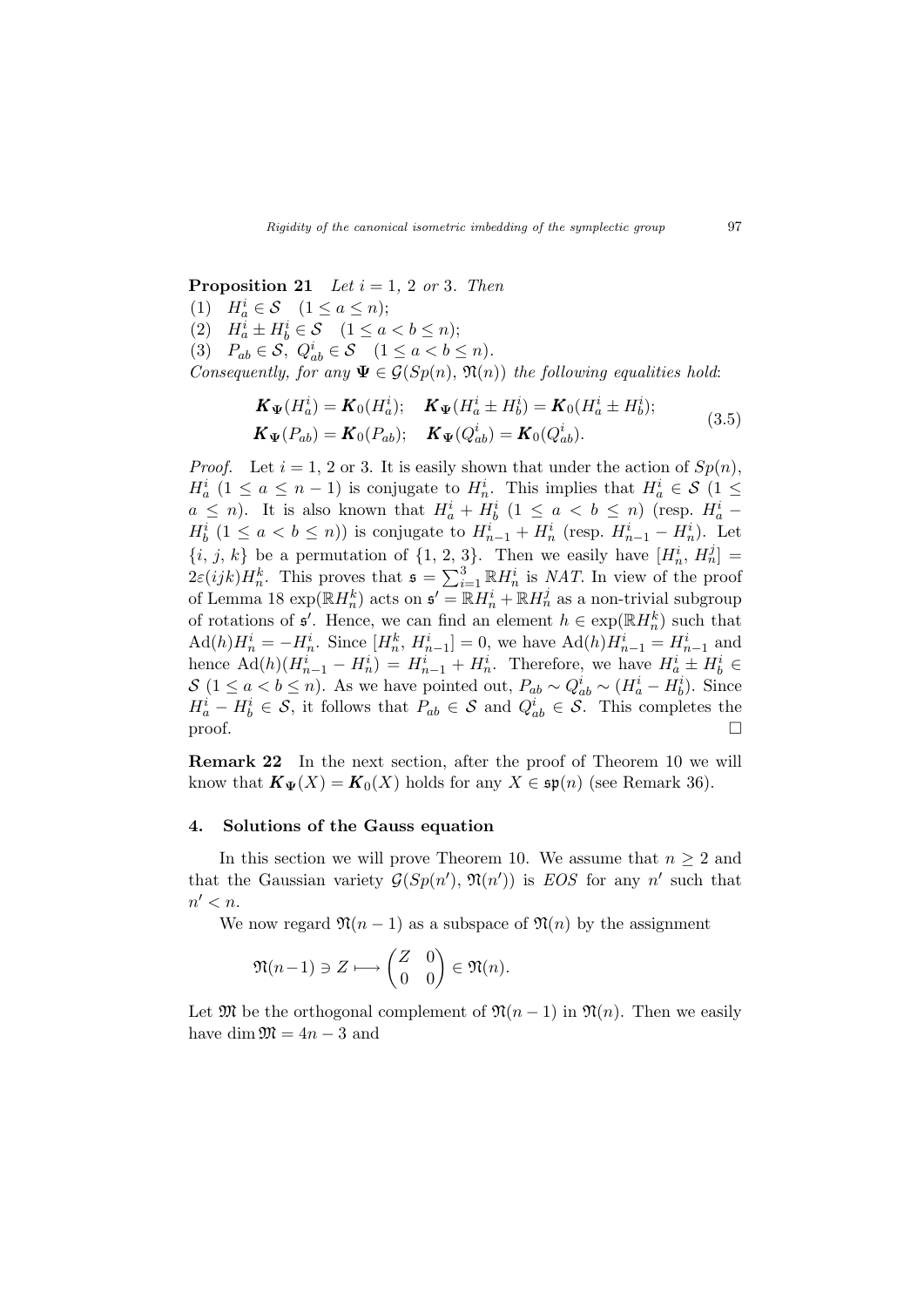$$
\mathfrak{M} = \mathbb{R}E_{nn} + \sum_{a=1}^{n-1} \left\{ \mathbb{R}(E_{an} + E_{na}) + \sum_{j=1}^{3} \mathbb{R}(E_{an} - E_{na})e^j \right\}
$$

(orthogonal direct sum).

As in the previous section, we denote by  $\Psi_0$  the canonical solution (2.4). By a simple calculation we can easily verify that  $\Psi_0(\mathfrak{sp}(n-1), \mathfrak{sp}(n-1)) =$  $\mathfrak{M}(n-1)$  and  $\mathfrak{M}=(\mathbf{\Psi}_0)_{H_n^i}(\mathfrak{sp}(n))$   $(i=1,\,2,\,3).$  In a natural manner, the restriction  $\Psi_0|_{\mathfrak{sp}(n-1)}$  of  $\Psi_0$  to  $\mathfrak{sp}(n-1)$  may be regarded as an element  $\mathcal{G}(Sp(n-1), \mathfrak{N}(n-1))$ . Therefore, by the hypothesis of our induction we have:

**Lemma 23** For any  $\Psi' \in \mathcal{G}(Sp(n-1), \mathfrak{N}(n-1))$  there is an element  $\rho' \in O(\mathfrak{N}(n-1))$  such that  $\rho' \Psi' = \Psi_0|_{\mathfrak{sp}(n-1)}$ .

Let  $\Psi \in \mathcal{G}(Sp(n), \mathfrak{N}(n))$ . By  $V_{\Psi}(X)$  ( $\subset \mathfrak{N}(n)$ ) we denote the image of  $\mathfrak{sp}(n)$  by the map  $\Psi_X$ . We call  $\Psi$  a normal solution if  $\Psi$  satisfies:

- (1)  $\mathbf{V}_{\mathbf{\Psi}}(H_n^i) = \mathfrak{M} \ (i = 1, 2, 3);$
- (2)  $\Psi|_{\mathfrak{sp}(n-1)} = \Psi_0|_{\mathfrak{sp}(n-1)},$

where  $\Psi|_{\mathfrak{sp}(n-1)}$  means the restriction of  $\Psi$  to  $\mathfrak{sp}(n-1)$ . By  $\mathcal{G}^0(Sp(n), \mathfrak{N}(n))$ we mean the subset of  $\mathcal{G}(Sp(n), \mathfrak{N}(n))$  consisting of all normal solutions.

**Proposition 24** Let  $\Psi \in \mathcal{G}(Sp(n), \mathfrak{N}(n))$ . Then there is an element  $\rho \in$  $O(\mathfrak{N}(n))$  such that  $\rho \Psi \in \mathcal{G}^0(Sp(n), \mathfrak{N}(n)).$ 

*Proof.* Since  $\dim K_{\Psi}(H_n^i) = \dim K_0(H_n^i)$  (see Proposition 19), we have  $\dim V_{\Psi}(H_n^i) = \dim V_{\Psi_0}(H_n^i)$ . Hence we have  $\dim V_{\Psi}(H_n^i) = \dim \mathfrak{M}$  for any  $i (= 1, 2, 3)$ . Let  $X, Y \in \mathfrak{sp}(n-1)$ . Then by the Gauss equation (2.3) we get

$$
\frac{1}{4}([[X, H_n^i], Y], Z)
$$
  
=  $\langle \Psi(X, Y), \Psi(H_n^i, Z) \rangle - \langle \Psi(X, Z), \Psi(H_n^i, Y) \rangle$ 

for any  $Z \in \mathfrak{sp}(n)$  and  $i (= 1, 2, 3)$ . Since  $[X, H_n^i] = 0$  and  $\mathbf{K}_{\Psi}(H_n^i) =$  $\mathbf{K}_0(H_n^i) \supset \mathfrak{sp}(n-1)$  (see (3.4) and Proposition 19), we have  $\Psi(H_n^i, Y) = 0$ . Consequently, we have  $\langle \Psi(X, Y), \Psi(H_n^i, Z) \rangle = 0$ , which proves

$$
\langle \Psi(\mathfrak{sp}(n-1), \mathfrak{sp}(n-1)), \mathbf{V}_{\Psi}(H_n^i) \rangle = 0.
$$
 (4.1)

Take an element  $\rho_1 \in O(\mathfrak{N}(n))$  such that  $\rho_1(\mathbf{V}_{\Psi}(H_n^1)) = \mathfrak{M}$ . Then by (4.1) we have  $(\rho_1 \Psi)(\mathfrak{sp}(n-1), \mathfrak{sp}(n-1)) = \rho_1(\Psi(\mathfrak{sp}(n-1), \mathfrak{sp}(n-1))) \subset$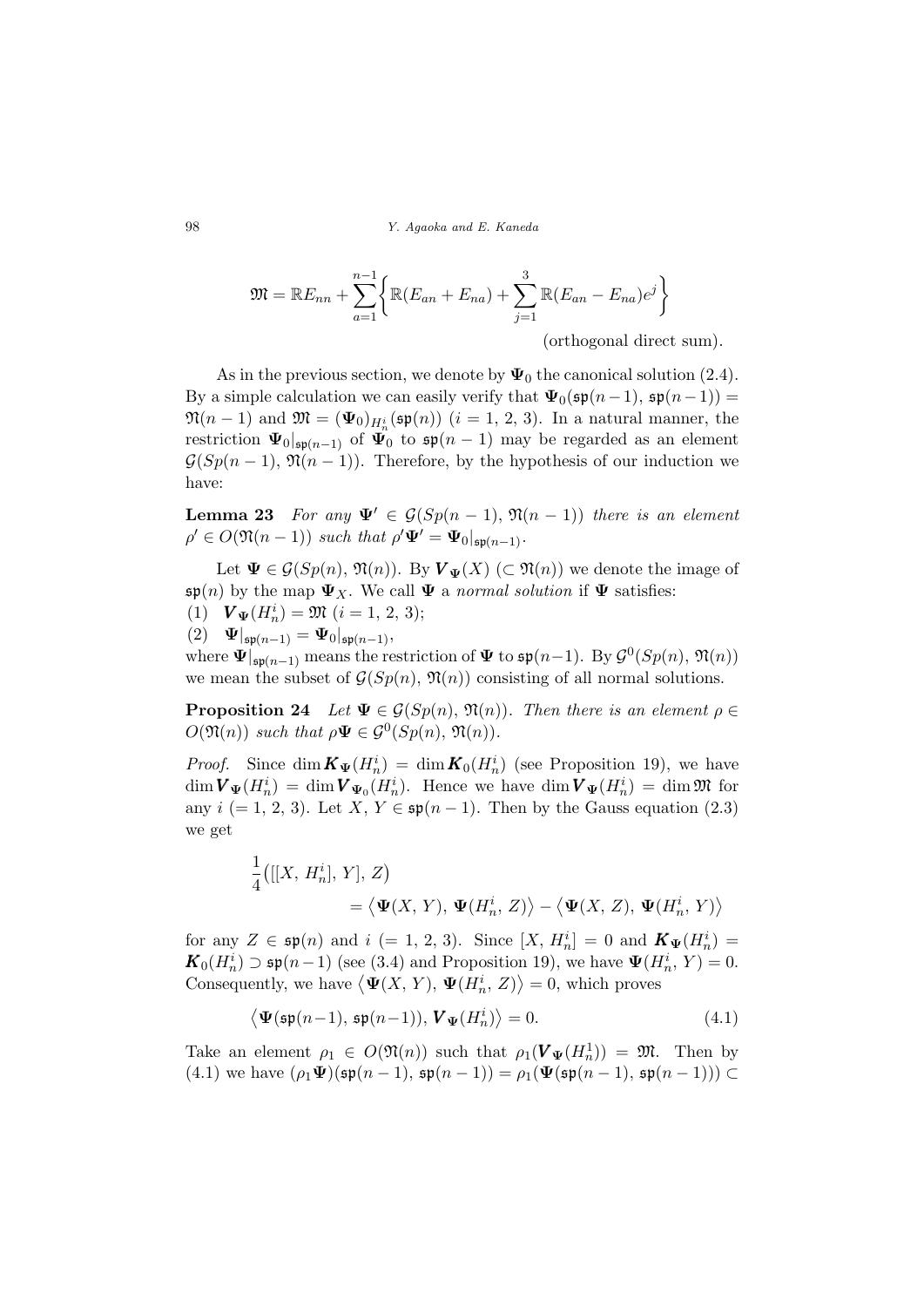$\mathfrak{N}(n-1)$ . Hence, in a natural manner,  $(\rho_1 \Psi)|_{\mathfrak{sp}(n-1)}$  may be regarded as an element of  $\mathcal{G}(Sp(n-1), \mathfrak{N}(n-1))$ . Hence there is an element  $\rho'_2 \in O(\mathfrak{N}(n-1))$ 1)) such that  $\rho'_2((\rho_1\Psi)|_{\mathfrak{sp}(n-1)}) = \Psi_0|_{\mathfrak{sp}(n-1)}$  (see Lemma 23). Take  $\rho_2 \in$  $O(\mathfrak{N}(n))$  such that  $\rho_2|_{\mathfrak{M}} = \mathbf{1}_{\mathfrak{M}}$  and  $\rho_2|_{\mathfrak{N}(n-1)} = \rho'_2$ . Put  $\rho = \rho_2 \rho_1$ . Then we have  $\mathbf{V}_{\rho\Psi}(H_n^1) = \rho(\mathbf{V}_{\Psi}(H_n^1)) = \mathfrak{M}$  and  $(\rho\Psi)|_{\mathfrak{sp}(n-1)} = \Psi_0|_{\mathfrak{sp}(n-1)}$ . We finally prove  $V_{\rho\Psi}(H_n^i) = \mathfrak{M}$   $(i = 2, 3)$ . As is easily seen, we have  $\Psi(\mathfrak{sp}(n -$ 1),  $\mathfrak{sp}(n-1) = \rho^{-1}(\mathfrak{N}(n-1))$ . Hence by  $(4.1)$  we have  $\mathbf{V}_{\Psi}(H_n^i) \subset \rho^{-1}(\mathfrak{M})$ . Therefore,  $\mathbf{V}_{\rho\Psi}(H_n^i) = \rho(\mathbf{V}_{\Psi}(H_n^i)) \subset \mathfrak{M}$ . Since  $\dim \mathbf{V}_{\rho\Psi}(H_n^i) = \dim \mathfrak{M}$ , we have  $\mathbf{V}_{\rho\Psi}(H_n^i) = \mathfrak{M}$ , implying  $\rho \Psi \in \mathcal{G}^0(Sp(n), \mathfrak{N}(n))$ . This completes the  $\Box$ 

By virtue of Proposition 24 to show Theorem 10 it suffices to prove that any element of  $\mathcal{G}^0(Sp(n), \mathfrak{N}(n))$  is equivalent to  $\Psi_0$ .

By **m** we denote the orthogonal complement of  $\mathfrak{sp}(n-1)$  in  $\mathfrak{sp}(n)$ . For simplicity, we set  $P_a = P_{an}$ ,  $Q_a^i = Q_{an}^i$  and  $H^i = H_n^i$  for integers  $a \ (1 \le a \le a)$  $n-1$ ) and  $i$  ( $1 \leq i \leq 3$ ). Set

$$
\mathfrak{m}_a = \mathbb{R}P_a + \sum_{i=1}^3 \mathbb{R}Q_a^i \ (1 \le a \le n-1), \quad \mathfrak{m}_n = \sum_{i=1}^3 \mathbb{R}H^i.
$$

Since  $(m_a, m_b)$  $= 0$   $(a \neq b)$ , we have

$$
\mathfrak{m} = \sum_{a=1}^{n-1} \mathfrak{m}_a + \mathfrak{m}_n \quad \text{(orthogonal direct sum)}.
$$

**Lemma 25** Let  $\Psi \in \mathcal{G}^0(Sp(n), \mathfrak{N}(n))$  and let  $i = 1, 2$  or 3. Then:

$$
\mathfrak{M}=\sum_{a=1}^{n-1}\Psi(H^i,\,\mathfrak{m}_a)+\mathbb{R}\Psi(H^i,\,H^i)\quad (direct\ sum).
$$

*Proof.* Since  $\mathbf{K}_{\Psi}(H^i) = \mathfrak{sp}(n-1) + \sum_{j \neq i} \mathbb{R} H^j$  and  $\mathbf{V}_{\Psi}(H^i) = \Psi(H^i, \mathfrak{m}) =$  $\mathfrak{M}$ , we have the lemma.  $\Box$ 

In what follows we will observe the value  $\Psi(X, Y)$   $(X, Y \in \mathfrak{sp}(n))$  for the following four cases:

 $(I)$   $X \in \mathfrak{m}$  and  $Y \in \mathfrak{sp}(n-1);$ 

- (II)  $X \in \mathfrak{m}_n$  and  $Y \in \mathfrak{m}_n$ ;
- (III)  $X \in \mathfrak{m}_a$  and  $Y \in \mathfrak{m}_a$   $(1 \le a \le n-1);$
- (IV)  $X \in \mathfrak{m}_n$  and  $Y \in \mathfrak{m}_a$   $(1 \le a \le n-1)$ .

We first observe Case (I):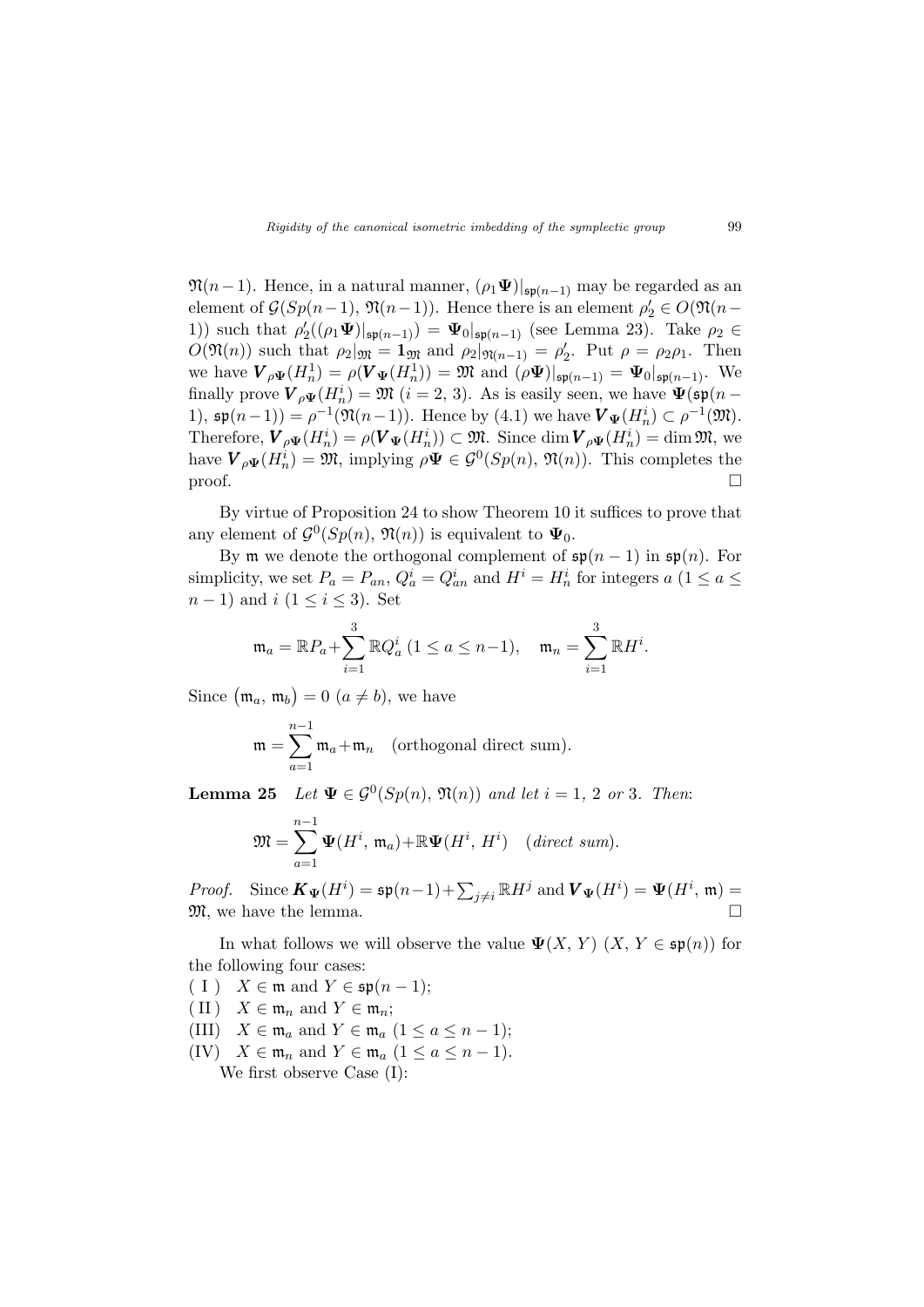**Proposition 26** Let  $\Psi \in \mathcal{G}^0(Sp(n), \mathfrak{N}(n))$ . Then:

- (1)  $\Psi(\mathfrak{m}, \mathfrak{sp}(n-1)) \subset \mathfrak{M}.$
- (2) Let X,  $Y \in \mathfrak{m}$  and  $Z \in \mathfrak{sp}(n-1)$ . Then:

$$
\langle \mathbf{\Psi}(X,Z), \mathbf{\Psi}(H^i, Y) \rangle = \frac{1}{4} \big( [[X, Z], H^i], Y \big). \tag{4.2}
$$

*Proof.* We first note that  $\Psi(H^i, \mathfrak{sp}(n-1)) = 0 \ (1 \leq i \leq 3)$ , because  $\mathbf{K}_{\Psi}(H^{i}) \supset \mathfrak{sp}(n-1)$ . This proves  $\Psi(\mathfrak{m}_{n}, \mathfrak{sp}(n-1)) = 0$ . We now prove  $\Psi(\mathfrak{m}_a, \mathfrak{sp}(n-1)) \subset \mathfrak{M}$  for any  $a \ (1 \leq a \leq n-1)$ . To show this we prove

$$
\Psi(P_a, \mathfrak{sp}(n-1)) \subset \mathfrak{M}; \quad \Psi(Q_a^i, \mathfrak{sp}(n-1)) \subset \mathfrak{M} \quad (i = 1, 2, 3).
$$
\n(4.3)

Define an element  $Z_0^i \in \mathfrak{sp}(n-1)$   $(1 \leq i \leq 3)$  by  $Z_0^i = (\sum_{s=1}^{n-1} sE_{ss})e^i$ . Then it is well-known that  $Z_0^i$  is a regular element of  $\mathfrak{sp}(n-1)$ . Moreover, since  $\Psi|_{\mathfrak{sp}(n-1)} = \Psi_0|_{\mathfrak{sp}(n-1)}$ , it follows that  $\Psi(Z_0^i, \mathfrak{sp}(n-1)) \subset \mathfrak{N}(n-1)$ . Here we note that the equality  $\Psi(Z_0^i, \mathfrak{sp}(n-1)) = \mathfrak{N}(n-1)$  holds. Indeed, since dim  $\text{Ker}((\Psi_0)_{Z_0^i}|_{\mathfrak{sp}(n-1)}) = 2(n-1)$  (see Proposition 15), we have

$$
\dim \Psi(Z_0^i, \mathfrak{sp}(n-1)) = \dim \mathfrak{sp}(n-1) - \dim \mathbf{Ker}((\Psi_0)_{Z_0^i}|_{\mathfrak{sp}(n-1)})
$$
  
= 
$$
\dim \mathfrak{N}(n-1).
$$

Now let us set  $W_a^i = Z_0^i - aH^i \in \mathfrak{sp}(n)$   $(1 \le a \le n-1)$ . By a direct calculation we can verify  $\Psi_0(P_a, W_a^i) = \Psi_0(Q_a^i, W_a^i) = 0$ . Hence by (3.5) we have  $\Psi(P_a, W_a^i) = \Psi(Q_a^i, W_a^i) = 0$ . Moreover, since  $\Psi(H^i, \mathfrak{sp}(n-1)) =$ 0, we have  $\Psi(W_a^i, \mathfrak{sp}(n-1)) = \Psi(Z_0^i, \mathfrak{sp}(n-1)) = \mathfrak{N}(n-1)$ . Let  $Z, Z' \in$  $\mathfrak{sp}(n-1)$ . Then by the Gauss equation (2.3) we have

$$
\frac{1}{4} \big( [[W_a^i, Z], Z'], P_a \big) \n= \langle \mathbf{\Psi}(W_a^i, Z'), \mathbf{\Psi}(Z, P_a) \rangle - \langle \mathbf{\Psi}(W_a^i, P_a), \mathbf{\Psi}(Z, Z') \rangle, \qquad (4.4) \n\frac{1}{4} \big( [[W_a^i, Z], Z'], Q_a^i \big)
$$

$$
= \langle \mathbf{\Psi}(W_a^i, Z'), \mathbf{\Psi}(Z, Q_a^i) \rangle - \langle \mathbf{\Psi}(W_a^i, Q_a^i), \mathbf{\Psi}(Z, Z') \rangle. \tag{4.5}
$$

Since  $[H^i, Z] = 0$ , we have  $[[W^i_a, Z], Z'] = [[Z^i_0, Z], Z'] \in \mathfrak{sp}(n-1)$ . Hence, the left sides of (4.4) and (4.5) vanish. Further, since  $\Psi(P_a, W_a^i) =$ mence, the left sides of (4.4) and (4.5) vanish. Further, since  $\Psi(P_a, W_a) = \Psi(Q_a^i, W_a^i) = 0$ , we have  $\langle \Psi(W_a^i, Z'), \Psi(Z, P_a) \rangle = \langle \Psi(W_a^i, Z'), \Psi(Z, Q_a^i) \rangle$  $= 0$ . Since Z and Z' are arbitrary elements of  $\mathfrak{sp}(n-1)$  and since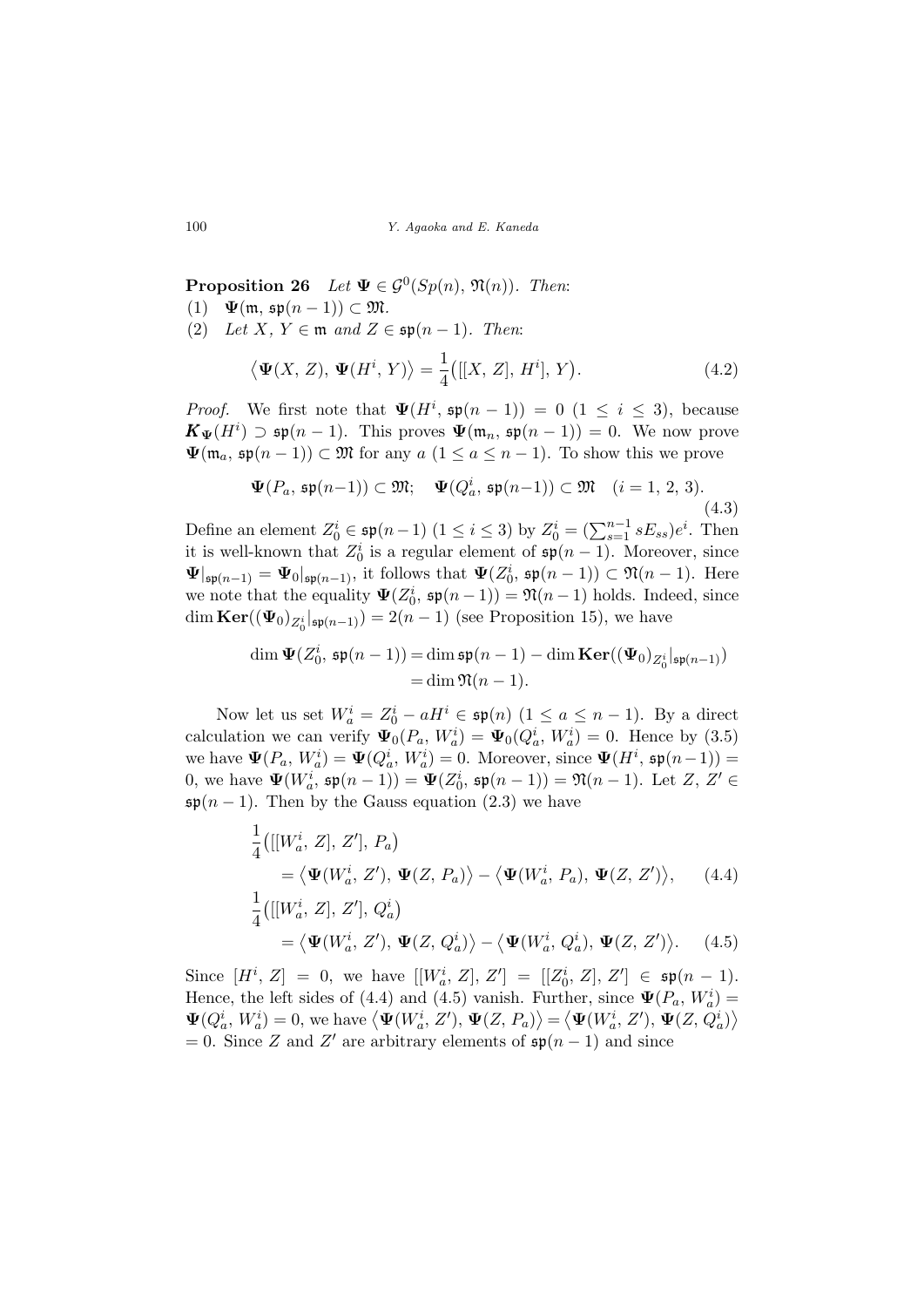$\Psi(W_a^i, \mathfrak{sp}(n-1)) = \mathfrak{N}(n-1)$ , we have

$$
\langle \mathfrak{N}(n-1), \, \mathbf{\Psi}(\mathfrak{sp}(n-1), P_a) \rangle = \langle \mathfrak{N}(n-1), \, \mathbf{\Psi}(\mathfrak{sp}(n-1), Q_a^i) \rangle = 0,
$$

showing (4.3). Consequently, we have  $\Psi(\mathfrak{m}_a, \mathfrak{sp}(n-1)) \subset \mathfrak{M}$ , which completes the proof of (1).

Next we show (2). Let X,  $Y \in \mathfrak{m}$  and  $Z \in \mathfrak{sp}(n-1)$ . Then by the Gauss equation (2.3) we have

$$
\frac{1}{4}\big([[X,H^i],\,Z],\,Y\big) \!=\! \big\langle \mathbf{\Psi}(X,\,Z),\, \mathbf{\Psi}(H^i,\,Y)\big\rangle \!-\! \big\langle \mathbf{\Psi}(X,\,Y),\, \mathbf{\Psi}(H^i,\,Z)\big\rangle.
$$

Note that  $\Psi(H^i, Z) = 0$  and  $[Z, H^i] = 0$ . The latter equality, together with the Jacobi identity, shows  $[[X, H^i], Z] = [[X, Z], H^i]$ . Thus we obtain  $(4.2).$ 

**Remark 27** Here we state a remark on the value  $\Psi(X, Z)$  ( $X \in \mathfrak{m}, Z \in$  $\mathfrak{sp}(n-1)$ ). Note that the right side of (4.2) is an intrinsic quantity. Since  $\Psi(H^i, \mathfrak{m}) = \mathfrak{M}$ , we know that  $\Psi(X, Z) \in \mathfrak{M}$  is uniquely determined if the values  $\Psi(H^i, Y)$   $(Y \in \mathfrak{m})$  are given. Therefore, if  $\Psi(H^i, Y) = \Psi_0(H^i, Y)$ holds for any  $Y \in \mathfrak{m}$ , then we may conclude that  $\Psi(X, Z) = \Psi_0(X, Z)$  ( $X \in$ m,  $Z \in \mathfrak{sp}(n-1)$ . See Case (c) below in the proof of Theorem 10.

We next observe Case (II):

**Proposition 28** Let  $\Psi \in \mathcal{G}^0(Sp(n), \mathfrak{N}(n))$ . Then:

- (1)  $\Psi(H^1, H^1) = \Psi(H^2, H^2) = \Psi(H^3, H^3).$
- (2)  $\Psi(H^1, H^2) = \Psi(H^2, H^3) = \Psi(H^3, H^1) = 0.$
- (2)  $\Psi(H^+, H^+) = \Psi(H^-, H^+) = \Psi(H^-, H^+) =$ <br>
(3)  $\langle \Psi(H^i, H^i), \Psi(H^i, H^i) \rangle = 1$  (1  $\leq i \leq 3$ ).<br>
(4)  $\langle \Psi(H^i, H^i), \Psi(H^i, \mathfrak{m}_a) \rangle = 0$  (1  $\leq i \leq 3$ ,
- $\Psi(H^i, H^i), \Psi(H^i, \mathfrak{m}_a) \rangle = 0 \quad (1 \leq i \leq 3, 1 \leq a \leq n-1).$

To prove the proposition we prepare

**Lemma 29** Let  $\Psi \in \mathcal{G}(Sp(n), \mathfrak{N}(n))$ . Let X and Y  $\in \mathfrak{sp}(n)$ . Assume: (i)  $\Psi_0(X, X) = \Psi_0(Y, Y)$ . (ii)  $X + Y \in \mathcal{S}$ . Then  $\Psi(X, X) = \Psi(Y, Y)$ .

*Proof.* By (i) we easily have  $\Psi_0(X+Y, X-Y) = 0$ , i.e.,  $X-Y \in K_0(X+Y)$ Y). Since  $X + Y \in S$ , we have  $K_0(X + Y) = K_{\Psi}(X + Y)$  (see Proposition 20). Consequently, it follows that  $X - Y \in K_{\Psi}(X + Y)$ , i.e.,  $\Psi(X + Y)$  $Y, X - Y$  = 0. This implies  $\Psi(X, X) = \Psi(Y, Y)$ .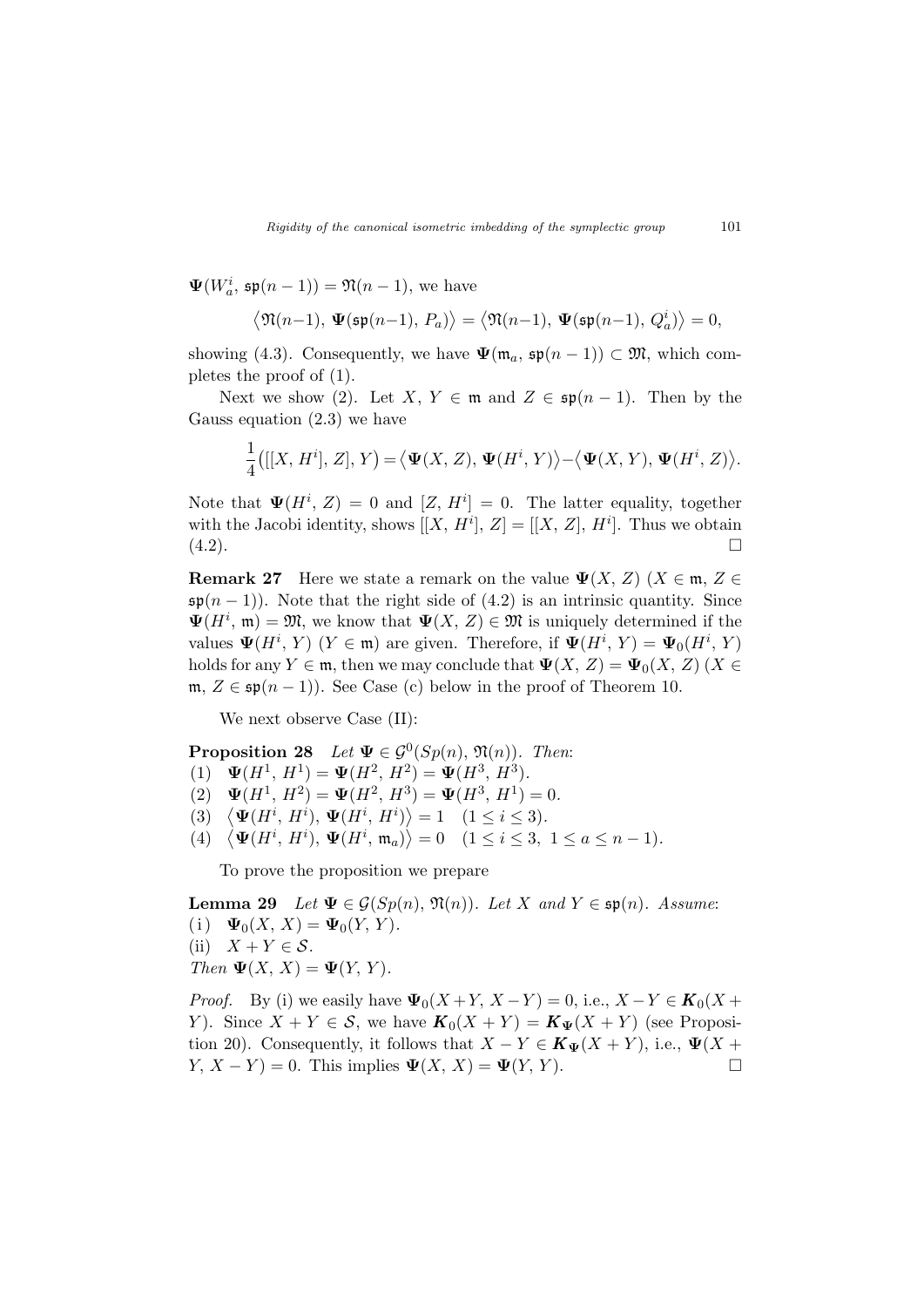*Proof of* Proposition 28. Let  $\{i, j, k\}$  be a permutation of  $\{1, 2, 3\}$ . As shown in the proof of Proposition 21,  $\mathfrak{s} = \sum_{i=1}^{3} \mathbb{R} H^{i}$  is *NAT*. Consequently,  $H^{i} + H^{j} \in \mathcal{S}$ , because  $(H^{i} + H^{j}) \sim H^{i}$ . On the other hand, it is easily checked that  $\Psi_0(H^i, H^i) = \Psi_0(H^j, H^j) = -E_{nn}$ . Hence by Lemma 29 we have  $\Psi(H^i, H^i) = \Psi(H^j, H^j)$ . Similarly, we have  $\Psi(H^j, H^j) = \Psi(H^k, H^k)$ , proving (1). The assertion (2) is clear from Lemma 13. Finally we prove (3) and (4). Let k be an integer such that  $1 \leq k \leq 3$ ,  $k \neq i$  and  $X \in \mathfrak{sp}(n)$ . Then by the Gauss equation (2.3) we have

$$
\frac{1}{4}\big([[H^i, H^k], H^k], X\big) \n= \langle \mathbf{\Psi}(H^i, H^k), \mathbf{\Psi}(H^k, X) \rangle - \langle \mathbf{\Psi}(H^i, X), \mathbf{\Psi}(H^k, H^k) \rangle.
$$

By a simple calculation we have  $[[H^i, H^k], H^k] = -4H^i$ . Moreover, by the results obtained in (1) and (2) we have  $\Psi(H^i, H^k) = 0$  and  $\Psi(H^k, H^k) =$  $\Psi(H^i, H^i)$ . Consequently, we have

$$
\langle \mathbf{\Psi}(H^i, X), \mathbf{\Psi}(H^i, H^i) \rangle = (H^i, X).
$$

Therefore, we obtain (3) and (4), because  $(H^i, H^i) = 1$  and  $(H^i, \mathfrak{m}_a)$ ¢  $= 0$  $(see (3.3)).$ 

In Case (III) the value  $\Psi(X, Y)$   $(X, Y \in \mathfrak{m}_a)$   $(1 \le a \le n-1)$  are determined by

**Proposition 30** Let  $\Psi \in \mathcal{G}^0(Sp(n), \mathfrak{N}(n))$  and let a be an integer such that  $1 \leq a \leq n-1$ . Then:

(1)  $\mathbf{\Psi}(P_a, Q_a^i) = 0 \quad (1 \leq i \leq 3).$ 

(2)  $\Psi(Q_a^i, Q_a^j) = 0 \quad (1 \leq i \neq j \leq 3).$ 

(3)  $\Psi(P_a, P_a) = \Psi(Q_a^i, Q_a^i) = \Psi(H^i, H^i) + \Psi(H_a^i, H_a^i)$   $(1 \le i \le 3)$ .

*Proof.* Since  $\Psi_0(P_a, Q_a^i) = 0$  and  $\Psi_0(Q_a^i, Q_a^j) = 0$   $(i \neq j)$ , we obtain (1) and (2) (see (3.5)). We now prove (3). Since  $\mathfrak{s}_{an}^i = \mathbb{R}(H^i - H^i_a) + \mathbb{R}P_a + \mathbb{R}Q^i_a$ is NAT, it follows that  $Q_a^i + (H^i - H_a^i) \in \mathcal{S}$ . Indeed,  $Q_a^i + (H^i - H_a^i) \sim (H^i H_a^i$ ). By Lemma 29 we have  $\Psi(Q_a^i, Q_a^i) = \Psi(H^i - H_a^i, H^i - H_a^i)$ , because  $\Psi_0(Q_a^i, Q_a^i) = \Psi_0(H^i - H_a^i, H^i - H_a^i) = -(E_{aa} + E_{nn}).$  Since  $H_a^i \in \mathfrak{sp}(n-$ 1), we have  $\Psi(H^i, H^i_a) = 0$ . Consequently,  $\Psi(Q^i_a, Q^i_a) = \Psi(H^i, H^i) +$  $\Psi(H_a^i, H_a^i)$ . Similarly, we can prove  $\Psi(P_a, P_a) = \Psi(H^i, H^i) + \Psi(H_a^i, H_a^i)$ . ¤

Before proceeding to Case (IV) we extend Lemma 29 to the following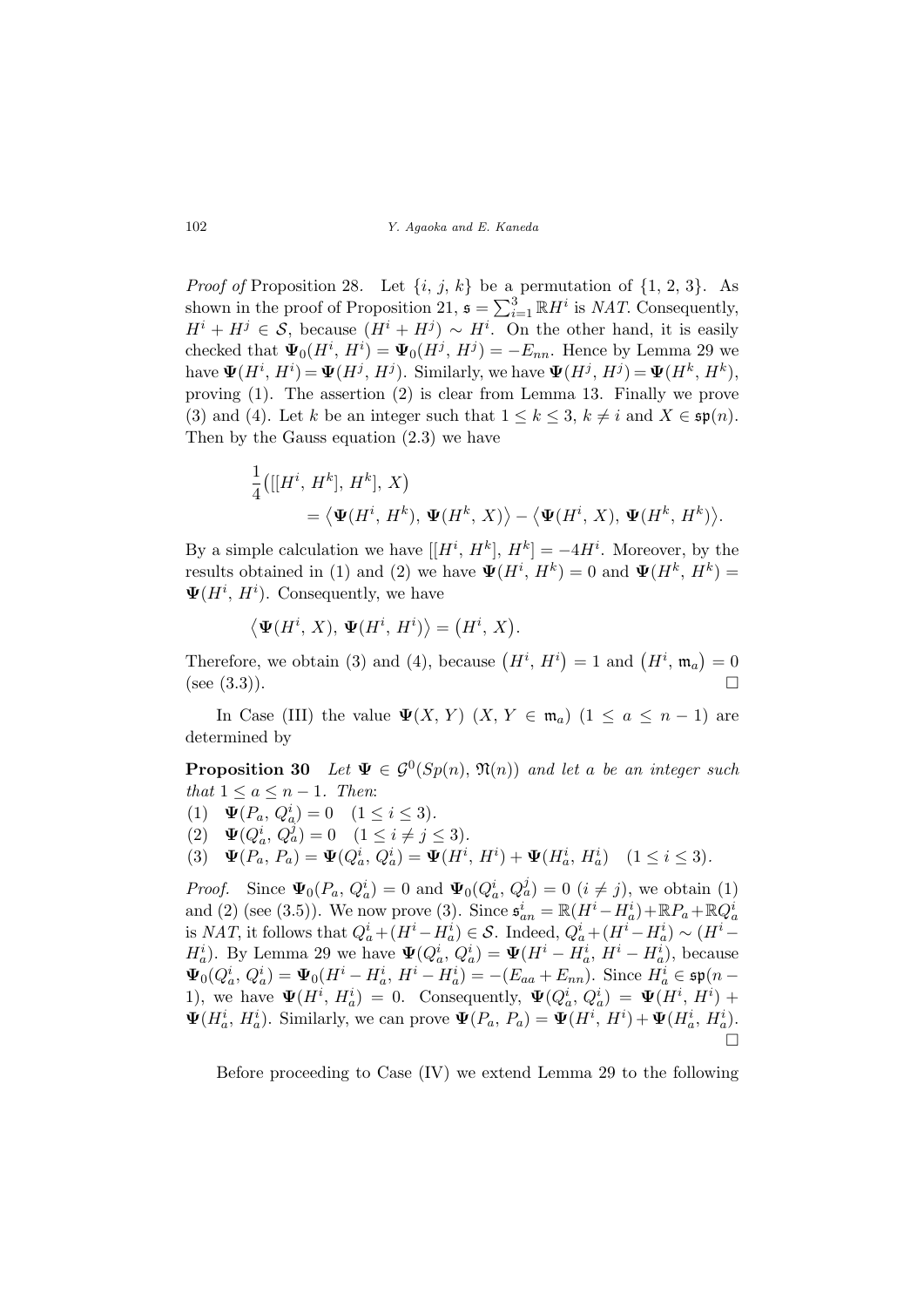form:

Lemma 31 Let  $\Psi \in \mathcal{G}(Sp(n), \mathfrak{N}(n))$ . Let X, X', Y and  $Y' \in \mathfrak{sp}(n)$ . Assume:

(i)  $\Psi_0(X, Y') = \Psi_0(Y, X') = 0.$ 

- (ii)  $\Psi_0(X, X') = \Psi_0(Y, Y').$
- (iii)  $X \in \mathcal{S}, Y \in \mathcal{S}$  and  $X + Y \in \mathcal{S}$ .
- Then  $\Psi(X, X') = \Psi(Y, Y')$ .

*Proof.* By (i) and (ii) we have  $Y' \in K_0(X)$ ,  $X' \in K_0(Y)$  and  $\Psi_0(X +$  $Y, X' - Y' = 0$ . The last equality implies that  $X' - Y' \in K_0(X + Y)$ . Hence by (iii) we have  $Y' \in K_{\Psi}(X)$ ,  $X' \in K_{\Psi}(Y)$  and  $X' - Y' \in K_{\Psi}(X +$ Y). Consequently, we have  $\Psi(Y', X) = \Psi(X', Y) = \Psi(X + Y, X' - Y')$ 0. Hence  $\Psi(X, X') = \Psi(Y, Y')$ ).  $\Box$ 

With this preparation we observe Case (IV).

**Proposition 32** Let  $\Psi \in \mathcal{G}^0(Sp(n), \mathfrak{N}(n))$ . Let a be an integer such that  $1 \leq a \leq n-1$ . Then:

- (1)  $\Psi(H^1, Q_a^1) = \Psi(H^2, Q_a^2) = \Psi(H^3, Q_a^3)$ .
- (2)  $\Psi(H^i, Q_a^j) = -\varepsilon(ijk)\Psi(H^k, P_a)$ , where  $\{i, j, k\}$  is a permutation of {1, 2, 3}.
- (3)  $\Psi(H^1, \mathfrak{m}_a) = \Psi(H^2, \mathfrak{m}_a) = \Psi(H^3, \mathfrak{m}_a)$ .
- (4) For each i  $(1 \leq i \leq 3)$  the set  $\{\sqrt{2}\Psi(H^i, P_a),\}$  $\sqrt{2}\mathbf{\Psi}(H^i, Q^j_a)$   $(1 \leq j \leq$ 3)} forms an orthonormal basis of  $\Psi(H^i, \mathfrak{m}_a)$ .

*Proof.* Let  $\{i, j, k\}$  be a permutation of  $\{1, 2, 3\}$ . We note that the subspace  $\mathfrak{s} = \mathbb{R}(H_a^i + H^i) + \mathbb{R}Q_a^j + \mathbb{R}Q_a^k$  forms a subalgebra of  $\mathfrak{sp}(n)$  and is NAT. In fact, by simple calculations we have

$$
[H_a^i + H^i, Q_a^j] = 2\varepsilon(ijk)Q_a^k; \quad [H_a^i + H^i, Q_a^k] = -2\varepsilon(ijk)Q_a^j; [Q_a^j, Q_a^k] = 2\varepsilon(ijk)(H_a^i + H^i).
$$

Hence we have  $H_a^i + H^i + Q_a^j \in \mathcal{S}$  and  $H_a^i + H^i + Q_a^k \in \mathcal{S}$ , because  $H_a^i$  +  $H^i + Q^j_a \sim H^i_a + \tilde{H}^i + Q^k_a \sim H^i_a + H^i \in \mathcal{S}.$ 

Now we prove (1). By direct calculations we can show  $\Psi_0(H_a^1 + H^1, Q_a^1)$  $= \Psi_0(H_a^2 + H^2, Q_a^2) = \Psi_0(H_a^3 + H^3, Q_a^3) = -(E_{an} + E_{na})$ . Moreover we have  $\Psi_0(H_a^i + H^i, H_a^j + H^j) = \Psi_0(Q_a^i, Q_a^j) = 0$  if  $i \neq j$  (see Lemma 13 and Proposition 30). Therefore by Lemma 31 we have

$$
\Psi(H_a^1 + H^1, Q_a^1) = \Psi(H_a^2 + H^2, Q_a^2) = \Psi(H_a^3 + H^3, Q_a^3).
$$
 (4.6)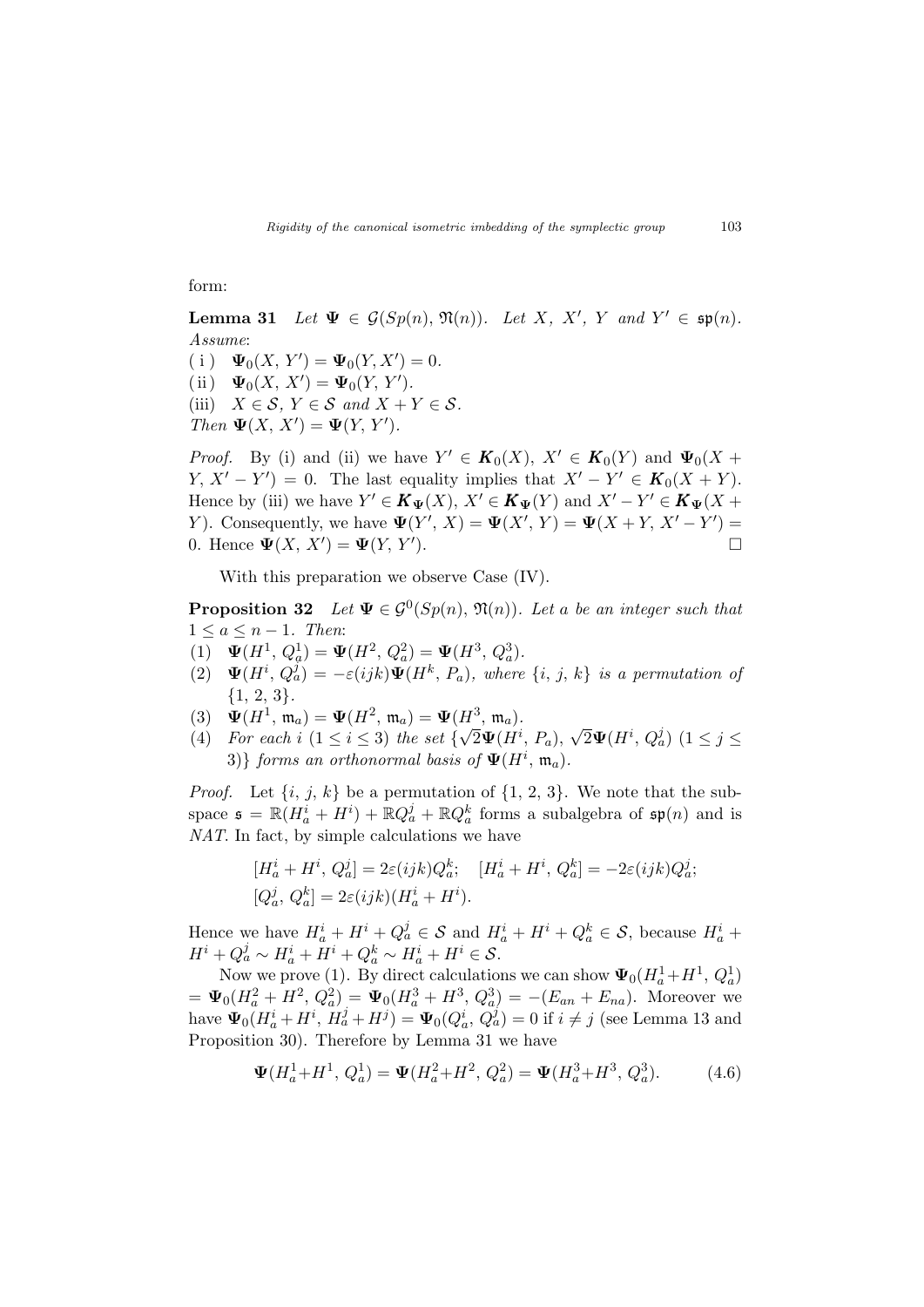Here we show  $\Psi(H_a^1, Q_a^1) = \Psi(H_a^2, Q_a^2) = \Psi(H_a^3, Q_a^3)$ . Let  $i = 1, 2$  or 3. Since  $H_a^i \in \mathfrak{sp}(n-1)$  and  $Q_a^i \in \mathfrak{m}$ , it follows from Proposition 26 (1) that  $\Psi(H_a^i, Q_a^i) \in \mathfrak{M}$ . Moreover, by Proposition 26 (2) we have

$$
\langle \Psi(Q_a^i, H_a^i), \Psi(H^1, Y) \rangle = \frac{1}{4} ([[Q_a^i, H_a^i], H^1], Y)
$$

for any  $Y \in \mathfrak{m}$ . Since  $[Q_a^i, H_a^i] = P_a$ , the right side of the above equality does not depend on the choice of i. This implies that  $\Psi(H_a^1, Q_a^1) = \Psi(H_a^2, Q_a^2) =$  $\Psi(H_a^3, Q_a^3)$ , because  $\Psi(H^1, \mathfrak{m}) = \mathfrak{M}$ . This, together with (4.6), proves (1).

We next prove (2). Let  $\{i, j, k\}$  be a permutation of  $\{1, 2, 3\}$ . Then by direct calculations we have  $\Psi_0(H_a^i - H^i, Q_a^j) = \varepsilon(ijk)\Psi_0(H_a^k + H^k, P_a) =$  $\varepsilon(ijk)(E_{an}-E_{na})e^k$ . Moreover,  $\mathbf{\Psi}_0(H_a^i-H^i, H_a^k+H^k)=\mathbf{\Psi}_0(Q_a^j, P_a)=0$ (see Lemma 13 and Proposition 30). Since  $H_a^k + H^k + Q_a^j \in \mathcal{S}$ , we obtain by Lemma 31 the following

$$
\mathbf{\Psi}(H_a^i - H^i, Q_a^j) = \varepsilon(ijk)\mathbf{\Psi}(H_a^k + H^k, P_a). \tag{4.7}
$$

Note that  $H_a^i$ ,  $H_a^k \in \mathfrak{sp}(n-1), Q_a^j$ ,  $P_a \in \mathfrak{m}$  and  $[Q_a^j, H_a^i] = \varepsilon(ijk)[P_a, H_a^k] =$  $-\varepsilon(ijk)Q_a^k$ . As in the proof of (1) we have  $\Psi(H_a^i, Q_a^j) = \varepsilon(ijk)\Psi(H_a^k, P_a)$ . Accordingly, from (4.7) we have  $\Psi(H^i, Q^j_a) = -\varepsilon(ijk)\Psi(H^k, P_a)$ . This completes the proof of (2).

By  $(1)$  and  $(2)$  we have

$$
\Psi(H^1, P_a) = -\Psi(H^2, Q_a^3) = \Psi(H^3, Q_a^2);
$$
  
\n
$$
\Psi(H^1, Q_a^1) = \Psi(H^2, Q_a^2) = \Psi(H^3, Q_a^3);
$$
  
\n
$$
\Psi(H^1, Q_a^2) = -\Psi(H^2, Q_a^1) = -\Psi(H^3, P_a);
$$
  
\n
$$
\Psi(H^1, Q_a^3) = \Psi(H^2, P_a) = -\Psi(H^3, Q_a^1).
$$
\n(4.8)

By these equalities we clearly obtain (3).

Finally, we prove (4). Let X and Y are one of  $P_a$  and  $Q_a^j$   $(1 \le j \le 3)$ , i.e.,  $X, Y \in \{P_a, Q_a^j \ (1 \leq j \leq 3)\}\.$  By the Gauss equation  $(2.3)$  we have

$$
\frac{1}{4}\big([ [H^i, X], H^i], Y \big) \n= \langle \Psi(H^i, H^i), \Psi(X, Y) \rangle - \langle \Psi(H^i, Y), \Psi(X, H^i) \rangle.
$$

By direct calculations we can verify  $[[H^i, X], H^i] = X$ . Hence the left By direct calculations we can verify  $\left[\prod_{i=1}^{n} X_i, X_i\right] = X$ . Thence the left side of the above equality becomes  $(1/4)(X, Y)$ . First assume that  $X = Y$ . Then we have  $\Psi(X, X) = \Psi(H^i, H^i) + \Psi(H^i_a, H^i_a)$  (see Proposition 30 (3)). Then we have  $\Psi(A, A) = \Psi(H, H^*) + \Psi(H_a, H_a)$  (see Proposition 30 (3)).<br>Since  $\langle \Psi(H^i, H^i), \Psi(H^i, H^i) \rangle = 1$  (see Proposition 28),  $\Psi(H^i, H^i) \in \mathfrak{M}$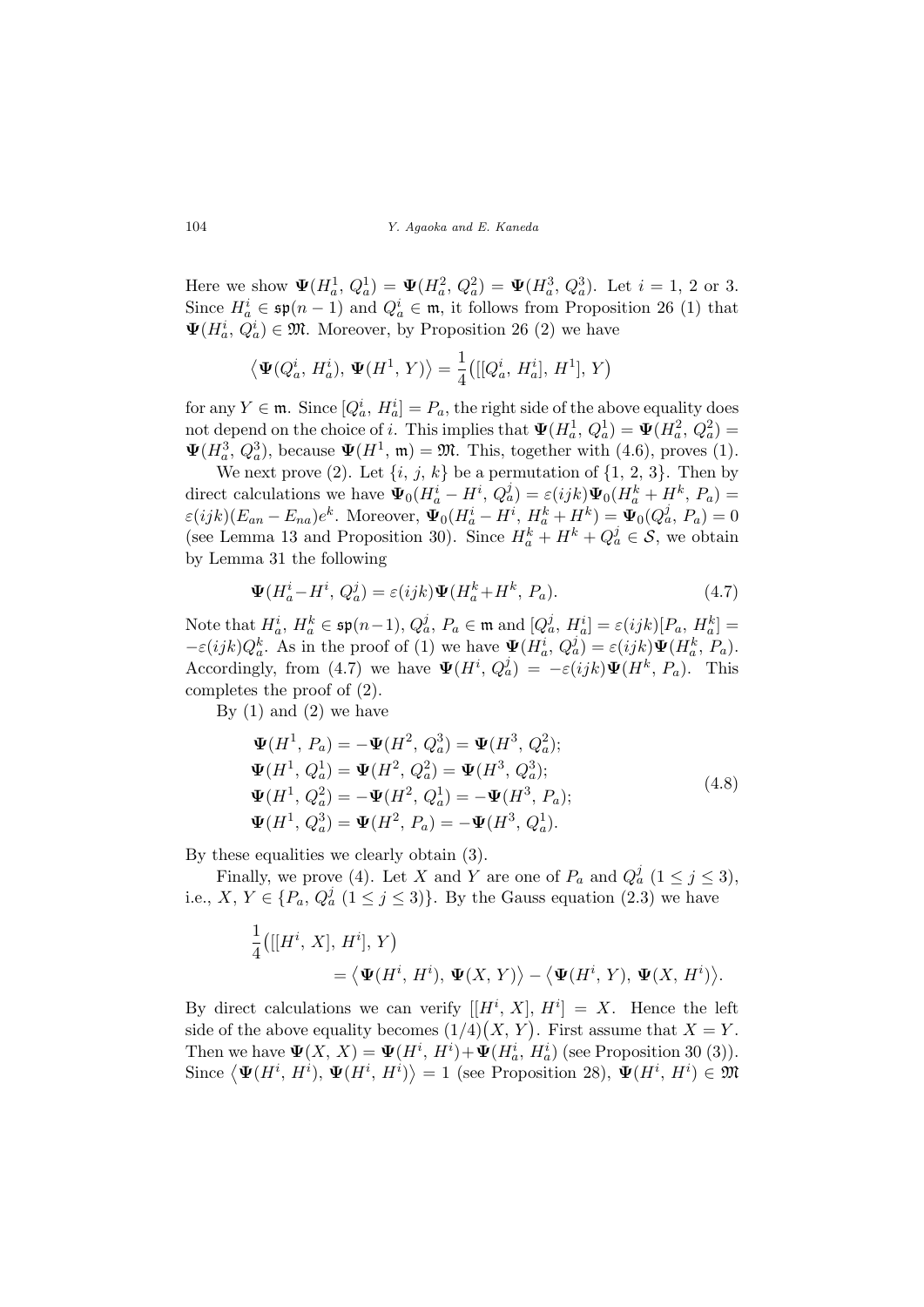and  $\Psi(H_a^i, H_a^i) \in \mathfrak{N}(n-1)$ , we have

$$
\langle \mathbf{\Psi}(H^i, H^i), \mathbf{\Psi}(X, X) \rangle = \langle \mathbf{\Psi}(H^i, H^i), \mathbf{\Psi}(H^i, H^i) + \mathbf{\Psi}(H^i_a, H^i_a) \rangle
$$
  
= 1.

Since  $(X, X) = 2$  (see (3.3)), we have  $\langle \mathbf{\Psi}(H^i, X), \mathbf{\Psi}(H^i, X) \rangle$ ®  $= 1/2.$ Since  $(X, \Lambda) = Z$  (see (5.3)), we have  $\Psi(H, \Lambda)$ ,  $\Psi(H, \Lambda) = 1/2$ .<br>We next consider the case  $X \neq Y$ . Then we have  $(X, Y) = 0$  and  $\Psi(X, Y) = 0$  (see (3.3) and Proposition 30 (1), (2)). Hence it follows  $\Psi(X, T) = 0$  (see (3.3) and Proposition 30 (1), (2)). Thence it follows<br>that  $\langle \Psi(H^i, X), \Psi(H^i, Y) \rangle = 0$ . This completes the proof of (4).

We are now in a position to prove Theorem 10.

Proof of Theorem 10. Let  $\Psi \in \mathcal{G}^0(Sp(n), \mathfrak{N}(n))$ . Set  $H = \Psi(H^1, H^1)$ ,  $\bm{P}_a = \sqrt{2} \bm{\Psi}(H^1, P_a)$   $(1 \le a \le n-1), \bm{Q}_a^i = \sqrt{2} \bm{\Psi}(H^1, Q_a^i)$   $(1 \le a \le n-1)$ 1,  $1 \leq i \leq 3$ . Then we have

**Lemma 33** The set  $\mathfrak{O} = {\{\mathbf{H}, \mathbf{P}_a \ (1 \leq a \leq n-1), \mathbf{Q}_a^i \ (1 \leq a \leq n-1, \ 1 \leq a \leq n-1, \ 1 \leq a \leq n-1, \ 1 \leq a \leq n-1, \ 1 \leq a \leq n-1, \ 1 \leq a \leq n-1, \ 1 \leq a \leq n-1, \ 1 \leq a \leq n-1, \ 1 \leq a \leq n-1, \ 1 \leq a \leq n-1, \ 1 \leq a \leq n-1, \$  $i \leq 3$ } forms an orthonormal basis of  $\mathfrak{M}$ .

*Proof.* By virtue of Proposition 28 (3), (4) and Proposition 32 (4) we have only to prove

$$
\langle \mathbf{\Psi}(H^1, \mathfrak{m}_a), \mathbf{\Psi}(H^1, \mathfrak{m}_b) \rangle = 0 \quad (1 \le a \ne b \le n-1). \tag{4.9}
$$

Let  $X \in \mathfrak{m}_a$  and  $Y \in \mathfrak{m}_b$ . By the Gauss equation (2.3) we have

$$
\frac{1}{4}([ [H^1, X], H^2], Y)
$$
  
=  $\langle \Psi(H^1, H^2), \Psi(X, Y) \rangle - \langle \Psi(H^1, Y), \Psi(X, H^2) \rangle.$ 

As is easily seen,  $[[H^1, X], H^2] \in \mathfrak{m}_a$ . Hence the left side of the above equality vanishes. On the other hand, since  $\Psi(H^1, H^2) = 0$  (see Propoequality vanishes. On the other hand, since  $\Psi(H, H) = 0$  (see Proposition 28), it follows that  $\langle \Psi(H^1, Y), \Psi(X, H^2) \rangle = 0$ . This proves that  $\Psi(H^1, \mathfrak{m}_b), \Psi(H^2, \mathfrak{m}_a) \rangle = 0.$  Therefore, we obtain (4.9), because  $\Psi(H^2, \mathfrak{m}_a) = \Psi(H^1, \mathfrak{m}_a)$  (see Proposition 32 (3)). This completes the  $\Box$  proof.

Let  $\mathfrak{O}_0 = \{ H_0, (P_a)_0 \ (1 \le a \le n-1), (Q_a^i)_0 \ (1 \le a \le n-1, 1 \le i \le 3) \}$ be the orthonormal basis of  $\mathfrak{M}$  corresponding to  $\Psi_0$ , i.e.,  $H_0 = \Psi_0(H^1, H^1)$ ,  $(\mathbf{P}_a)_0 = \sqrt{2} \Psi_0(H^1, P_a)$  and  $(\mathbf{Q}_a^i)_0 = \sqrt{2} \Psi_0(H^1, Q_a^i)$ . Then, there is an orthogonal transformation  $\rho'$  of  $\mathfrak{M}$  such that  $\boldsymbol{H}_0 = \rho'(\boldsymbol{H})$ ,  $(\boldsymbol{P}_a)_0 = \rho'(\boldsymbol{P}_a)$ and  $(Q_a^i)_0 = \rho'(Q_a^i)$ . Extend  $\rho'$  to the orthogonal transformation  $\rho$  of  $\mathfrak{N}(n)$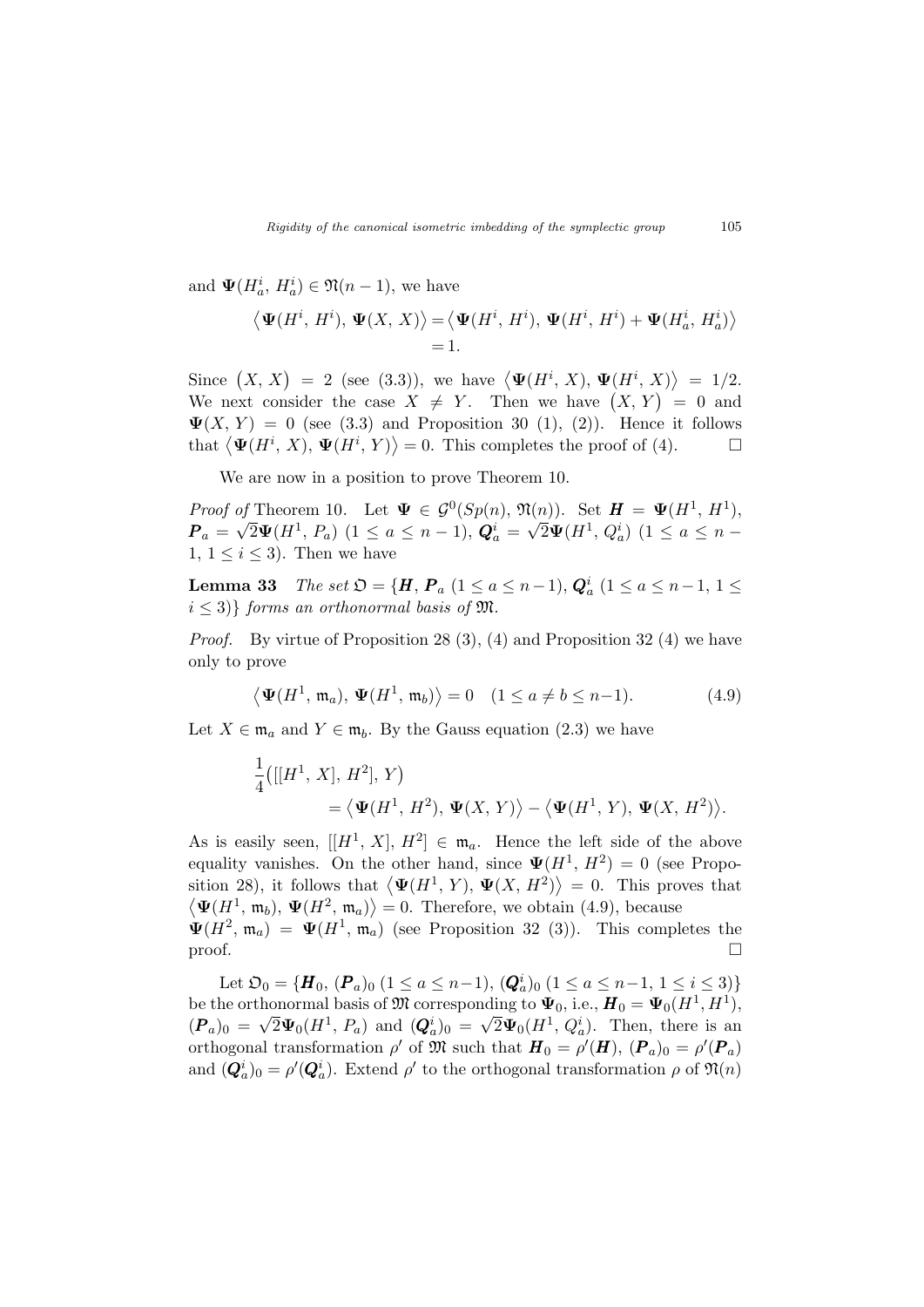satisfying  $\rho|_{\mathfrak{M}} = \rho'$  and  $\rho|_{\mathfrak{N}(n-1)} = \mathbf{1}_{\mathfrak{N}(n-1)}$ . Then, it is easy to see that  $\rho \Psi \in \mathcal{G}^0(Sp(n), \mathfrak{N}(n))$ . For simplicity, set  $\Psi_1 = \rho \Psi$ . In the following we will prove  $\Psi_1 = \Psi_0$ . In view of Lemma 25 and the decomposition  $\mathfrak{sp}(n)$  =  $\mathfrak{m} + \mathfrak{sp}(n-1)$ , we may conclude  $\Psi_1 = \Psi_0$  if  $\Psi_1(X, Y) = \Psi_0(X, Y)$  holds for any pairs X and Y listed in the following (a)  $\sim$  (e):

- (a)  $X \in \mathfrak{sp}(n-1)$  and  $Y \in \mathfrak{sp}(n-1)$ ;
- (b)  $X \in \mathfrak{m}_n$  and  $Y \in \mathfrak{m}$ ;
- (c)  $X \in \mathfrak{m}$  and  $Y \in \mathfrak{sp}(n-1);$
- (d)  $X \in \mathfrak{m}_a$  and  $Y \in \mathfrak{m}_a$   $(1 \le a \le n-1);$
- (e)  $X \in \mathfrak{m}_a$  and  $Y \in \mathfrak{m}_b$   $(1 \le a \ne b \le n-1)$ .

Case (a): Let  $X, Y \in \mathfrak{sp}(n-1)$ . Since  $\Psi(X, Y) = \Psi_0(X, Y) \in \mathfrak{N}(n-1)$ and  $\rho|_{\mathfrak{N}(n-1)} = 1_{\mathfrak{N}(n-1)}$ , we have  $\Psi_1(X, Y) = \rho(\Psi(X, Y)) = \rho(\Psi_0(X, Y))$  $= \Psi_0(X, Y).$ 

*Case* (b): By the very definition of  $\rho$  we have  $\Psi_1(H^1, Y) = \Psi_0(H^1, Y)$ For  $Y \in \sum_{a=1}^{n-1} \mathfrak{m}_a + \mathbb{R}H^1$ . Applying Proposition 32 to both  $\Psi_1$  and  $\Psi_0$ , we  $\mathbf{\Psi}_{1}(H^{i}, Y) = \mathbf{\Psi}_{0}(H^{i}, Y)$  for  $i = 2, 3, Y \in \sum_{a=1}^{n-1}$  $_{a=1}^{n-1}$  m<sub>a</sub> (see (1), (2) and (4.8)). Further, since  $\Psi_1(H^1, H^1) = \Psi_0(H^1, H^1)$ , we have  $\Psi_1(H^i, H^j) =$  $\Psi_0(H^i, H^j)$   $(1 \leq i, j \leq 3)$  (see Proposition 28 (1), (2)). Thus we obtain  $\Psi_0(H, H^{\nu})$  ( $1 \leq i, j \leq J$ ) (see 1 loposition 2.6 (1), (2)<br> $\Psi_1(X, Y) = \Psi_0(X, Y)$  for any  $X \in \mathfrak{m}_n$  and  $Y \in \sum_{n=1}^{n-1}$  $_{a=1}^{n-1}$  m<sub>a</sub> + m<sub>n</sub> = m.

*Case* (c): By Case (b) we have  $\Psi_1(H^i, Y) = \Psi_0(H^i, Y)$   $(i = 1, 2, 3; Y \in$ m). As we have remarked (see Remark 27), we obtain  $\Psi_1(X, Y) = \Psi_0(X, Y)$ for  $X \in \mathfrak{m}$ ,  $Y \in \mathfrak{sp}(n-1)$ .

*Case* (d): As seen in Case (b), we have  $\Psi_1(H^i, H^i) = \Psi_0(H^i, H^i)$ . Moreover, since  $H_a^i \in \mathfrak{sp}(n-1)$ , we have  $\Psi_1(H_a^i, H_a^i) = \Psi_0(H_a^i, H_a^i)$   $(i = 1, 2, 3)$ . Hence by applying Proposition 30 to  $\Psi_1$  and  $\Psi_0$ , we easily have  $\Psi_1(X, Y) =$  $\Psi_0(X, Y)$  for  $X, Y \in \mathfrak{m}_a$ .

*Case* (e): We note that this case occurs when  $n \geq 3$ . We first show

**Lemma 34** Assume that  $n \geq 3$ . Let a and c be integers such that  $1 \leq$  $a \neq c \leq n-1$ . Then  $P_a \pm P_{ac} \in \mathcal{S}; Q_a^i \pm Q_{ac}^i \in \mathcal{S} \ (i = 1, 2, 3)$ .

Proof. By easy calculations we have

$$
[H_c^i - H^i, P_a \pm P_{ac}] = Q_a^i \mp Q_{ac}^i;
$$
  

$$
[H_c^i - H^i, Q_a^i \mp Q_{ac}^i] = -(P_a \pm P_{ac});
$$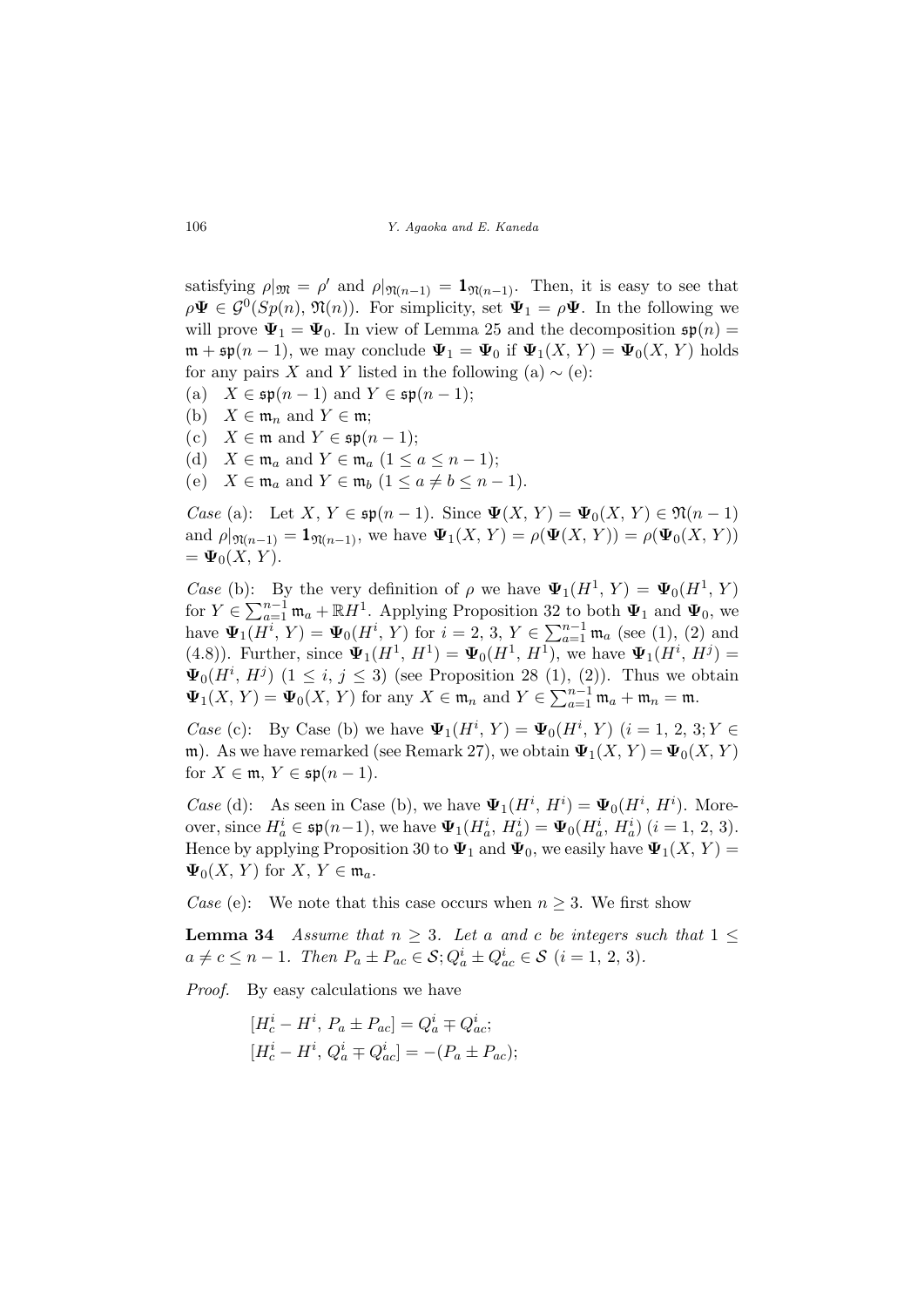$$
[P_a \pm P_{ac}, Q_a^i \mp Q_{ac}^i] = 2(H_c^i - H^i).
$$

Consequently, both the subspaces  $\mathfrak{s}_+ = \mathbb{R}(H_c^i - H^i) + \mathbb{R}(P_a + P_{ac}) + \mathbb{R}(Q_a^i Q_{ac}^{i}$ ) and  $\mathfrak{s} = \mathbb{R}(H_{c}^{i} - H^{i}) + \mathbb{R}(P_{a} - P_{ac}) + \mathbb{R}(Q_{a}^{i} + Q_{ac}^{i})$  are NAT. Therefore, we have  $P_a \pm P_{ac} \sim H_c^i - H^i \sim Q_a^i \pm Q_{ac}^i$ . Since  $H_c^i - H^i \in \mathcal{S}$ , it follows that  $P_a \pm P_{ac} \in \mathcal{S}$  and  $Q_a^i \pm Q_{ac}^i \in \mathcal{S}$ .

First assume  $n \geq 4$ . Let us consider the case  $X = P_a$  and  $Y = P_b$ . Take an integer  $c$   $(1 \leq c \leq n-1)$  such that  $c \neq a$  and  $c \neq b$ . By easy calculations we have  $\Psi_0(P_a, P_b) = \Psi_0(P_{ac}, P_{bc}) = -(1/2)(E_{ab} + E_{ba})$  and  $\Psi_0(P_a, P_{bc}) = \Psi_0(P_{ac}, P_b) = 0$ . Since  $P_a, P_{ac}$  and  $P_a + P_{ac} \in S$ , it follows that  $\Psi_1(P_a, P_b) = \Psi_1(P_{ac}, P_{bc})$  (see Lemma 31). Since  $P_{ac}, P_{bc} \in \mathfrak{sp}(n-$ 1), we have  $\Psi_1(P_{ac}, P_{bc}) = \Psi_0(P_{ac}, P_{bc})$  (see the Case (a)). Hence we have  $\Psi_1(P_a, P_b) = \Psi_0(P_a, P_b)$ . In a similar manner we can prove  $\Psi_1(P_a, Q_b^i) =$  $\Psi_0(P_a, Q_b^i)$   $(i = 1, 2, 3)$  and  $\Psi_1(Q_a^i, Q_b^j) = \Psi_0(Q_a^i, Q_b^j)$   $(i, j = 1, 2, 3)$ . By these facts we obtain the equality  $\Psi_1(X, Y) = \Psi_0(X, Y)$   $(X \in \mathfrak{m}_a, Y \in$  $(\mathfrak{m}_b)$  when  $n \geq 4$ .

Next we assume  $n = 3$ . Apparently, the method used in the case  $n \geq 4$ cannot be applied to this case. We prove

**Lemma 35** Assume that  $n = 3$ . Then  $\Psi_1(\mathfrak{m}_1, \mathfrak{m}_2) \subset \mathfrak{N}(2)$ .

*Proof.* Set  $\mathfrak{B}_a = \{P_a, Q_a^1, Q_a^2, Q_a^3\}$   $(a = 1, 2)$ . Let  $X \in \mathfrak{B}_1$  and  $Y \in \mathfrak{B}_2$ . We first show

$$
\langle \mathbf{\Psi}_1(X, Y), \mathbf{\Psi}_1(H^1, H^1) \rangle = \langle \mathbf{\Psi}_1(X, Y), \mathbf{\Psi}_1(H^1, \mathfrak{m}_1 + \mathfrak{m}_2) \rangle = 0.
$$
\n(4.10)

If this is true, then we have  $\Psi_1(X, Y) \in \mathfrak{N}(2)$ , because  $\mathfrak{M} = \mathbb{R}\Psi_1(H^1, H^1)$  $+\Psi_1(H^1, \mathfrak{m}_1 + \mathfrak{m}_2)$  (see Lemma 25) and because  $\mathfrak{N}(2)$  is the orthogonal complement of  $\mathfrak{M}$  in  $\mathfrak{N}(3)$ .

By the Gauss equation (2.3) we have

$$
\frac{1}{4}([ [H^1, X], H^1], Y)
$$
  
=  $\langle \Psi_1(H^1, H^1), \Psi_1(X, Y) \rangle - \langle \Psi_1(H^1, Y), \Psi_1(X, H^1) \rangle.$ 

As observed in the proof of Proposition 32, we have  $[[H^1, X], H^1] = X$ . As observed in the proof of Proposition 32, we have  $[[H, \Lambda], H] = \Lambda$ .<br>Since  $(X, Y) = 0$ , the left side of the above equality vanishes. Moreover, since  $(X, Y) = 0$ , the left side of the above equality vanishes. Moreover,<br>in view of (4.9) we have  $\langle \Psi_1(H^1, Y), \Psi_1(X, H^1) \rangle = 0$ . Consequently, we In view of (4.9) we have  $\langle \Psi_1(H, T), \Psi_1(A, H) \rangle = 0$ . Consequently, we have  $\langle \Psi_1(X, Y), \Psi_1(H^1, H^1) \rangle = 0$ . Let Z be an arbitrary element of  $\mathfrak{B}_1$ .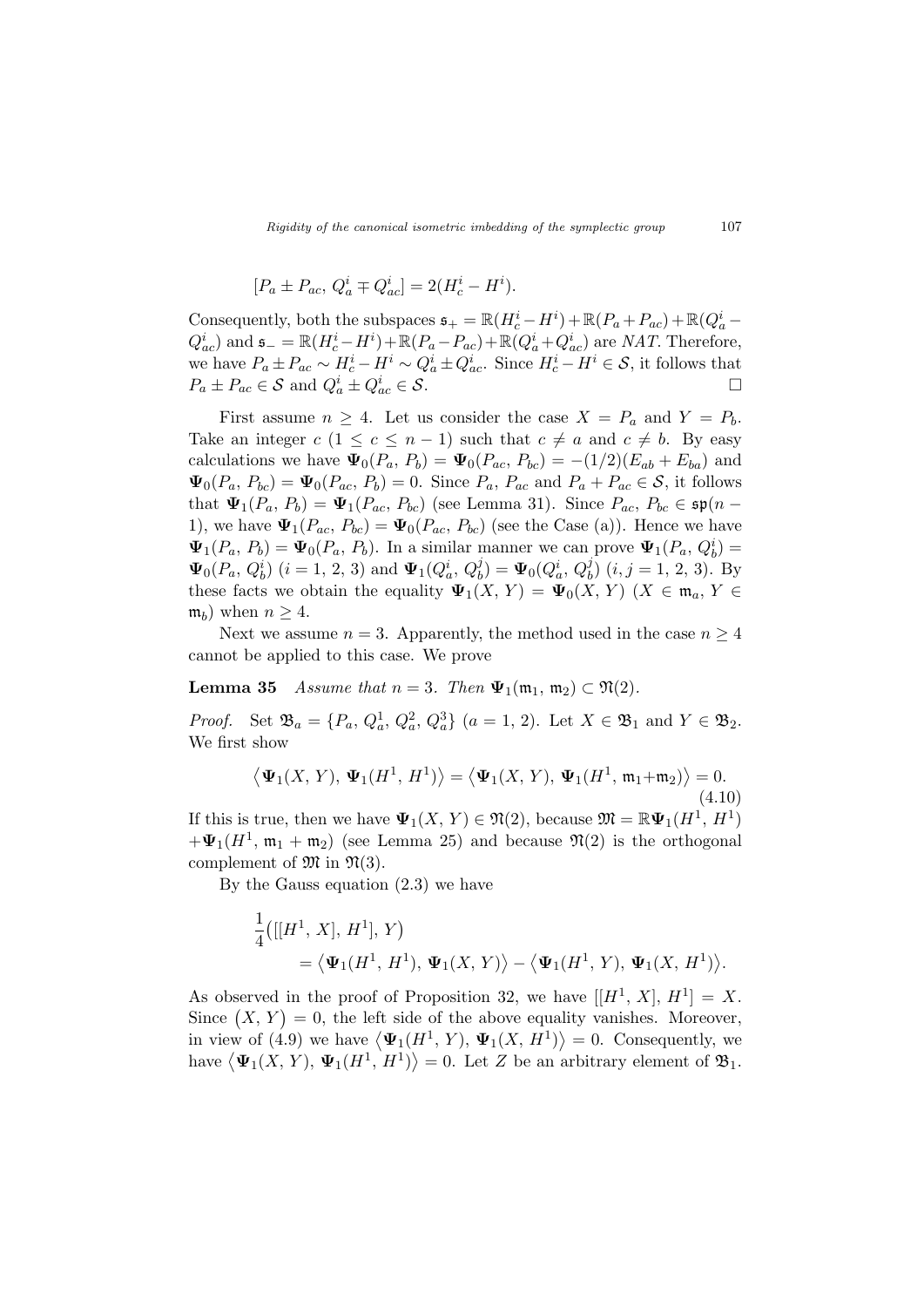Then by the Gauss equation (2.3) we have

$$
\begin{aligned} &\frac{1}{4}\big([[X,\,H^1],\,Y],\,Z\big) \\ &=\big\langle \mathbf{\Psi}_1(X,\,Y),\,\mathbf{\Psi}_1\big(H^1,\,Z\big)\big\rangle - \big\langle \mathbf{\Psi}_1(X,\,Z),\,\mathbf{\Psi}_1\big(H^1,\,Y\big)\big\rangle. \end{aligned}
$$

Here we can easily verify that  $[[X, H^1], Y] \in \mathfrak{sp}(2)$  and hence the left side of the above equality vanishes. By Proposition 30 (1), (2) we have  $\Psi_1(X, Z) =$ the above equality vanishes. By Proposition 30 (1), (2) we have  $\Psi_1(A, Z) = 0$  if  $X \neq Z$ . Hence  $\langle \Psi_1(X, Y), \Psi_1(H^1, Z) \rangle = 0$ . On the other hand, if  $X =$ Z, then we have  $\Psi_1(X, Z) = \Psi_1(X, X) = \Psi_1(H^1, H^1) + \Psi_1(H_1^1, H_1^1)$  (see Proposition 30). Hence by Proposition 28 (4) and the fact  $\Psi_1(H_1^1, H_1^1) \in$ Proposition 30). Hence by Proposition 28 (4) and the fact  $\Psi_1(H_1, H_1) \in \mathfrak{N}(2)$  we have  $\langle \Psi_1(X, Z), \Psi_1(H^1, Y) \rangle = 0$ . Therefore, in this case, we  $\mathcal{P}((Z)$  we have  $\langle \Psi_1(A, Z), \Psi_1(H, T) \rangle = 0$ . Therefore, in this case, we also obtain  $\langle \Psi_1(X, Y), \Psi_1(H^1, Z) \rangle = 0$ . Since Z is an arbitrary element also obtain  $\langle \Psi_1(X, Y), \Psi_1(H^*, Z) \rangle = 0$ . Since Z is an arbitrary element<br>of  $\mathfrak{B}_1$ , we have  $\langle \Psi_1(X, Y), \Psi_1(H^1, \mathfrak{m}_1) \rangle = 0$ . In a similar way we can or  $\mathfrak{D}_1$ , we have  $\langle \Psi_1(\Lambda, Y), \Psi_1(\Pi, \mathfrak{m}_1) \rangle = 0$ . In a similar way we can<br>prove  $\langle \Psi_1(X, Y), \Psi_1(H^1, \mathfrak{m}_2) \rangle = 0$ , showing (4.10). Accordingly, we get  $\Psi_1(X, Y) \in \mathfrak{N}(2)$  and hence  $\Psi_1(\mathfrak{m}_1, \mathfrak{m}_2) \subset \mathfrak{N}(2)$ .

Now let  $X \in \mathfrak{m}_1$ ,  $Y \in \mathfrak{m}_2$ . Take arbitrary elements  $Z_1, Z_2 \in \mathfrak{sp}(2)$ . Then by the Gauss equation (2.3) we have

$$
\frac{1}{4}([[X, Z_1], Y], Z_2)
$$
  
=  $\langle \Psi_1(X, Y), \Psi_1(Z_1, Z_2) \rangle - \langle \Psi_1(X, Z_2), \Psi_1(Z_1, Y) \rangle.$ 

By the results of Case (a) and Case (c) we have  $\Psi_1(Z_1, Z_2) = \Psi_0(Z_1, Z_2)$ ,  $\Psi_1(X, Z_2) = \Psi_0(X, Z_2)$  and  $\Psi_1(Y, Z_1) = \Psi_0(Y, Z_1)$ . Therefore we have

$$
\langle \Psi_1(X, Y), \Psi_0(Z_1, Z_2) \rangle
$$
  
=  $\frac{1}{4}([[X, Z_1], Y], Z_2) + \langle \Psi_0(X, Z_2), \Psi_0(Z_1, Y) \rangle$ .

Since  $\Psi_0$  is a solution of the Gauss equation (2.3), we have

$$
\langle \Psi_0(X, Y), \Psi_0(Z_1, Z_2) \rangle
$$
  
=  $\frac{1}{4}([[X, Z_1], Y], Z_2) + \langle \Psi_0(X, Z_2), \Psi_0(Z_1, Y) \rangle.$ 

Hence, by subtraction, we have  $\langle \Psi_1(X, Y) - \Psi_0(X, Y), \Psi_0(Z_1, Z_2) \rangle$ ® = 0. Here we note that  $\Psi_1(X, Y) - \Psi_0(X, Y) \in \mathfrak{N}(2)$ . Indeed, we have  $\Psi_1(X, Y) \in \mathfrak{N}(2)$  (see Lemma 35) and have  $\Psi_0(X, Y) \in \mathfrak{N}(2)$  by a simple calculation. Since  $\Psi_0(\mathfrak{sp}(2), \mathfrak{sp}(2)) = \mathfrak{N}(2)$ , the above equality implies that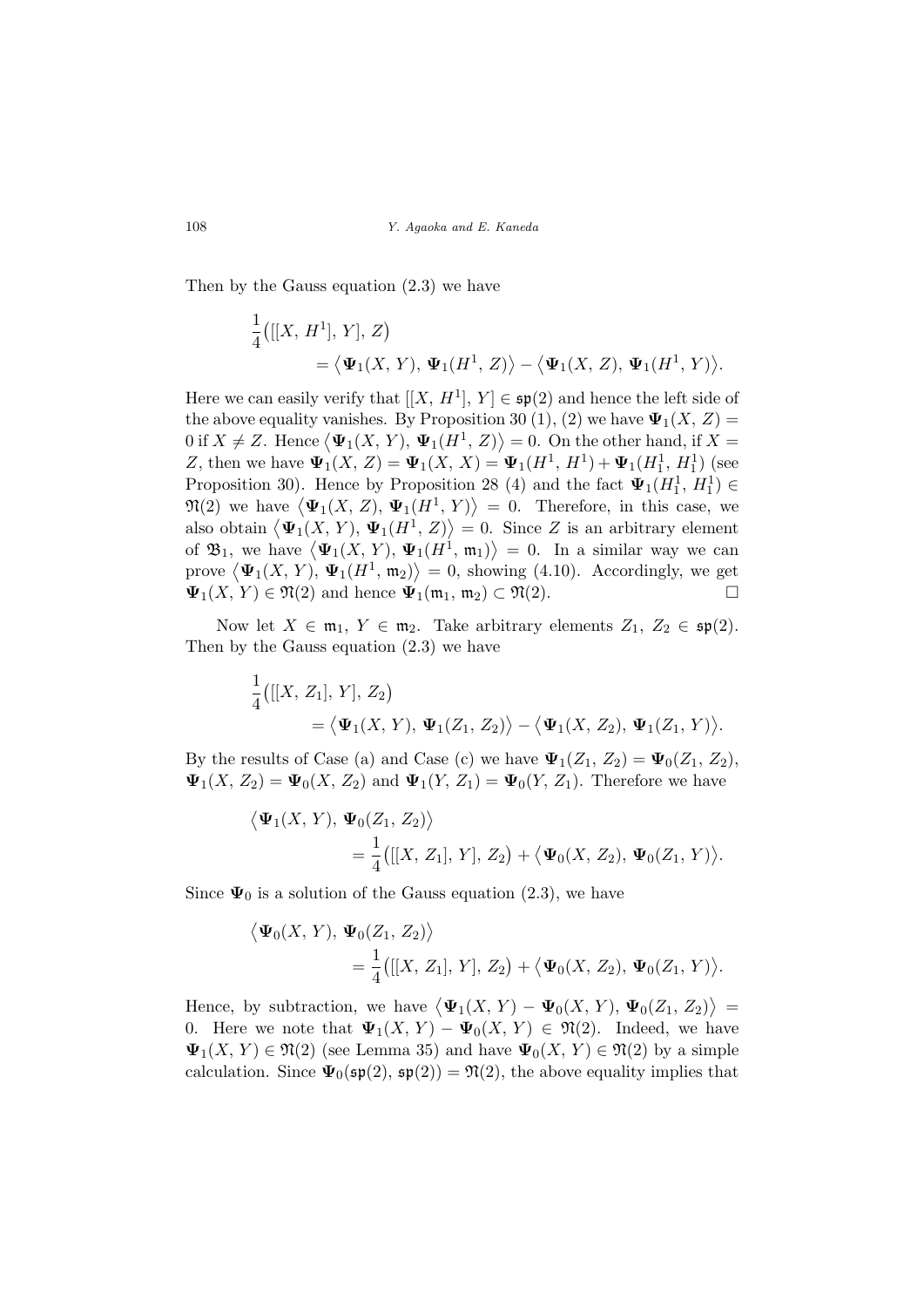$\Psi_1(X, Y) - \Psi_0(X, Y) = 0$ , i.e.,  $\Psi_1(X, Y) = \Psi_0(X, Y)$ . This completes the proof of (e) in the case where  $n = 3$ .

Thus by the above case studies (a)  $\sim$  (e) we get  $\Psi_1 = \Psi_0$ , i.e.,  $\rho \Psi =$  $\Psi_0$ . This completes the proof of Theorem 10.

Remark 36 As seen in the above discussion, we have proved Theorem 10 by utilizing the equality  $\mathbf{K}_{\Psi}(X) = \mathbf{K}_0(X)$  for regular elements X or for elements  $X \in \mathcal{S}$ . After we have established Theorem 10, we easily conclude that  $\mathbf{K}_{\Psi}(X) = \mathbf{K}_0(X)$  holds for any element  $X \in \mathfrak{sp}(n)$ .

#### References

- [ 1 ] Agaoka Y., Isometric immersions of SO(5). J. Math. Kyoto Univ. 24 (1984), 713– 724.
- [ 2 ] Agaoka Y. and Kaneda E., On local isometric immersions of Riemannian symmetric spaces. Tôhoku Math. J. 36 (1984), 107-140.
- [ 3 ] Agaoka Y. and Kaneda E., An estimate on the codimension of local isometric imbeddings of compact Lie groups. Hiroshima Math. J. 24 (1994), 77-110.
- [ 4 ] Agaoka Y. and Kaneda E., Local isometric imbeddings of symplectic groups. Geometriae Dedicata 71 (1998), 75–82.
- [5] Agaoka Y. and Kaneda E., *Strongly orthogonal subsets in root systems*. Hokkaido Math. J. 31 (2002), 107–136.
- [6] Agaoka Y. and Kaneda E., A lower bound for the curvature invariant  $p(G/K)$ associated with a Riemannian symmetric space  $G/K$ . Hokkaido Math. J. 33 (2004), 153–184.
- [7] Agaoka Y. and Kaneda E., Local isometric imbeddings of  $P^2(\mathbf{H})$  and  $P^2(\mathbf{Cay})$ . Hokkaido Math. J. 33 (2004), 399–412.
- [ 8 ] Agaoka Y. and Kaneda E., Rigidity of the canonical isometric imbedding of the Cayley projective plane  $P^2$ (Cay). Hokkaido Math. J. 34 (2005), 331–353.
- [9] Agaoka Y. and Kaneda E., Rigidity of the canonical isometric imbedding of the quaternion projective plane  $P^2(\mathbf{H})$ . Hokkaido Math. J. 35 (2006), 119-138.
- [10] Agaoka Y. and Kaneda E., A lower bound for the class number of  $P^{n}(C)$  and  $P^{n}(\mathbf{H})$ . Hokkaido Math. J. 35 (2006), 753-766.
- [11] Agaoka Y. and Kaneda E., Local isometric imbeddings of Grassmann manifolds. in preparation.
- [12] Allendoerfer C.B., Rigidity for spaces of class greater than one. Amer. J. Math. 61 (1939), 633–644.
- [13] Chevalley C., Theory of Lie Groups I. Princeton University Press, Princeton (1946).
- [14] Helgason S., Differential Geometry, Lie Groups, and Symmetric Spaces. Academic Press, New York (1978).